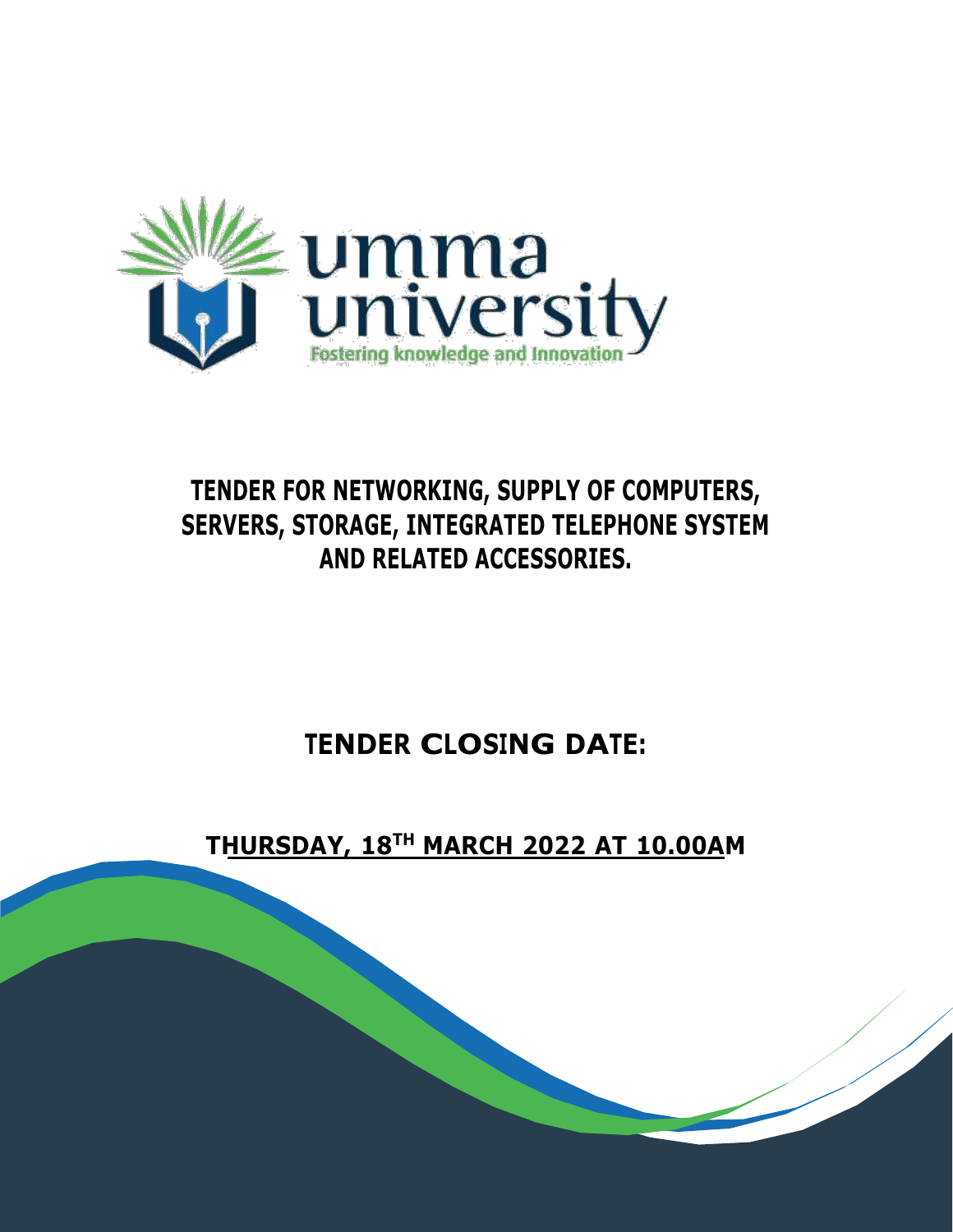## **TABLE OF CONTENTS**

|                    |     |                                                                       | <b>PAGE</b> |
|--------------------|-----|-----------------------------------------------------------------------|-------------|
|                    |     |                                                                       | 3           |
| <b>SECTION I</b>   |     | INVITATION TO TENDER                                                  | 4           |
| <b>SECTION II</b>  |     | INSTRUCTIONS TO TENDERERS<br>Appendix to Instructions to Tenderers 21 | 5           |
| <b>SECTION III</b> |     | <b>GENERAL CONDITIONS OF CONTRACT</b>                                 | 23          |
| <b>SECTION IV</b>  |     | SPECIAL CONDITIONS OF CONTRACT                                        | 30          |
| <b>SECTION V</b>   |     | TECHNICAL SPECIFICATIONS                                              | 32          |
| SECTION VI         |     | SCHEDULE OF REQUIREMENTS                                              | 34          |
| <b>SECTION VII</b> |     | PRICE SCHEDULE FOR GOODS                                              | 35          |
|                    |     |                                                                       | 36          |
|                    | 8.1 |                                                                       |             |
|                    | 8.2 | <b>CONFIDENTIAL BUSINESS</b><br>QUESTIONNAIRES FORMS                  | 38          |
|                    | 8.3 | TENDER SECURITY FORM 39                                               |             |
|                    |     |                                                                       |             |
|                    | 8.5 | PERFORMANCE SECURITY FORM 41                                          |             |
|                    | 8.6 | <b>MANUFACTURER'S</b><br><b>AUTHORIZATION</b>                         |             |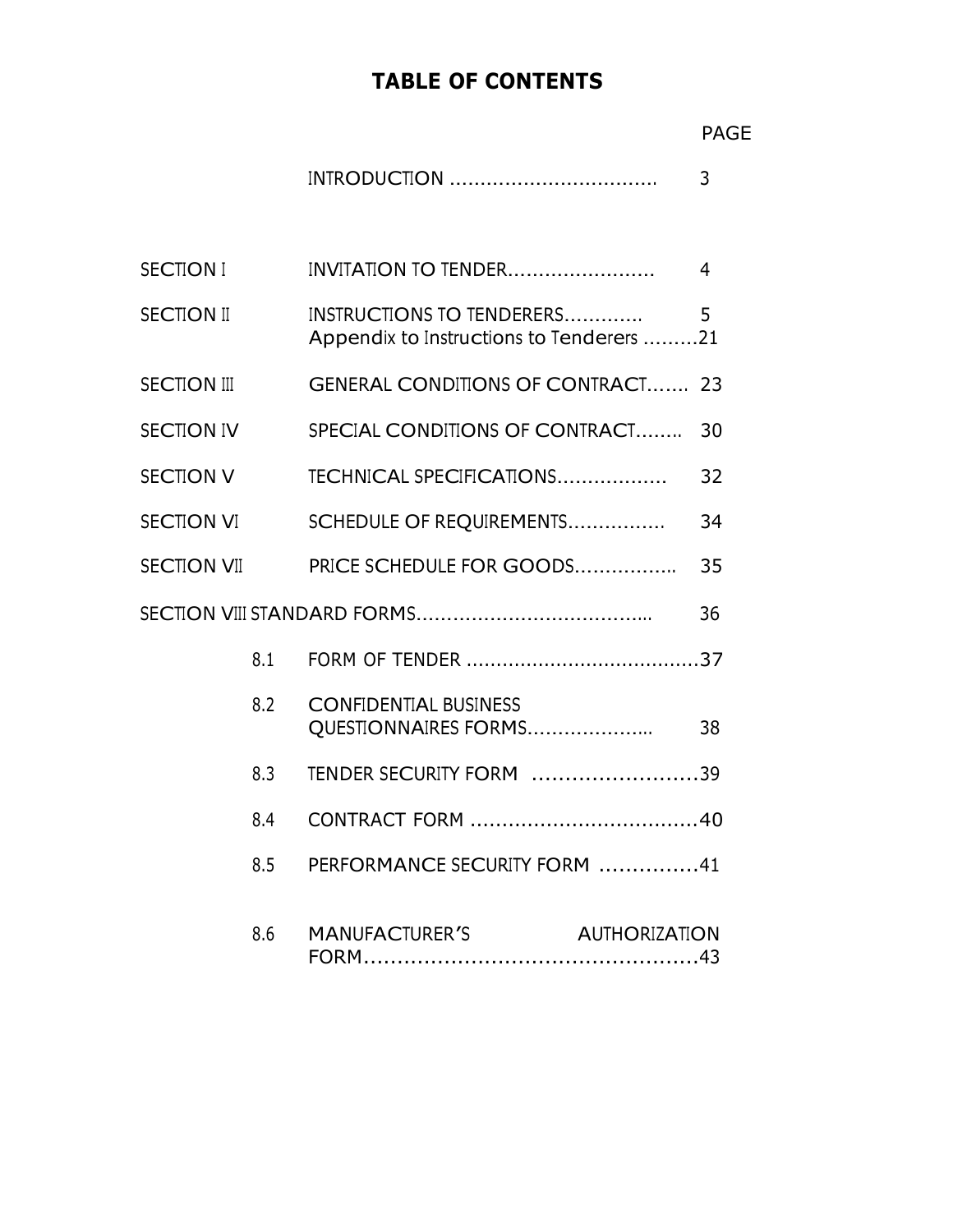## **Introduction**

- 1.1 This Standard Tender Document has been prepared for use by public entities in Kenya
- 1.2 The following general directions should be observed when using the document.
	- (a) Specific details should be furnished in the Invitation to Tender and in the special conditions of contract. The final documents to be provided to the tenderers should not have blank spaces or give options
	- (b) The Instructions to Tenderers and the general conditions of contract should remain unchanged. Any necessary amendments to these parts should be made through the special conditions of contract and the appendix to instructions to tenderers.
- 1.3 (a) Information contained in the Invitation to Tender shall conform to the data and information in the tender documents to enable potential tenderers to decide whether or not to participate and shall indicate any important tender requirements.

(b) The Invitation to Tender shall be issued as an advertisement in accordance with the regulations or a letter of invitation addressed to tenderers who have expressed interest following the invitation for expression of interest for which the invitation is issued.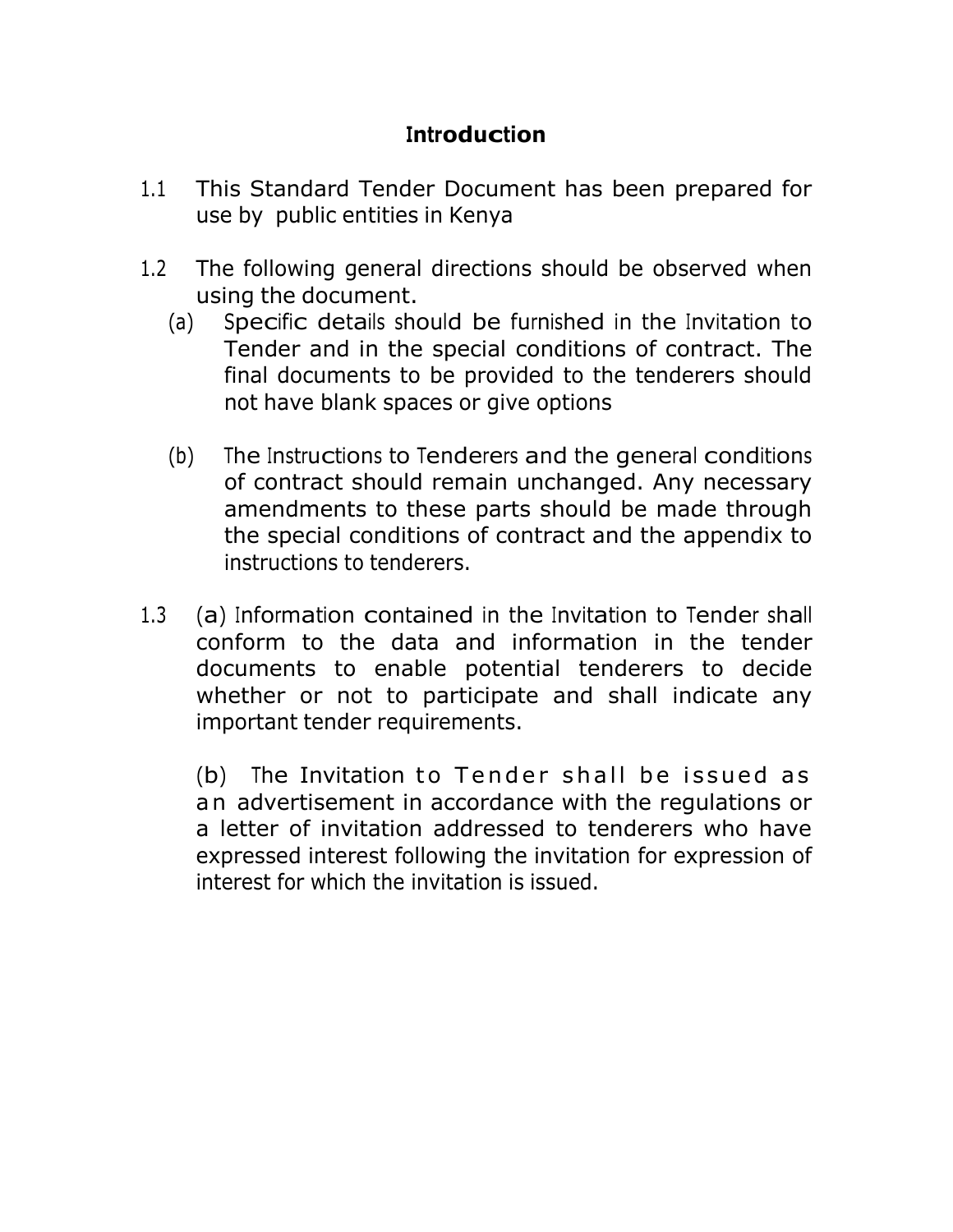#### SECTION I **INVITATION TO TENDER**

TENDER REF NO : UUT/04/2022

TENDER NAME: TENDER FOR NETWORKING AND SUPPLY OF COMPUTERS, SERVERS, STORAGE, TELEPHONES AND RELATED ACCESSORIES.

1.1 Umma University invites sealed bids from eligible suppliers to tender for networking, supply of computers, servers, storage, telephones and related accessories as per the technical specifications in the Tender Document as tabulated below:

|    | <b>Equipment description</b> | Quantity |
|----|------------------------------|----------|
|    | Computers                    | 199 No.  |
|    | Server                       | 1 No.    |
| 3) | Storage                      | 1 No.    |
| 4) | Telephones                   | 100No.   |
| 5) | Networking                   | various  |

- 1.2 Interested eligible candidates may obtain further information from the **Procurement Office via [procurement@umma.ac.ke](mailto:procurement@umma.ac.ke)** during normal working hours.
- 1.3 A complete set of tender documents may be downloaded from the University's website umma.ac.ke by interested candidates at a cost of 1500/= payable to account number 1198158468 Umma University and registered with the procurement office via **[procurement@umma.ac.ke.](mailto:procurement@umma.ac.ke)** The payment Receipt to be attached to the tender document as proof.
- 1.4 Duly completed, serialized and paginated tender documents (**original and copy**) are to be enclosed in plain sealed envelopes, marked with the **tender number**, **name** and as prescribed under the tender documents and be dropped in the Tender Box at the **Reception Umma University Kajiado Campus,** or be addressed to-

#### **Vice Chancellor**

#### **Umma University, P.O. Box 713- 01100 Kajiado**

so as to be received on or before **Friday, 18th March, 2022 at 10.00am.**

1.5 Tenders will be opened immediately thereafter in the presence of the Candidates who choose to attend or their representatives, at **Umma University Boardroom**.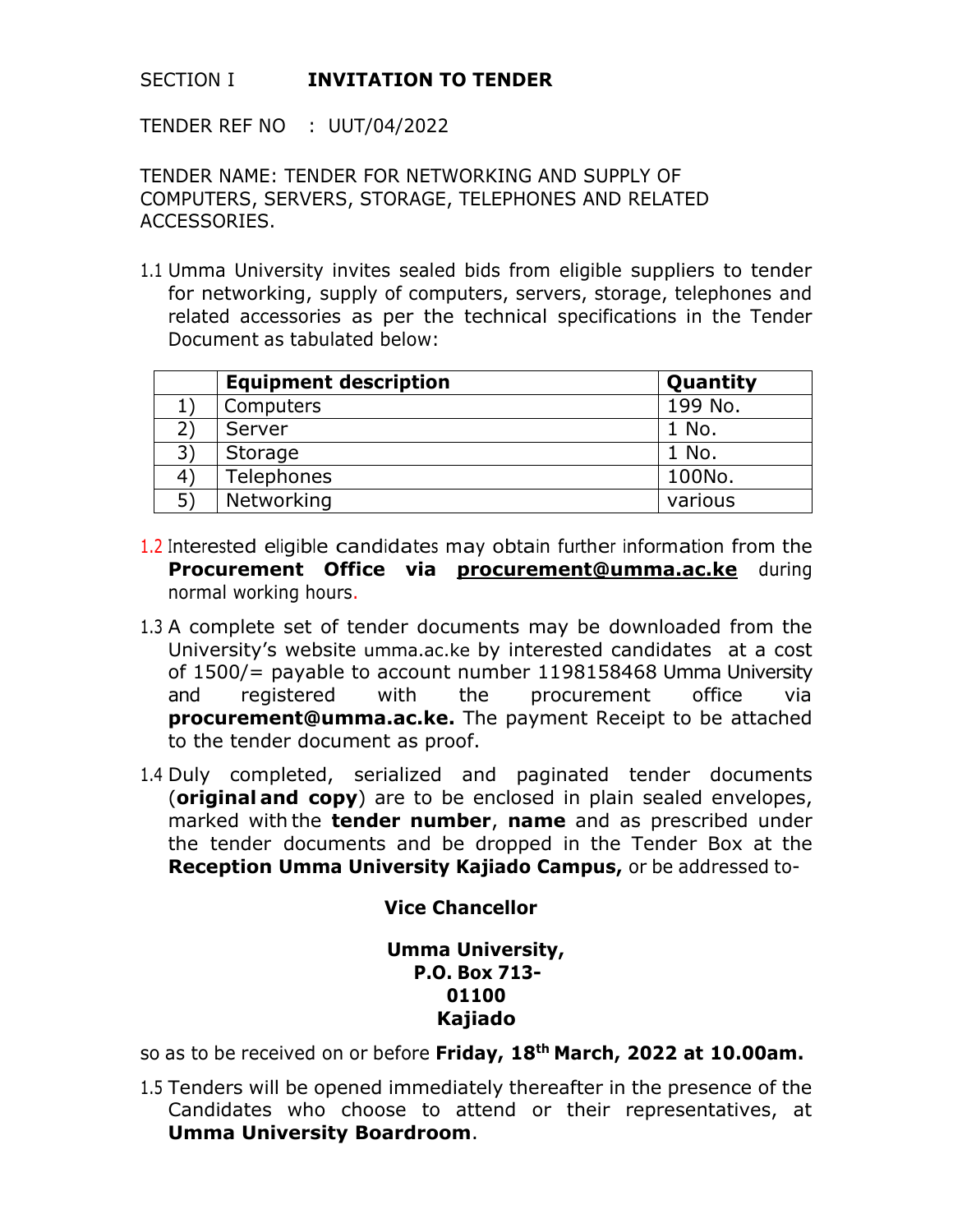- 1.6 Tenders must be accompanied by a tender Security 2.5% of the tender value valid for **150 days** from the date of tender opening, in form of a bank guarantee from reputable bank recognized by the Central Bank of Kenya, or an Insurance Company approved by Public Procurement Regulatory Authority (PPRA) payable to Umma University.
- 1.7 Prices quoted should be net inclusive of all taxes for supply and delivery of Computers, servers, storage, Telephone and related accessories and must be in Kenya Shillings and shall remain valid for (120) days from the closing date of the tender.
- **1.8** A site visit is mandatory for proper understanding of the scope of work under networking. Site visit date is **Wednesday 10th March 2022.**
- 1.9 Umma University reserves the right to accept or reject any tender and does not bind itself to accept the lowest or any tender.

#### **Vice Chancellor**

#### **Umma University**.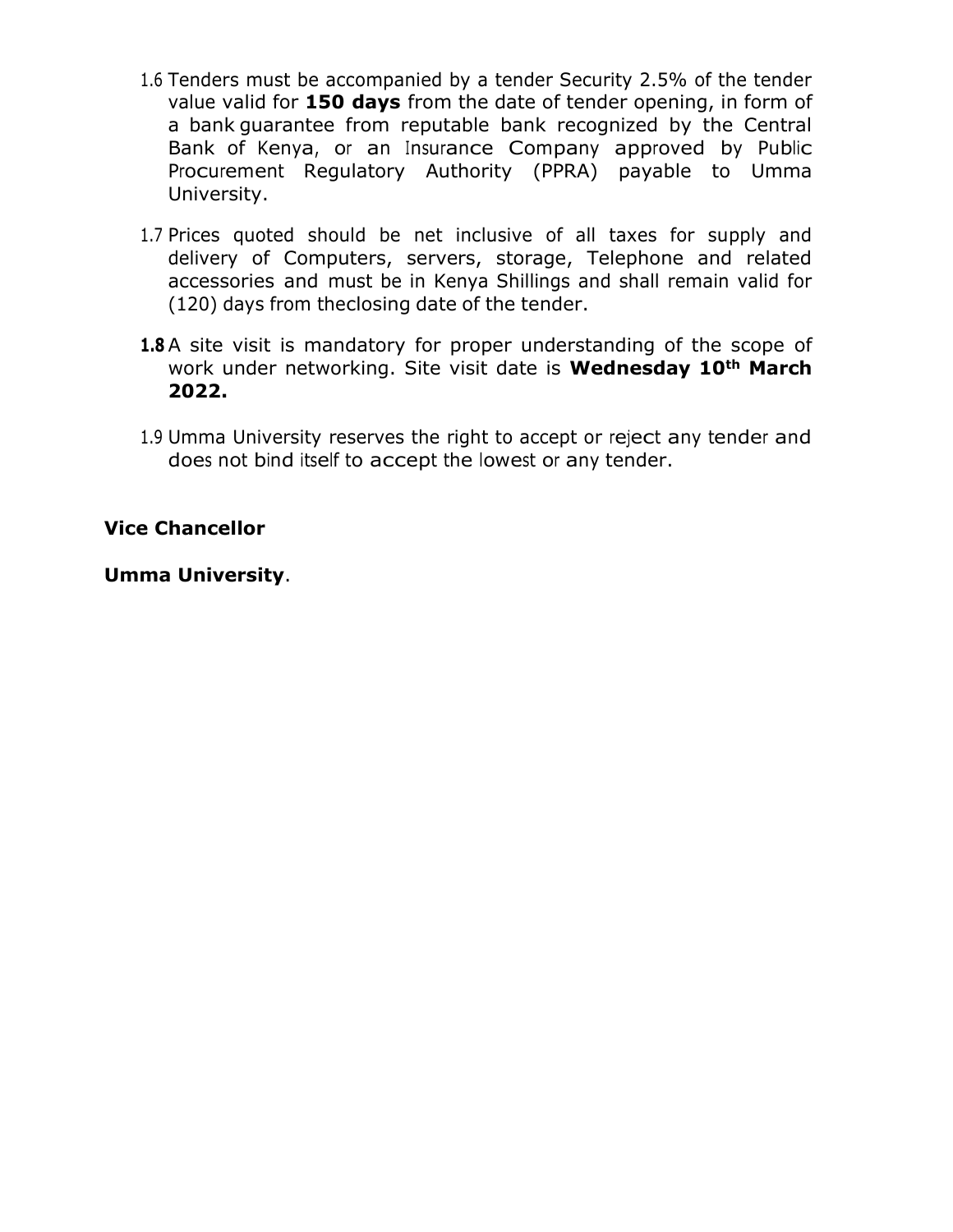## **SECTION II - INSTRUCTIONS TO TENDERERS**

## **Table of Clauses**

|                  | Page                                           |    |
|------------------|------------------------------------------------|----|
| 2.1              | Eligible tenderers                             | 6  |
| 2.2 <sub>2</sub> | Eligible goods                                 | 6  |
| 2.3              |                                                | 6  |
| 2.4              | Contents of Tender document 7                  |    |
| 2.5              | Clarification of documents                     | 7  |
| 2.6              | Amendment of documents                         | 8  |
| 2.7              | Language of tender                             | 8  |
| 2.8              | Documents comprising the tender 8              |    |
| 2.9              |                                                | 9  |
|                  |                                                | 9  |
| 2.11             | Tender currencies                              | 9  |
| 2.12             | Tenderers eligibility and qualifications 0     |    |
| 2.13             | Goods' eligibility and conformity to           |    |
|                  |                                                |    |
|                  |                                                | 11 |
| 2.15             |                                                | 12 |
| 2.16             | Format and signing of tenders 13               |    |
| 2.17             | Sealing and marking of tenders  13             |    |
| 2.18             | Deadline for submission of tender              | 14 |
| 2.19             | Modification and withdrawal of tenders         | 14 |
| 2.20             | Opening of tenders  15                         |    |
| 2.21             | Clarification of tenders  15                   |    |
| 2.22             | Preminary examination  15                      |    |
| 2.23             | Conversion to single currency 16               |    |
| 2.24             | Evaluation and comparison of tenders 16        |    |
| 2.25             | Contacting the procuring entity  17            |    |
| 2.26             | Award of contract  17                          |    |
| (a)              |                                                | 17 |
| (b)              |                                                | 17 |
| (c)              | Procuring entity's right to vary quantities 18 |    |
| (d)              | Procuring entity's right to accept or          |    |
|                  | reject any or all tenders 18                   |    |
| 2.27             | Notification of award                          | 18 |
| 2.28             | Signing of contract                            | 18 |
| 2.29             |                                                |    |
| 2.30             | Corrupt or fraudulent practices 19             |    |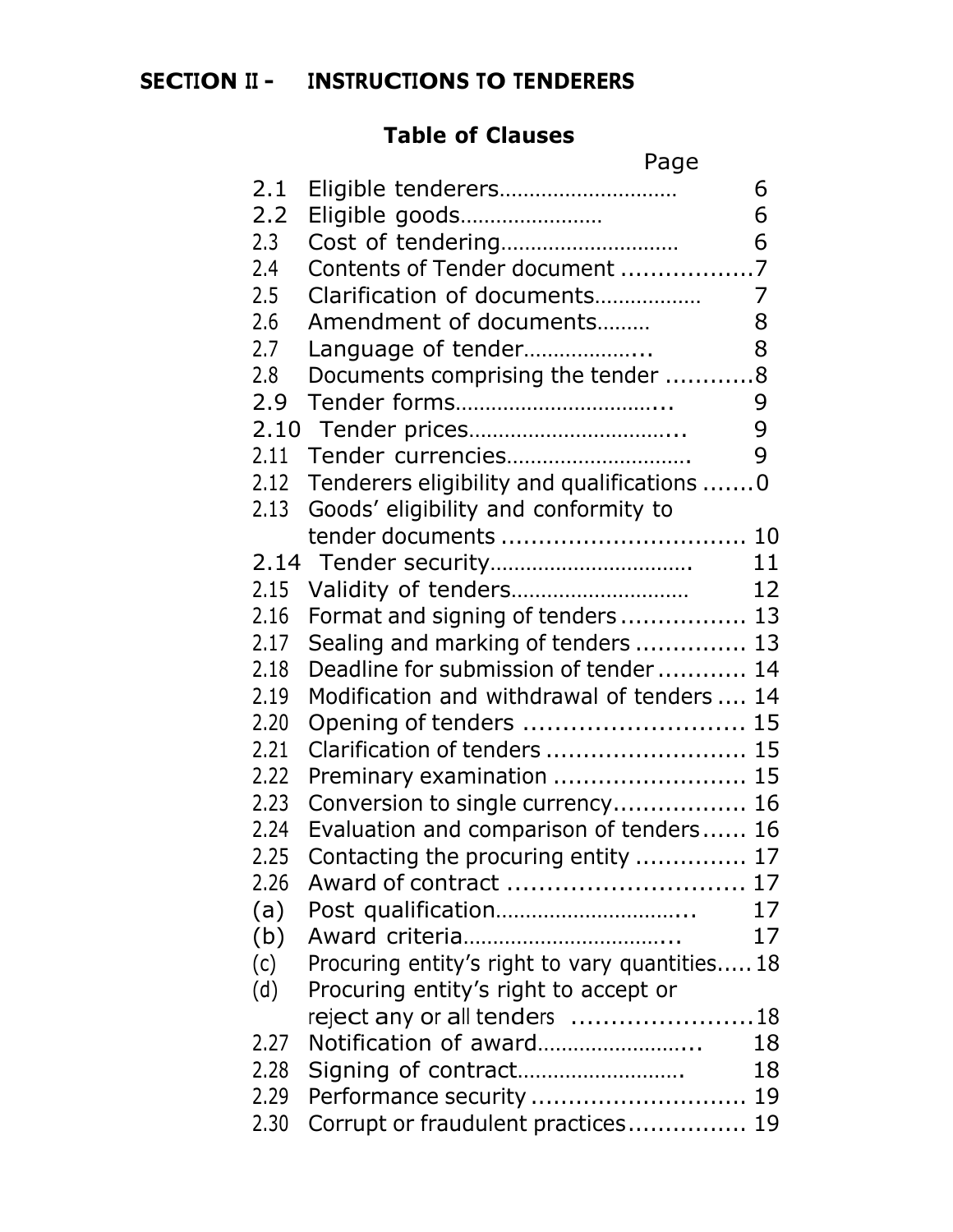## **SECTION II - INSTRUCTIONS TO TENDERERS**

#### <span id="page-6-0"></span>**2.1 Eligible Tenderers**

- 2.1.1 This Invitation for Tenders is open to all tenderers eligible as described in the Invitation to Tender. Successful tenderers shall complete the supply of goods by the intended completion date specified in the Schedule of Requirements Section VI.
- 2.1.2 The procuring entity's employees, committee members, board members and their relative (spouse and children) are not eligible to participate in the tender.
- 2.1.3 Tenderers shall provide the qualification information statement that the tenderer (including all members of a joint venture and subcontractors) is not associated, or have been associated in the past, directly or indirectly, with a firm or any of its affiliates which have been engaged by the Procuring entity to provide consulting services for the preparation of the design, specifications, and other documents to be used for the procurement of the goods under this Invitation for tenders.

## <span id="page-6-1"></span>**2.2 Eligible Goods**

- 2.2.1 All goods to be supplied under the contract shall have their origin in eligible source countries.
- 2.2.2 For purposes of this clause, "origin" means the place where the goods are mined, grown, or produced. Goods are produced when, through manufacturing, processing, or substantial and major assembly of components, a commercially-recognized product results that is substantially different in basic characteristics or in purpose or utility from its components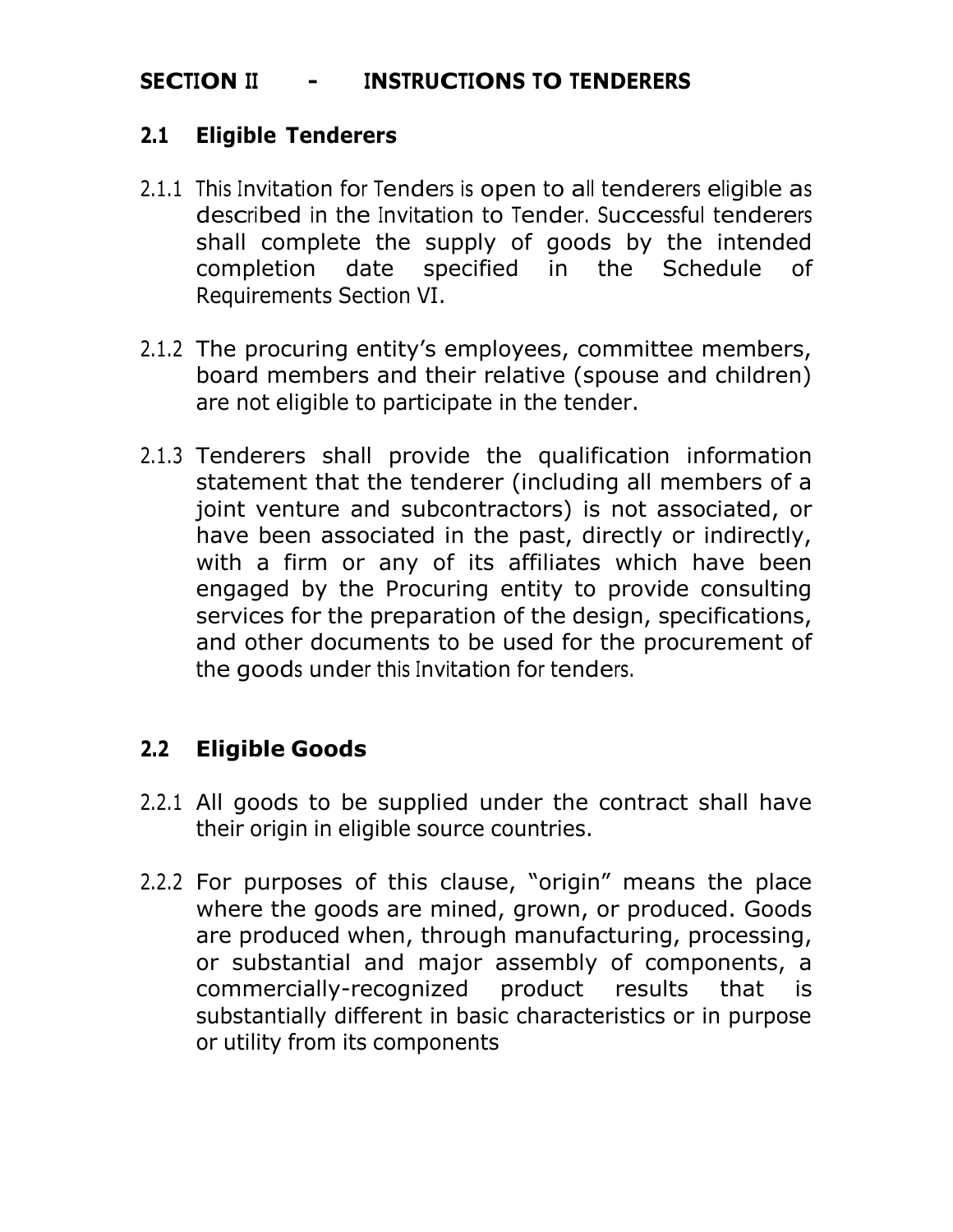2.2.3 The origin of goods is distinct from the nationality of the tenderer.

## <span id="page-7-0"></span>**2.3 Cost of Tendering**

- 2.3.1 The Tenderer shall bear all costs associated with the preparation and submission of its tender, and the procuring entity, will in no case be responsible or liable for those costs, regardless of the conduct or outcome of the tendering process.
- 2.3.2 The price to be charged for the tender document shall not exceed Kshs.1500/=
- 2.3.3 All firms found capable of performing the contract satisfactorily in accordance with the set prequalification criteria shall be prequalified.

## **2.4. The Tender Document**

- 2.4.1 The tender document comprises the documents listed below and addenda issued in accordance with clause 2.6 of these instructions to Tenderers
	- (i) Invitation to Tender
	- (ii) Instructions to tenderers
	- (iii) General Conditions of Contract
	- (iv) Special Conditions of Contract
	- (v) Schedule of requirements
	- (vi) Technical Specifications
	- (vii) Tender Form and Price Schedules
	- (viii) Tender Security Form
	- (ix) Contract Form
	- (x) Performance Security Form
	- (xi) Bank Guarantee for Advance Payment Form
	- (xii) Manufacturer's Authorization Form
	- (xiii) Confidential Business Questionnaire
- 2.4.2 The Tenderer is expected to examine all instructions, forms, terms, and specifications in the tender documents. Failure to furnish all information required by the tender documents or to submit a tender not substantially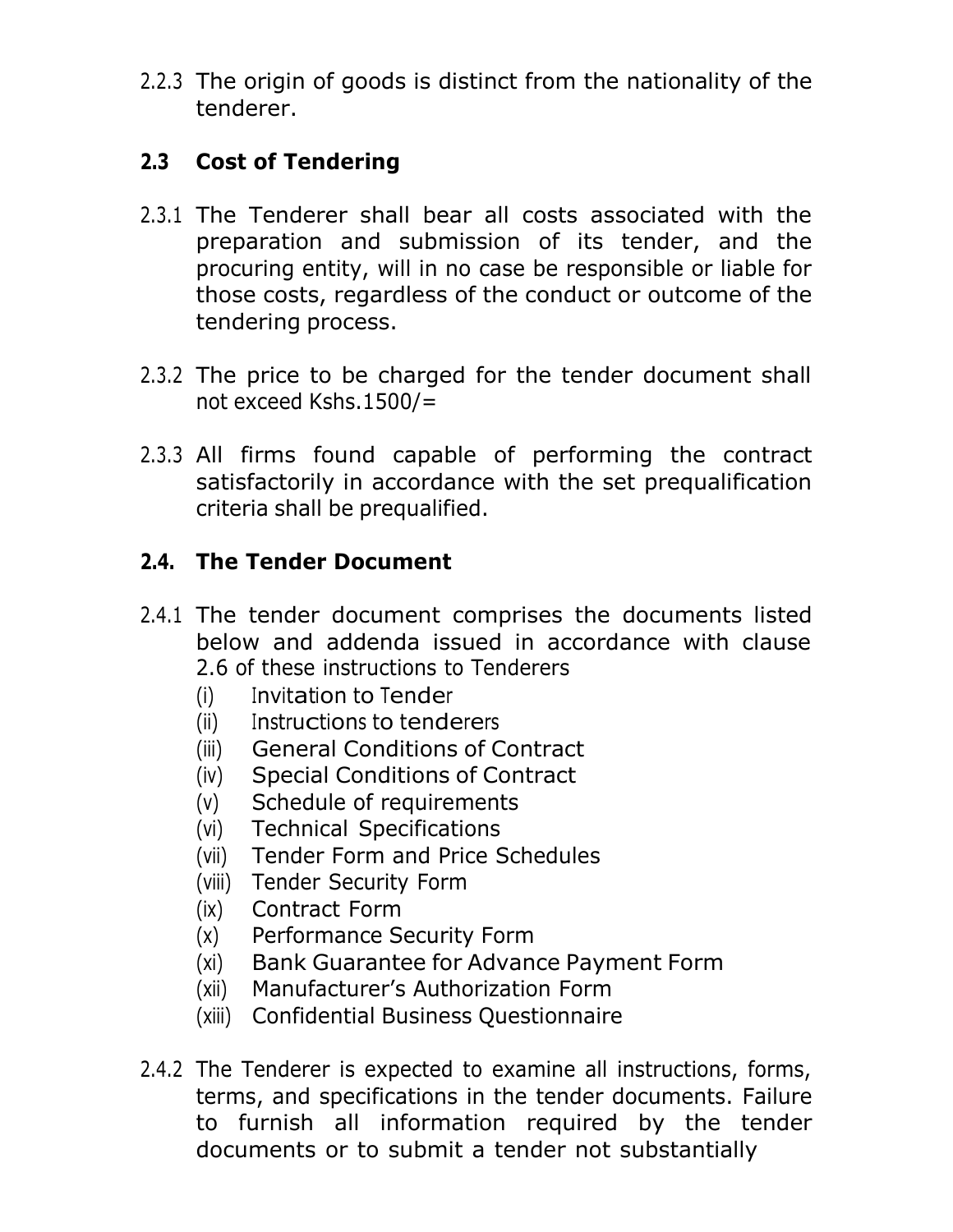responsive to the tender documents in every respect will be at the tenderers risk and may result in the rejection of its tender.

## <span id="page-8-0"></span>**2.5 Clarification of Documents**

- 2.5.1 A prospective tenderer requiring any clarification of the tender document may notify the Procuring entity in writing or by post at the entity's address indicated in the Invitation to Tender. The Procuring entity will respond in writing to any request for clarification of the tender documents, which it receives not later than seven (7) days prior to the deadline for the submission of tenders.
- 2.5.2 The procuring entity shall reply to any clarifications sought by the tenderer within 3 days of receiving the request to enable the tenderer to make timely submission of its tender.

## <span id="page-8-1"></span>**2.6 Amendment of Documents**

- 2.6.1 At any time prior to the deadline for submission of tenders, the Procuring entity, for any reason, whether at its own initiative or in response to a clarification requested by a prospective tenderer, may modify the tender documents by amendment.
- 2.6.2 All prospective candidates that have received the tender documents will be notified of the amendment in writing or by post and will be binding on them.
- 2.6.3 In order to allow prospective tenderers reasonable time in which to take the amendment into account in preparing their tenders, the Procuring entity, at its discretion, may extend the deadline for the submission of tenders.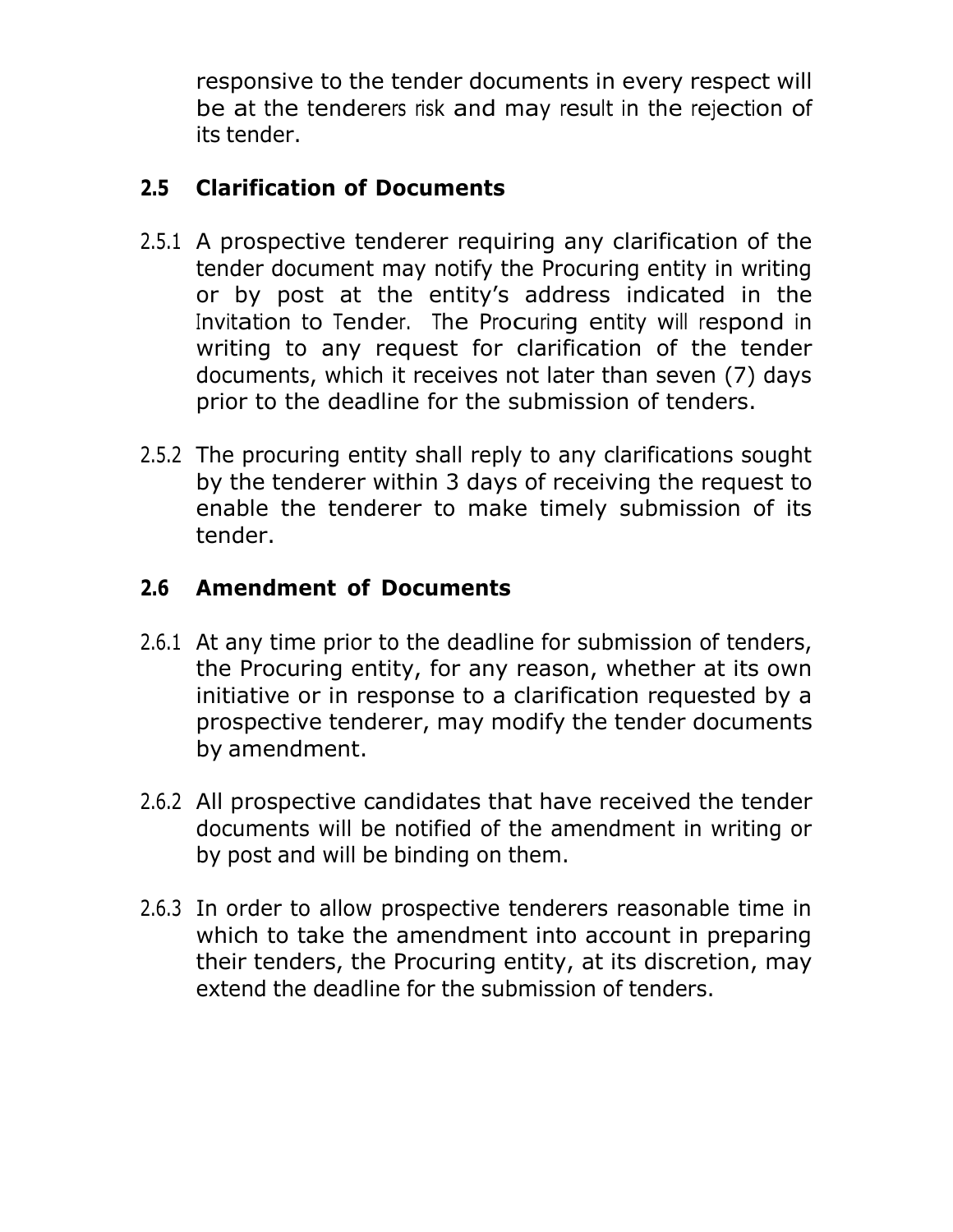## <span id="page-9-0"></span>**2.7 Language of Tender**

2.7.1 The tender prepared by the tenderer, as well as all correspondence and documents relating to the tender exchange by the tenderer and the Procuring entity, shall be written in English language, provided that any printed literature furnished by the tenderer may be written in another language provided they are accompanied by an accurate English translation of the relevant passages in which case, for purposes of interpretation of the tender, the English translation shall govern.

## **2.8 Documents Comprising of Tender**

- 2.8.1 The tender prepared by the tenderers shall comprise the following components
	- (a) a Tender Form and a Price Schedule completed in accordance with paragraph 2.9, 2.10 and 2.11 below
	- (b) documentary evidence established in accordance with paragraph 2.1 that the tenderer is eligible to tender and is qualified to perform the contract if its tender is accepted;
	- (c) documentary evidence established in accordance with paragraph 2.2 that the goods and ancillary services to be supplied by the tenderer are eligible goods and services and conform to the tender documents; and
	- (d) tender security furnished in accordance with paragraph 2.14

## <span id="page-9-1"></span>**2.9 Tender Forms**

2.9.1 The tenderer shall complete the Tender Form and the appropriate Price Schedule furnished in the tender documents, indicating the goods to be supplied, a brief description of the goods, their country of origin, quantity, and prices.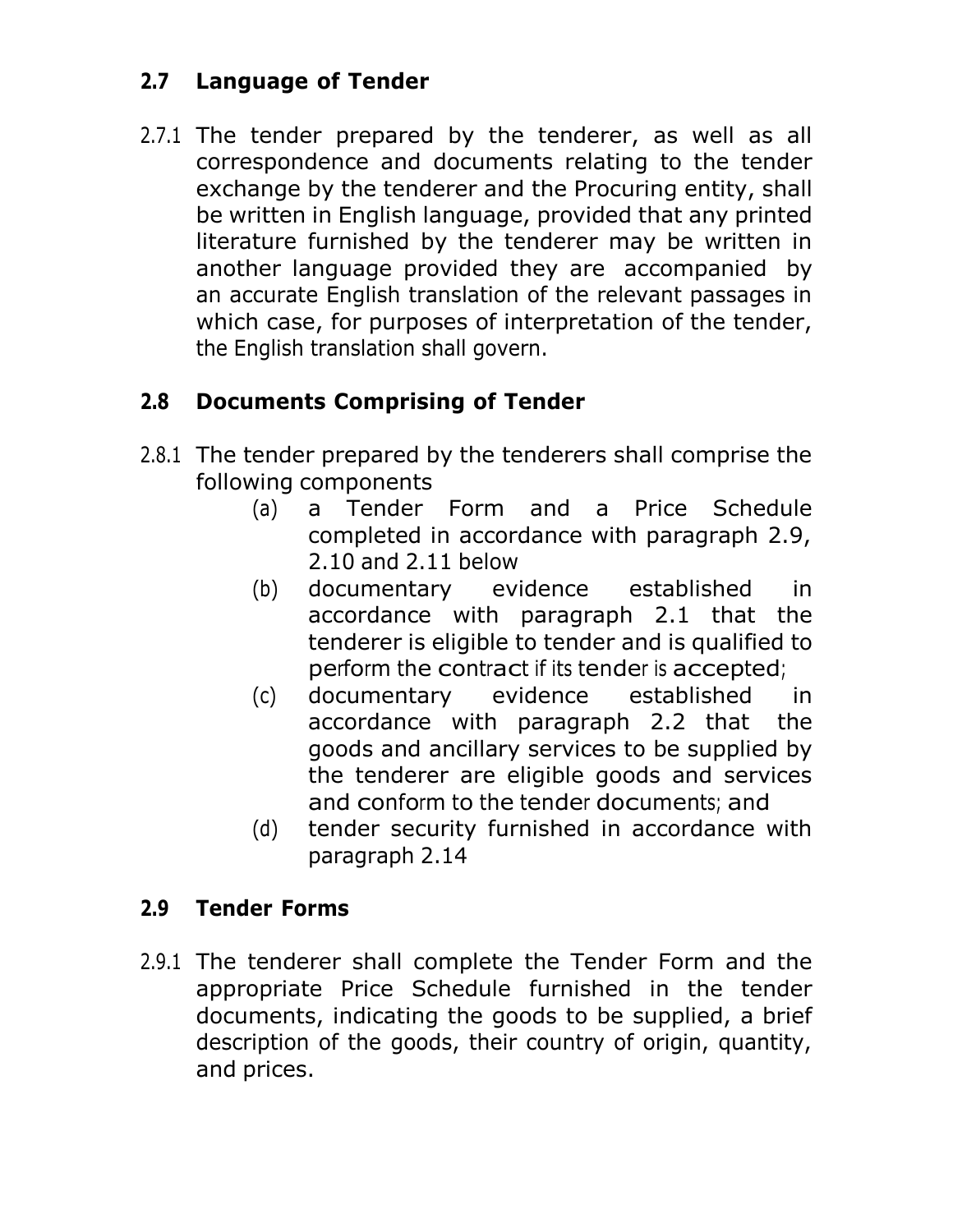## <span id="page-10-0"></span>**2.10 Tender Prices**

- 2.10.1 The tenderer shall indicate on the appropriate Price Schedule the unit prices and total tender price of the goods it proposes to supply under the contract
- 2.10.2 Prices indicated on the Price Schedule shall include all costs including taxes, insurances and delivery to the premises of the entity.
- 2.10.3 Prices quoted by the tenderer shall be fixed during the Tender'<sup>s</sup> performance of the contract and not subject to variation on any account. A tender submitted with an adjustable price quotation will be treated as nonresponsive and will be rejected, pursuant to paragraph 2.22
- 2.10.4 The validity period of the tender shall be 60 days from the date of opening of the tender.

## <span id="page-10-1"></span>**2.11 Tender Currencies**

2.11.1 Prices shall be quoted in Kenya Shillings unless otherwise specified in the Appendix to Instructions to Tenderers.

## **2.12 Tenderers Eligibility and Qualifications**

- 2.12.1 Pursuant to paragraph 2.1 the tenderer shall furnish, as part of its tender, documents establishing the tenderers eligibility to tender and its qualifications to perform the contract if its tender is accepted.
- 2.12.2 The documentary evidence of the tenderers eligibility to tender shall establish to the Procuring entity's satisfaction that the tenderer, at the time of submission of its tender, is from an eligible source country as defined under paragraph 2.1
- 2.12.3 The documentary evidence of the tenderers qualifications to perform the contract if its tender is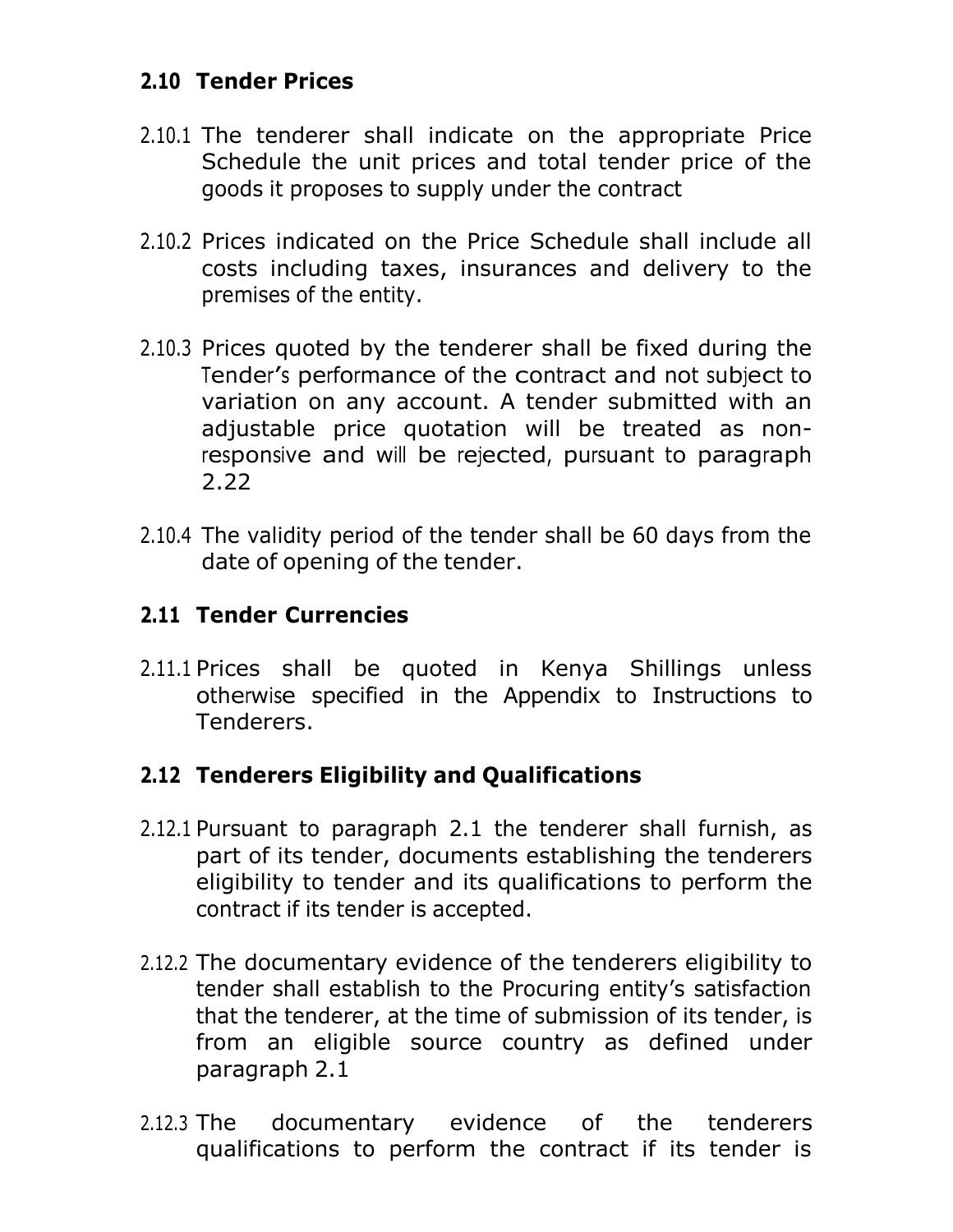accepted shall be established to the Procuring entity's satisfaction;

- (a) that, in the case of a tenderer offering to supply goods under the contract which the tenderer did not manufacture or otherwise produce, the tenderer has been duly authorized by the goods' Manufacturer or producer to supply the goods.
- (b) that the tenderer has the financial, technical, and production capability necessary to perform the contract;
- (c) that, in the case of a tenderer not doing business within Kenya, the tenderer is or will be (if awarded the contract) represented by an Agent in Kenya equipped, and able to carry out the Tenderer's maintenance, repair, and spare parts-stocking obligations prescribed in the Conditions of Contract and/or Technical Specifications.

## **2.13 Goods Eligibility and Conformity to Tender Documents**

- 2.13.1 Pursuant to paragraph 2.2 of this section, thetenderer shall furnish, as part of its tender documents establishing the eligibility and conformity to the tender documents of all goods which the tenderer proposes to supply under the contract
- 2.13.2 The documentary evidence of the eligibility of the goods shall consist of a statement in the Price Schedule of the country of origin of the goods and services offered which shall be confirmed by a certificate of origin issued at the time of shipment.
- 2.13.3 The documentary evidence of conformity of the goods to the tender documents may be in the form of literature, drawings, and data, and shall consist of:
	- (a) a detailed description of the essential technical and performance characteristic of the goods;
	- (b) a list giving full particulars, including available source and current prices of spare parts, special tools, etc.,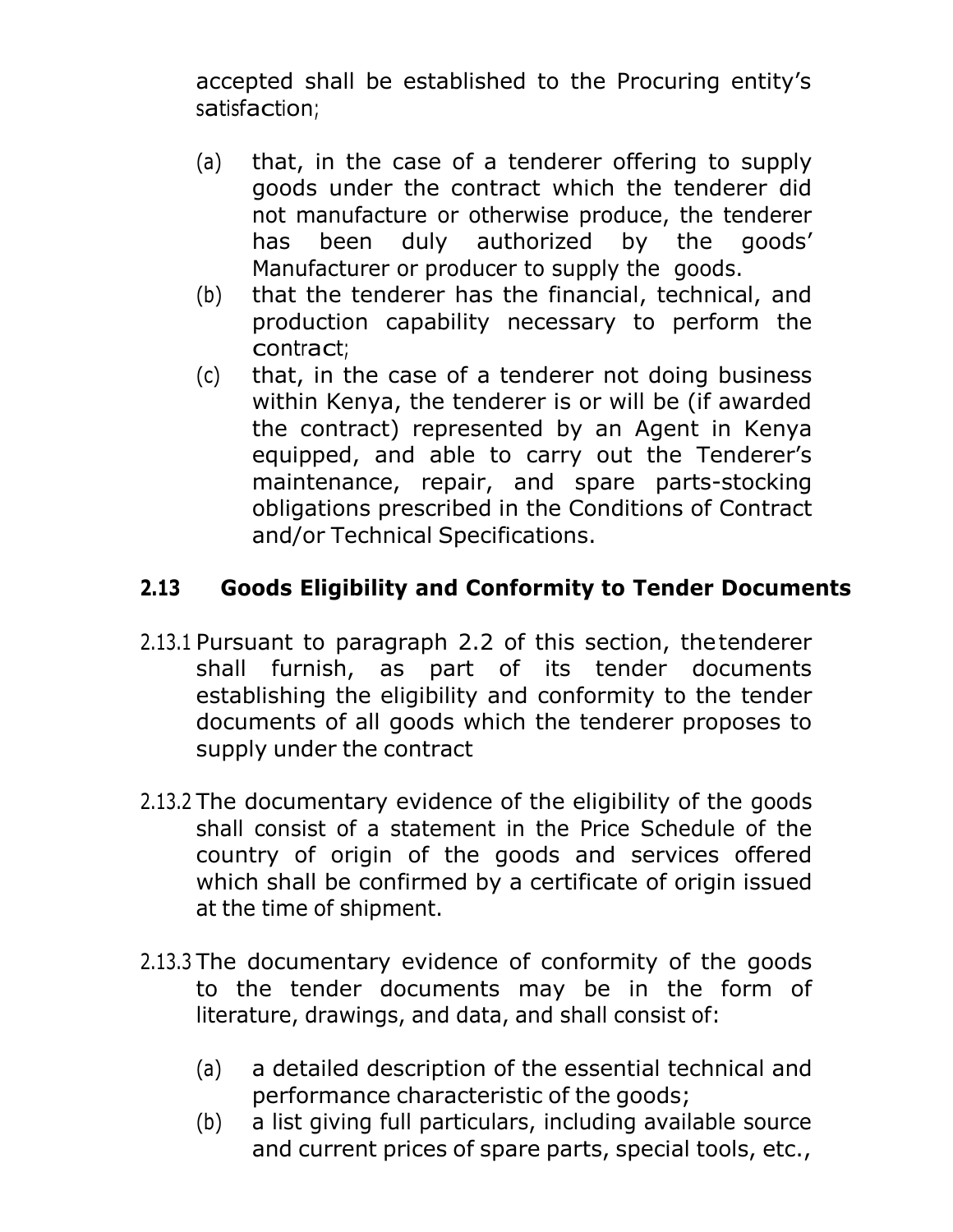necessary for the proper and continuing functioning of the goods for a period of two (2) years, following commencement of the use of the goods by the Procuring entity; and

- (c) A clause-by-clause commentary on the Procuring Entity's Technical Specifications demonstrating substantial responsiveness of the goods and service to those specifications, or a statement of deviations and exceptions to the provisions of the Technical Specifications.
- 2.13.4 For purposes of the documentary evidence to be furnished pursuant to paragraph 2.13.3(c) above, the tenderer shall note that standards for workmanship, material, and equipment, as well as references to brand names or catalogue numbers designated by the Procurement entity in its Technical Specifications, are intended to be descriptive only and not restrictive. The tenderer may substitute alternative standards, brand names, and/or catalogue numbers in its tender, provided that it demonstrates to the Procurement entity's satisfaction that the substitutions ensure substantial equivalence to those designated in the Technical Specifications.

## <span id="page-12-0"></span>**2.14 Tender Security**

- 2.14.1 The tenderer shall furnish, as part of its tender, a tender security for the amount specified in the Appendix to Invitation to Tenderers.
- 2.14.2 The tender security shall be in the amount of 2.5 per cent of the tender price.
- 2.14.3 The tender security is required to protect the Procuring entity against the risk of Tenderer's conduct which would warrant the security's forfeiture, pursuant to paragraph 2.14.7
- 2.14.4 The tender security shall be denominated in Kenya Shillings or in another freely convertible currency, and shall be in the form of a bank guarantee or a bank draft issued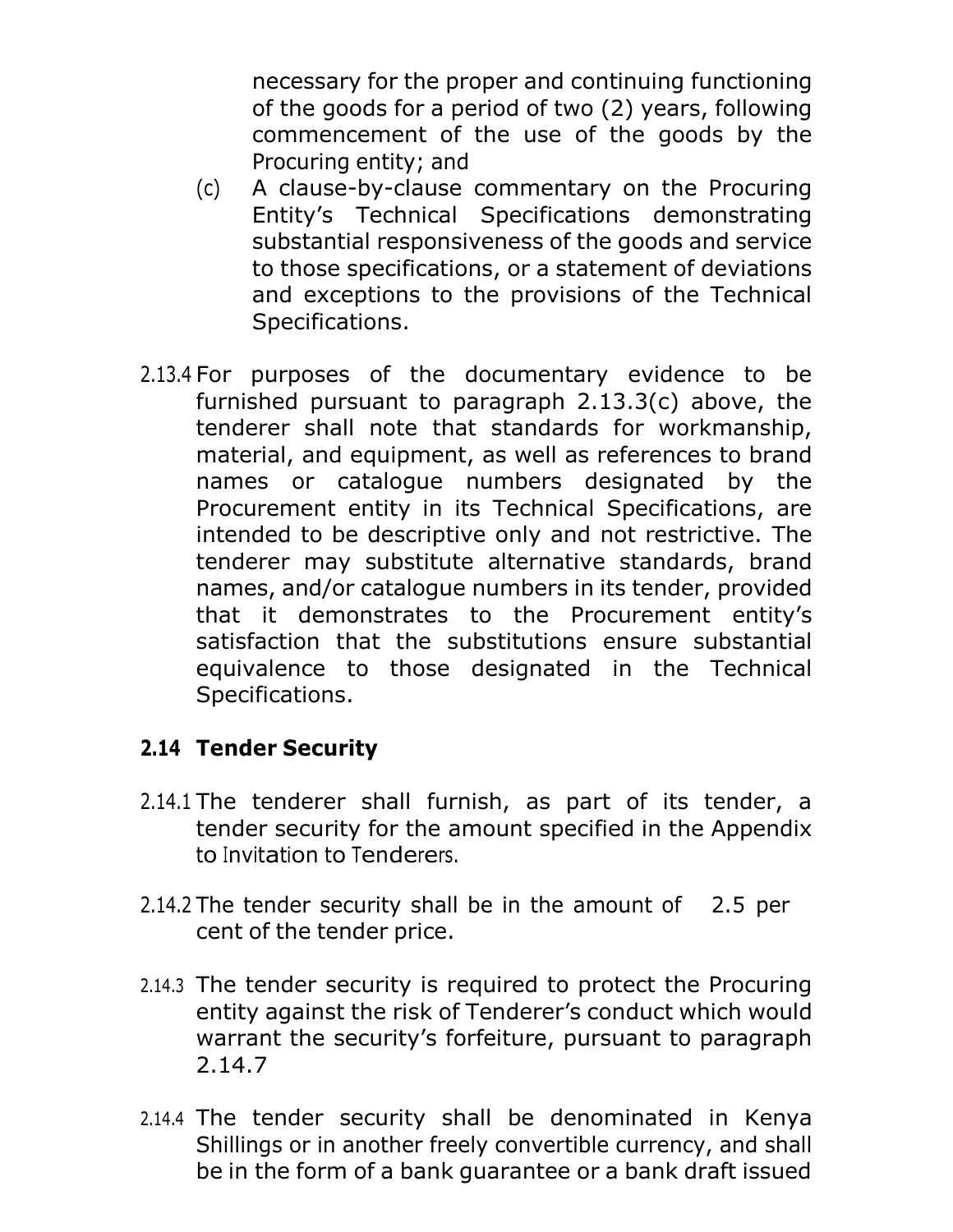by a reputable bank located in Kenya or abroad, or a guarantee issued by a reputable insurance company in the form provided in the tender documents or another form acceptable to the Procuring entity and valid for thirty (30) days beyond the validity of the tender.

- 2.14.5 Any tender not secured in accordance with paragraph 2.14.1 and 2.14.3 will be rejected by the Procuring entity as non-responsive, pursuant to paragraph 2.22
- 2.14.6 Unsuccessful Tenderer's tender security will be discharged or returned as promptly as possible, but not later than thirty (30) days after the expiration of the period of tender validity prescribed by the Procuring entity.
- 2.14.7 The successful Tenderer's tender security will be discharged upon the tenderer signing the contract, pursuant to paragraph 2.27 and furnishing the performance security, pursuant to paragraph 2.28
- 2.14.8 The tender security may be forfeited:
	- (a) if a tenderer withdraws its tender during the period of tender validity specified by the procuring entity on the Tender Form; or
	- (b) in the case of a successful tenderer, if the tenderer fails:
		- (i) to sign the contract in accordance with paragraph 2.27
		- or
		- (ii) to furnish performance security in accordance with paragraph 2.28

## <span id="page-13-0"></span>**2.15 Validity of Tenders**

2.15.1 Tenders shall remain valid for 90 days or as specified in the Invitation to Tender after the date of tender opening prescribed by the Procuring entity, pursuant to paragraph 2.18. A tender valid for a shorter period shall be rejected by the Procuring entity as non-responsive.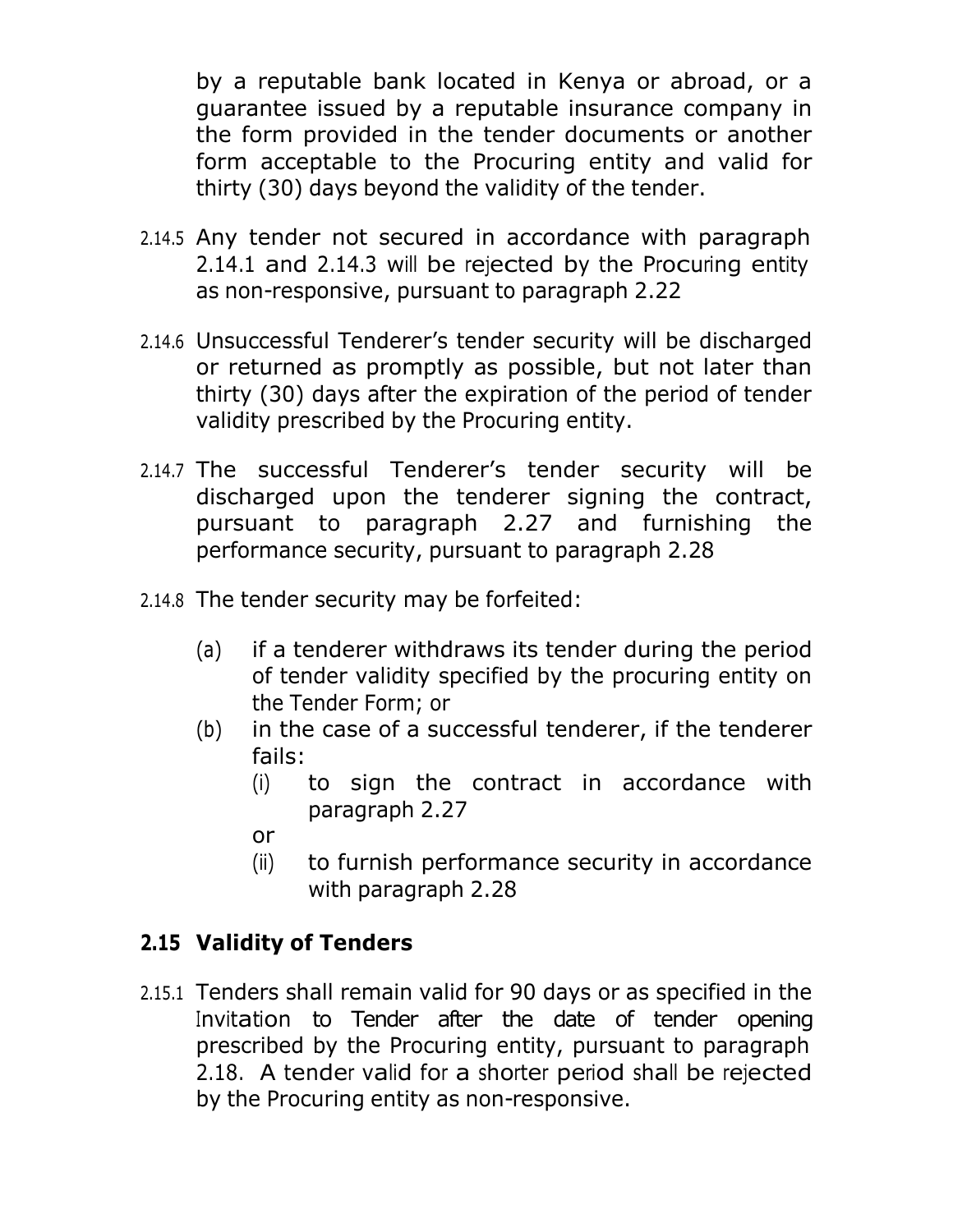2.15.2 In exceptional circumstances, the Procuring entity may solicit the Tenderer's consent to an extension of the period of validity. The request and the responses thereto shall be made in writing. The tender security provided under paragraph 2.14 shall also be suitably extended. A tenderer may refuse the request without forfeiting its tender security. A tenderer granting the request will not be required nor permitted to modify its tender.

## **2.16 Format and Signing of Tender**

- 2.16.1 The Procuring entity shall prepare two copies of the tender, clearly marking each "ORIGINAL TENDER" and "COPY OF TENDER," as appropriate. In the event of any discrepancy between them, the original shall govern.
- 2.16.2 The original and all copies of the tender shall be typed or written in indelible ink and shall be signed by the tenderer or a person or persons duly authorized to bind the tenderer to the contract. The latter authorization shall be indicated by written power-of-attorney accompanying the tender. All pages of the tender, except for unamended printed literature, shall be initialed by the person or persons signing the tender.
- 2.16.3 The tender shall have no interlineations, erasures, or overwriting except as necessary to correct errors made by the tenderer, in which case such corrections shall be initialed by the person or persons signing the tender.

## <span id="page-14-0"></span>**2.17 Sealing and Marking of Tenders**

- 2.17.1 The Tenderer shall seal the original and each copy of the tender in separate envelopes, duly marking the envelopes as "ORIGINAL" and "COPY." The envelopes shall then be sealed in an outer envelope.
- 2.17.2 The inner and outer envelopes shall:
	- (a) be addressed to the Procuring entity at the address given in the Invitation to Tender: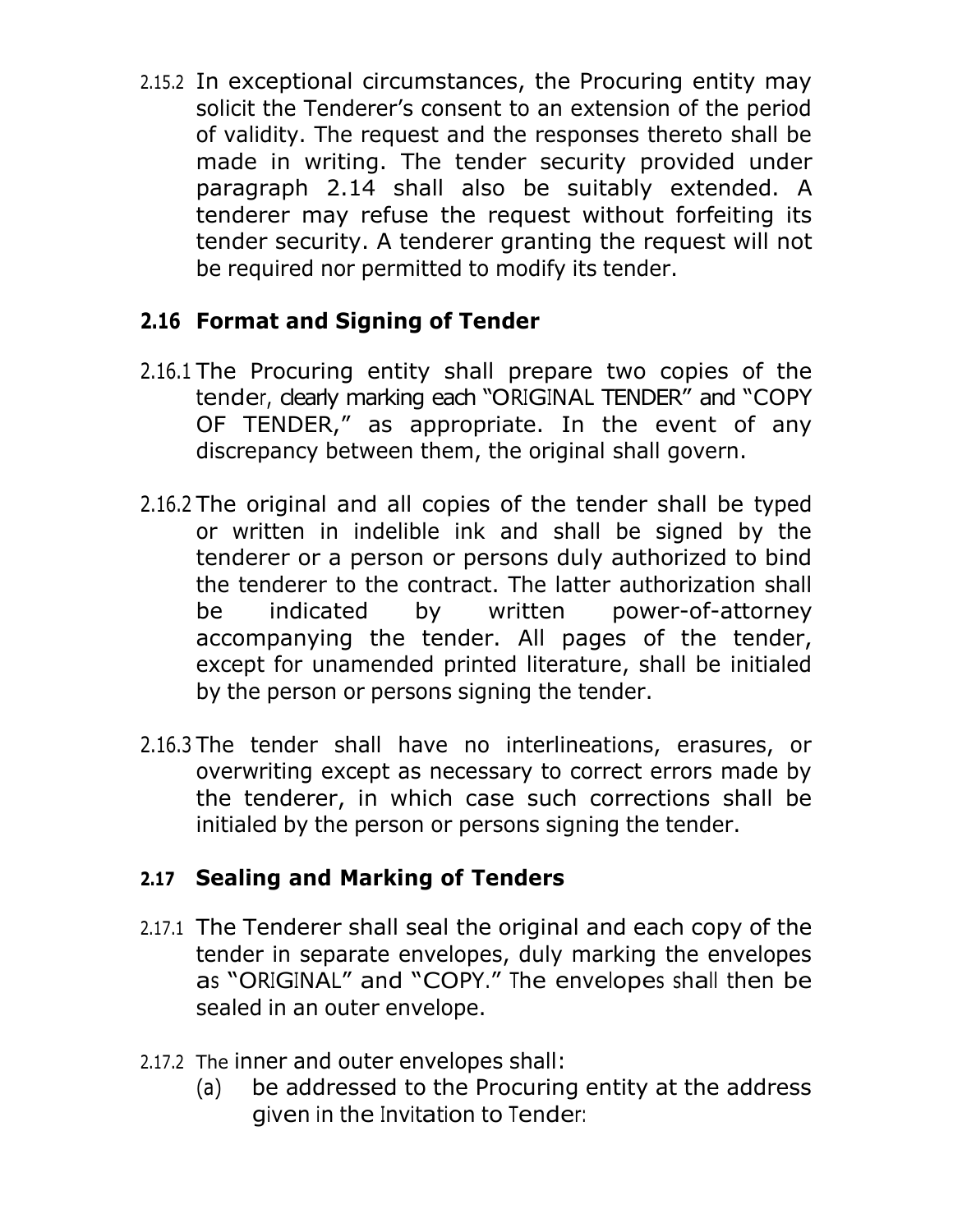**(b)** bear, tender number and name in the Invitation for Tenders and the words, "DO NOT OPEN BEFORE," **Friday, 18 th March, 2022 at 10.00 a.m.**

- 2.17.3 The inner envelopes shall also indicate the name and address of the tenderer to enable the tender to be returned unopened in case it is declared "late".
- 2.17.4 If the outer envelope is not sealed and marked as required by paragraph 2.17.2, the Procuring entity will assume no responsibility for the tender's misplacement or premature opening.

#### **2.18 Deadline for Submission of Tenders**

- **2.18.1** Tenders must be received by the Procuring entity at the address specified under paragraph 2.17.2 no later than **Friday, 18th March, 2022 at 10.00 a.m.**
- 2.18.2 The Procuring entity may, at its discretion, extend this deadline for the submission of tenders by amending the tender documents in accordance with paragraph 2.6, in which case all rights and obligations of the Procuring entity and candidates previously subject to the deadline will therefore be subject to the deadline as extended

## <span id="page-15-0"></span>**2.19 Modification and Withdrawal of Tenders**

- 2.19.1 The tenderer may modify or withdraw its tender after the tender's submission, provided that written notice ofthe modification, including substitution or withdrawal ofthe tenders, is received by the Procuring Entity prior to the deadline prescribed for submission of tenders.
- 2.19.2 The Tenderer's modification or withdrawal notice shall be prepared, sealed, marked, and dispatched in accordance with the provisions of paragraph 2.17. A withdrawal notice may also be sent by cable, telex but followed by a signed confirmation copy, postmarked no later than the deadline for submission of tenders.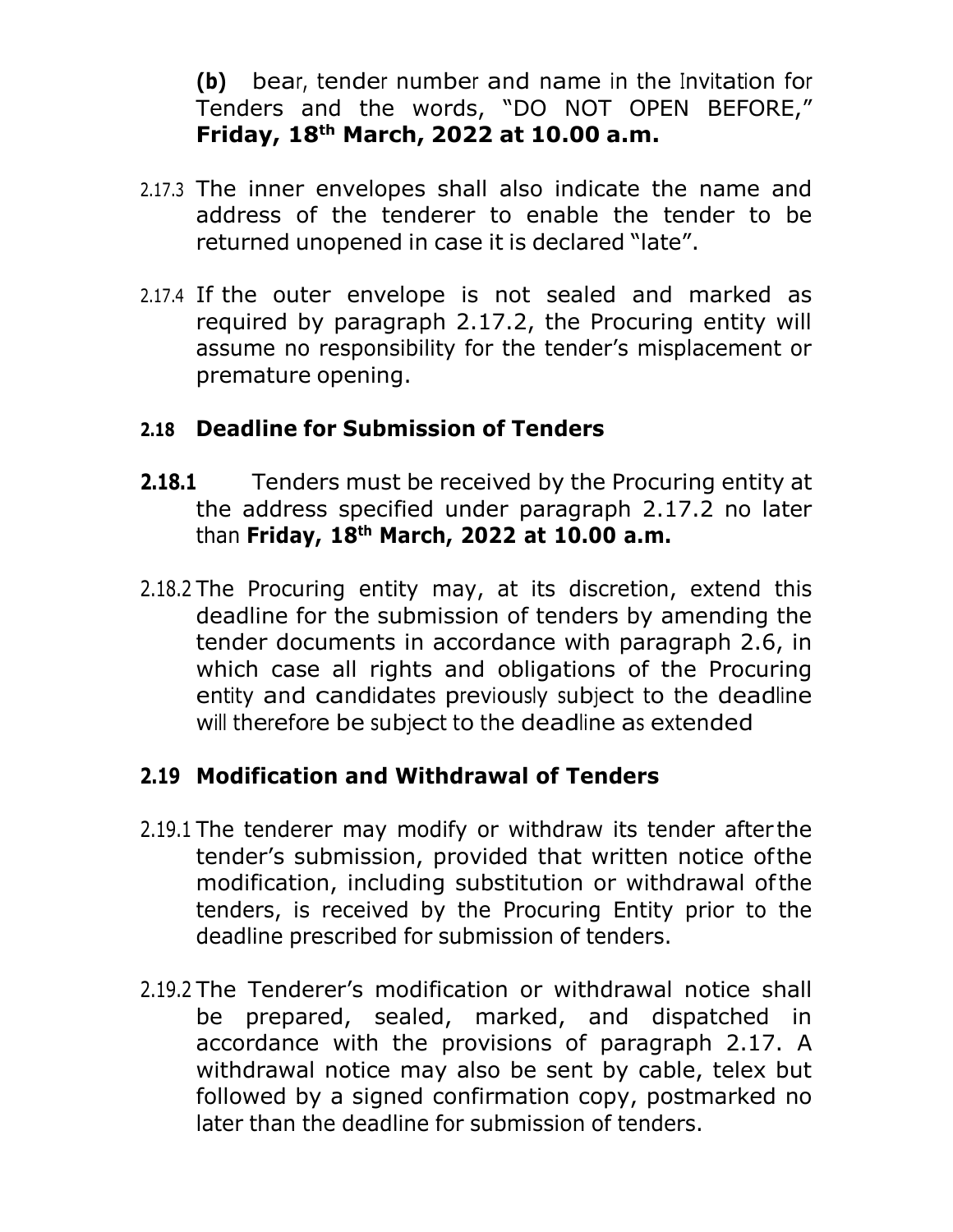- 2.19.3 No tender may be modified after the deadline for submission of tenders.
- 2.19.4 No tender may be withdrawn in the interval between the deadline for submission of tenders and the expiration of the period of tender validity specified by the tenderer on the Tender Form. Withdrawal of a tender during this interval may result in the Tenderer's forfeiture of its tender security, pursuant to paragraph 2.14.7
- 2.19.5 The procuring entity may at any time terminate procurement proceedings before contract award and shall not be liable to any person for the termination.
- 2.19.6 The procuring entity shall give prompt notice of the termination to the tenderers and on request give its reasons for termination within 14 days of receiving the request from any tenderer.

## <span id="page-16-0"></span>**2.20 Opening of Tenders**

2.20.1 The Procuring entity will open all tenders in the presence of tenderers' representatives who choose to attend, at **10.00 a.m. on Friday, 18th March, 2022** and in telocation specified in the Invitation to Tender.

The tenderers' representatives who are present shall sign a register evidencing their attendance.

- 2.20.2 The tenderers' names, tender modifications or withdrawals, tender prices, discounts and the presence or absence of requisite tender security and such other details as the Procuring entity, at its discretion, may consider appropriate, will be announced at the opening.
- 2.20.3 The Procuring entity will prepare minutes of the tender opening.

#### <span id="page-16-1"></span>**2.21 Clarification of Tenders**

2.21.1 To assist in the examination, evaluation and comparison of tenders the Procuring entity may, at its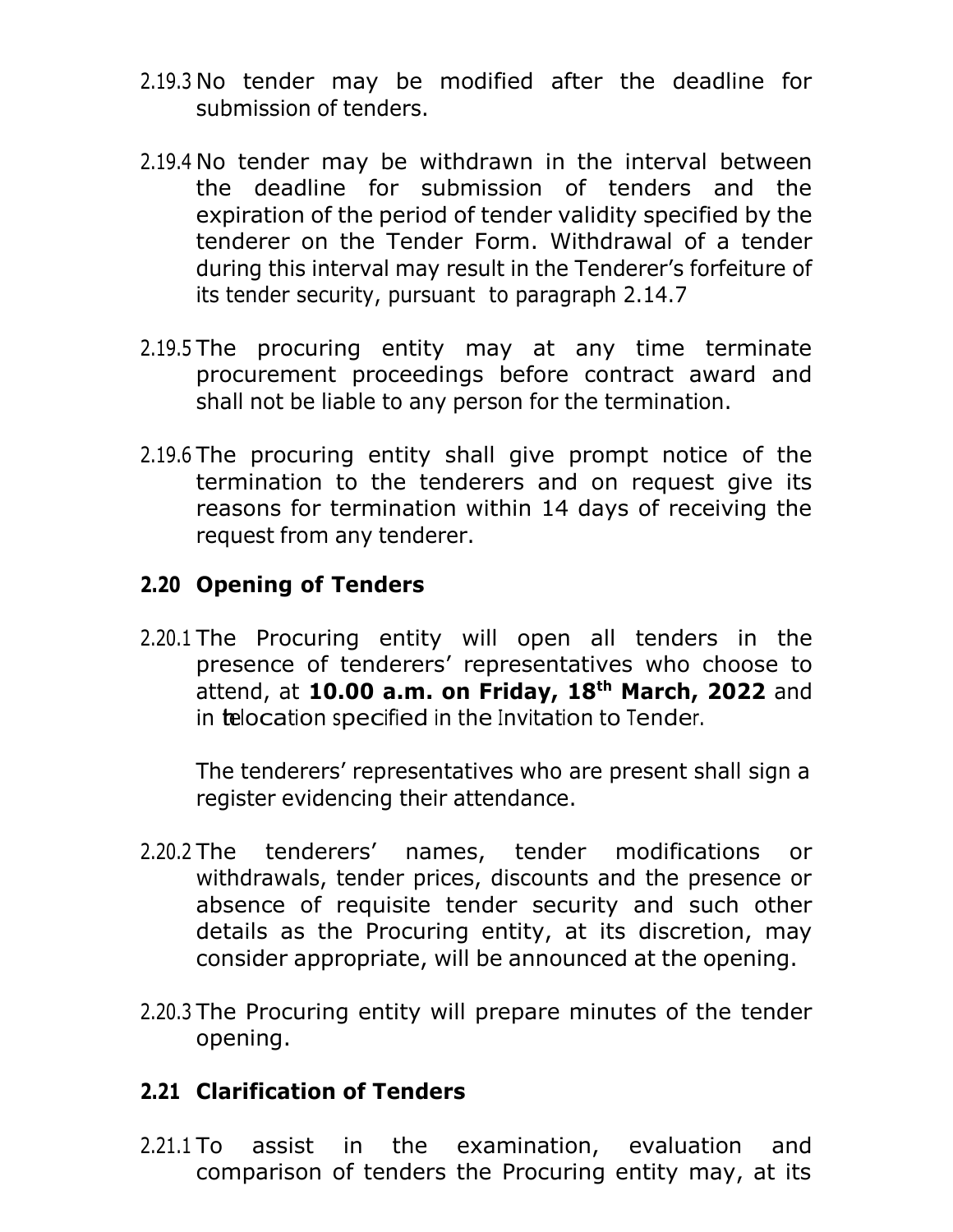discretion, ask the tenderer for a clarification of its tender. The request for clarification and the response shall be in writing, and no change in the prices or substance of the tender shall be sought, offered, or permitted.

2.21.2 Any effort by the tenderer to influence the Procuring entity in the Procuring entity's tender evaluation, tender comparison or contract award decisions may result in the rejection of the tenderers' tender.

## **2.22 Preliminary Examination**

- 2.22.1 The Procuring entity will examine the tenders to determine whether they are complete, whether any computational errors have been made, whether required sureties have been furnished, whether the documents have been properly signed, and whether the tenders are generally in order.
- 2.22.2 Arithmetical errors will be rectified on the following basis. If there is a discrepancy between the unit price and the total price that is obtained by multiplying the unit price and quantify, the unit price shall prevail, and the total price shall be corrected. If the candidate does not accept the correction of the errors, its tender will be rejected, and its tender security forfeited. If there is a discrepancy between words and figures the amount in words will prevail
- 2.22.3 The Procuring entity may waive any minor informality or non-conformity or irregularity in a tender which does not constitute a material deviation, provided such waiver does not prejudice or effect the relative ranking of any tenderer.
- 2.22.4 Prior to the detailed evaluation, pursuant to paragraph 2.23 the Procuring entity will determine the substantial responsiveness of each tender to the tenderdocuments. For purposes of these paragraphs, a substantially responsive tender is one, which conforms to all the terms and conditions of the tender documents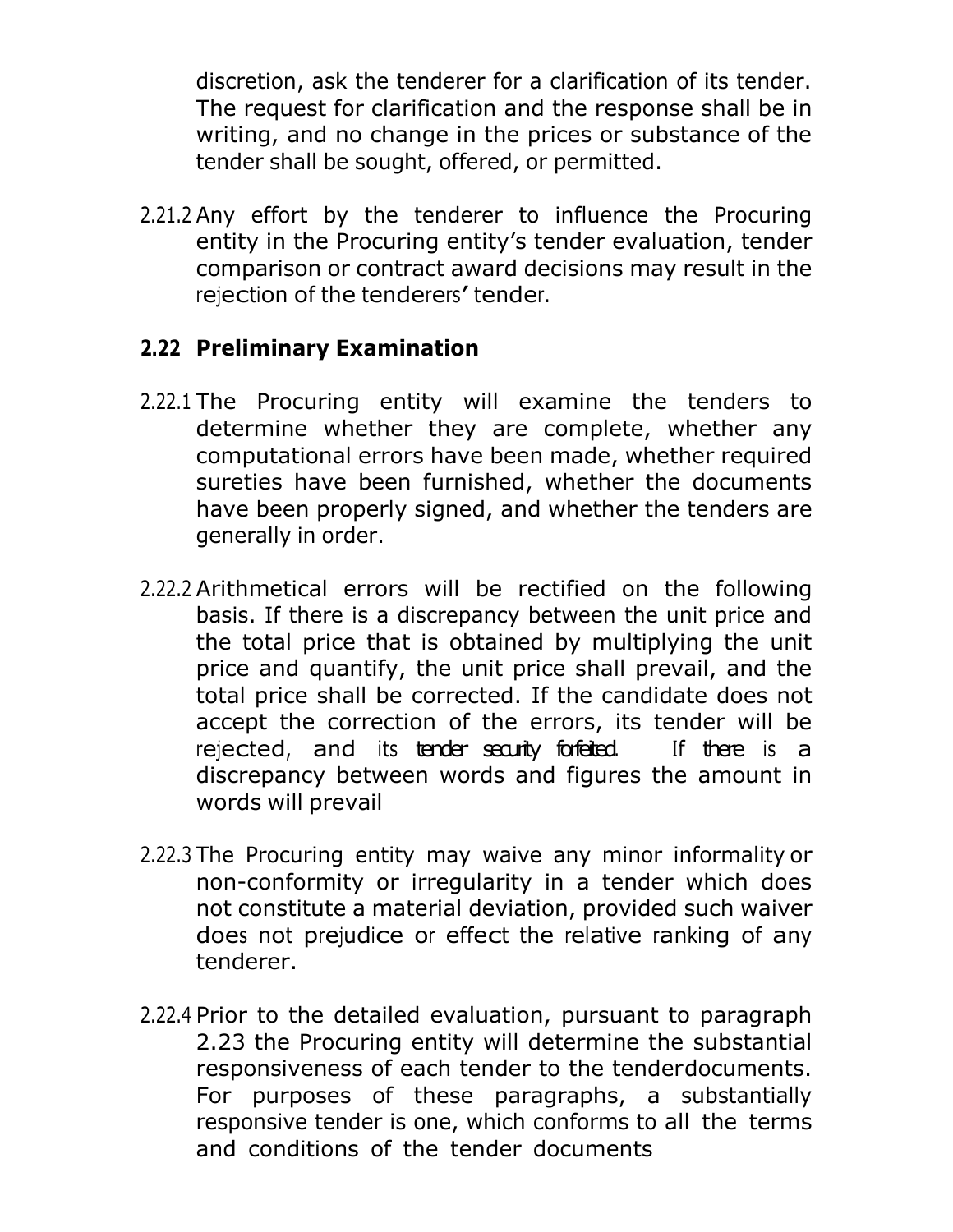without material deviations. The Procuring entity's determination of a tender's responsiveness is to be based on the contents of the tender itself without recourse to extrinsic evidence.

2.22.5 If a tender is not substantially responsive, it will be rejected by the Procuring entity and may not subsequently be made responsive by the tenderer by correction of the non-conformity.

## <span id="page-18-0"></span>**2.23 Conversion to Single Currency**

2.23.1 Where other currencies are used, the procuring entity will convert these currencies to Kenya Shillings using the selling exchange rate on the date of tender closing provided by the Central Bank of Kenya.

## <span id="page-18-1"></span>**2.24 Evaluation and Comparison of Tenders**

- 2.24.1 The Procuring entity will evaluate and compare the tenders which have been determined to be substantially responsive, pursuant to paragraph 2.22
- 2.24.2 The tender evaluation committee shall evaluate the tender within 30 days of the validity period from the date of opening the tender.
- 2.24.3 A tenderer who gives false information in the tender document about its qualification or who refuses to enter into a contract after notification of contract award shall be considered for debarment from participating in future public procurement.

## **2.25 Preference**

2.25.1 Preference where allowed in the evaluation of tenders shall not exceed 15%

## **2.26 Contacting the Procuring entity**

2.26.1 Subject to paragraph 2.21 no tenderer shall contact the Procuring entity on any matter related to its tender,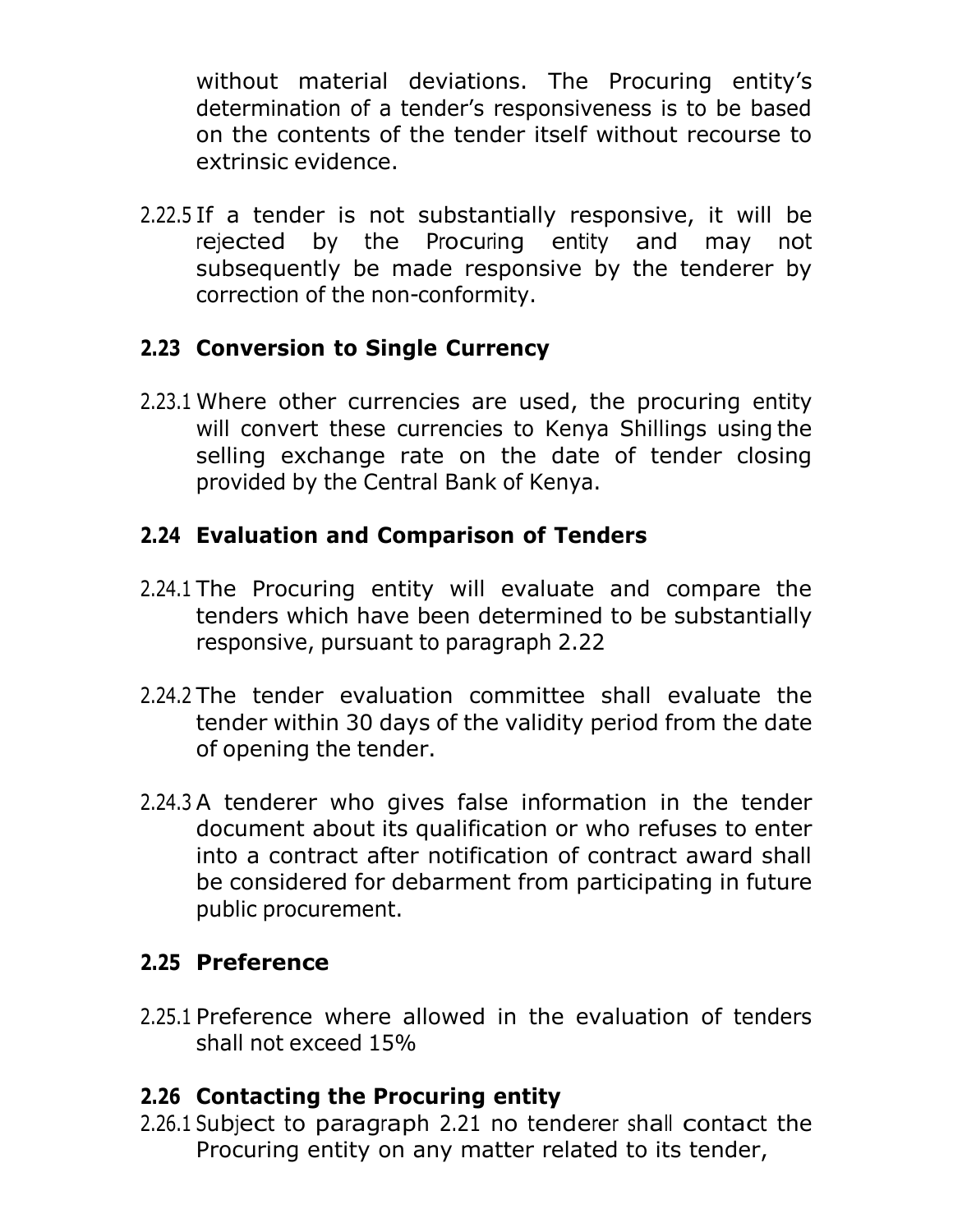from the time of the tender opening to the time the contract is awarded.

2.26.2 Any effort by a tenderer to influence the Procuring entity in its decisions on tender, evaluation, tender comparison, or contract award may result in the rejection of the Tenderer's tender.

## **2.27 Award of Contract**

#### <span id="page-19-0"></span>**(a) Post-qualification**

- 2.27.1 In the absence of pre-qualification, the Procuring entity will determine to its satisfaction whether the tenderer that is selected as having submitted the lowest evaluated responsive tender is qualified to perform the contract satisfactorily.
- 2.27.2 The determination will take into account the tenderer financial, technical, and production capabilities.It will be based upon an examination of the documentaryevidence of the tenderers qualifications submitted by thetenderer, pursuant to paragraph 2.12.3 as well as such other information as the Procuring entity deems necessary and appropriate.
- 2.27.3 An affirmative determination will be a prerequisite for award of the contract to the tenderer. A negative determination will result in rejection of the Tenderer's tender, in which event the Procuring entity will proceed to the next lowest evaluated tender to make a similar determination of that Tenderer's capabilities to perform satisfactorily.

## **(b) Award Criteria**

<span id="page-19-1"></span>2.27.4 The Procuring entity will award the contract to the successful tenderer(s) whose tender has been determined to be substantially responsive and has been determined to be the lowest evaluated tender, provided further that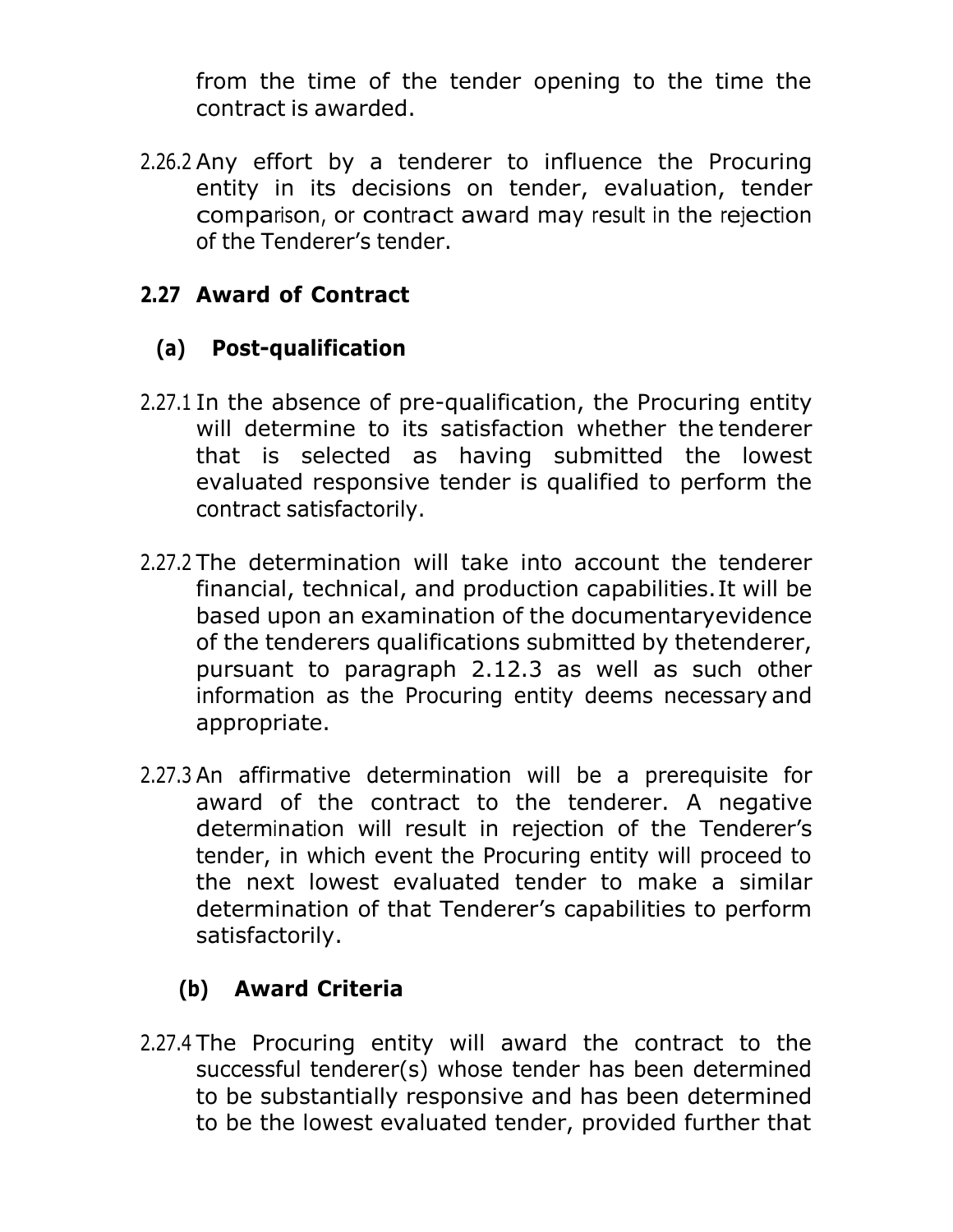the tenderer is determined to be qualified to perform the contract satisfactorily.

## **(c) Procuring entity's Right to Vary quantities**

<span id="page-20-0"></span>2.27.5 The Procuring entity reserves the right at the time of contract award to increase or decrease the quantity of goods originally specified in the Schedule of requirements without any change in unit price or other terms and conditions

## **(d) Procuring entity's Right to Accept or Reject Any or AllTenders**

2.27.6 The Procuring entity reserves the right to accept orreject any tender, and to annul the tendering process and reject all tenders at **any** time prior to contract award, without thereby incurring any liability to the affected tenderer or tenderers or any obligation to inform the affected tenderer or tenderers of the grounds for the Procuring entity's action

## **2.28 Notification of Award**

- 2.28.1 Prior to the expiration of the period of tender validity,the Procuring entity will notify the successful tenderer in writing that its tender has been accepted.
- 2.28.2 The notification of award will constitute the formation of the Contract but will have to wait until the contract is finally signed by both parties
- 2.28.3 Upon the successful Tenderer's furnishing of the performance security pursuant to paragraph 2.28, the Procuring entity will promptly notify each unsuccessful Tenderer and will discharge its tender security, pursuant to paragraph 2.14

## **2.29 Signing of Contract**

2.29.1 At the same time as the Procuring entity notifies the successful tenderer that its tender has been accepted, the Procuring entity will send the tenderer the Contract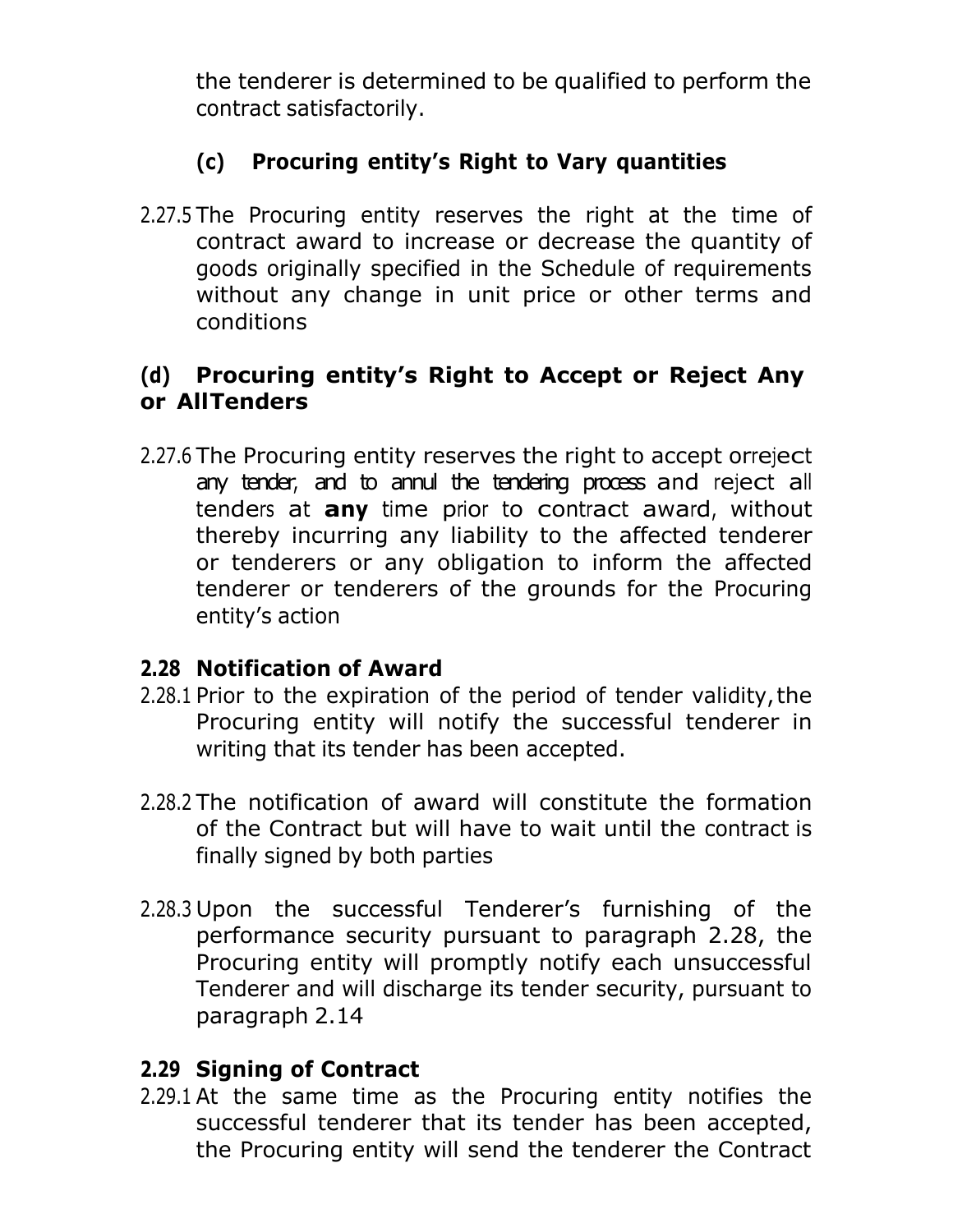Form provided in the tender documents, incorporating all agreements between the parties.

- 2.29.2 The parties to the contract shall have it signed within 30 days from the date of notification of contract award unless there is an administrative review request.
- 2.29.3 Within thirty (30) days of receipt of the Contract Form, the successful tenderer shall sign and date the contract and return it to the Procuring entity.

## **2.30 Performance Security**

- 2.30.1 Within Thirty (30) days of the receipt of notification of award from the Procuring entity, the successful tenderer shall furnish the performance security in accordance with the Conditions of Contract, in the Performance Security Form provided in the tender documents, or in another form acceptable to the Procuring entity.
- 2.30.2 Failure of the successful tenderer to comply with the requirements of paragraph 2.27 or paragraph 2.28 shall constitute sufficient grounds for the annulment of the award and forfeiture of the tender security, in which event the Procuring entity may make the award to the next lowest evaluated Candidate or call for new tenders.

## **2.31 Corrupt or Fraudulent Practices**

- 2.31.1 The Procuring entity requires that tenderers observe the highest standard of ethics during the procurement process and execution of contracts when used in the present regulations, the following terms are defined as follows;
	- (i) "corrupt practice" means the offering, giving, receiving, or soliciting of anything of value to influence the action of a public official in the procurement process or in contract execution; and
	- (ii) "fraudulent practice" means a misrepresentation of facts in order to influence a procurement process or the execution of a contract to the detriment of the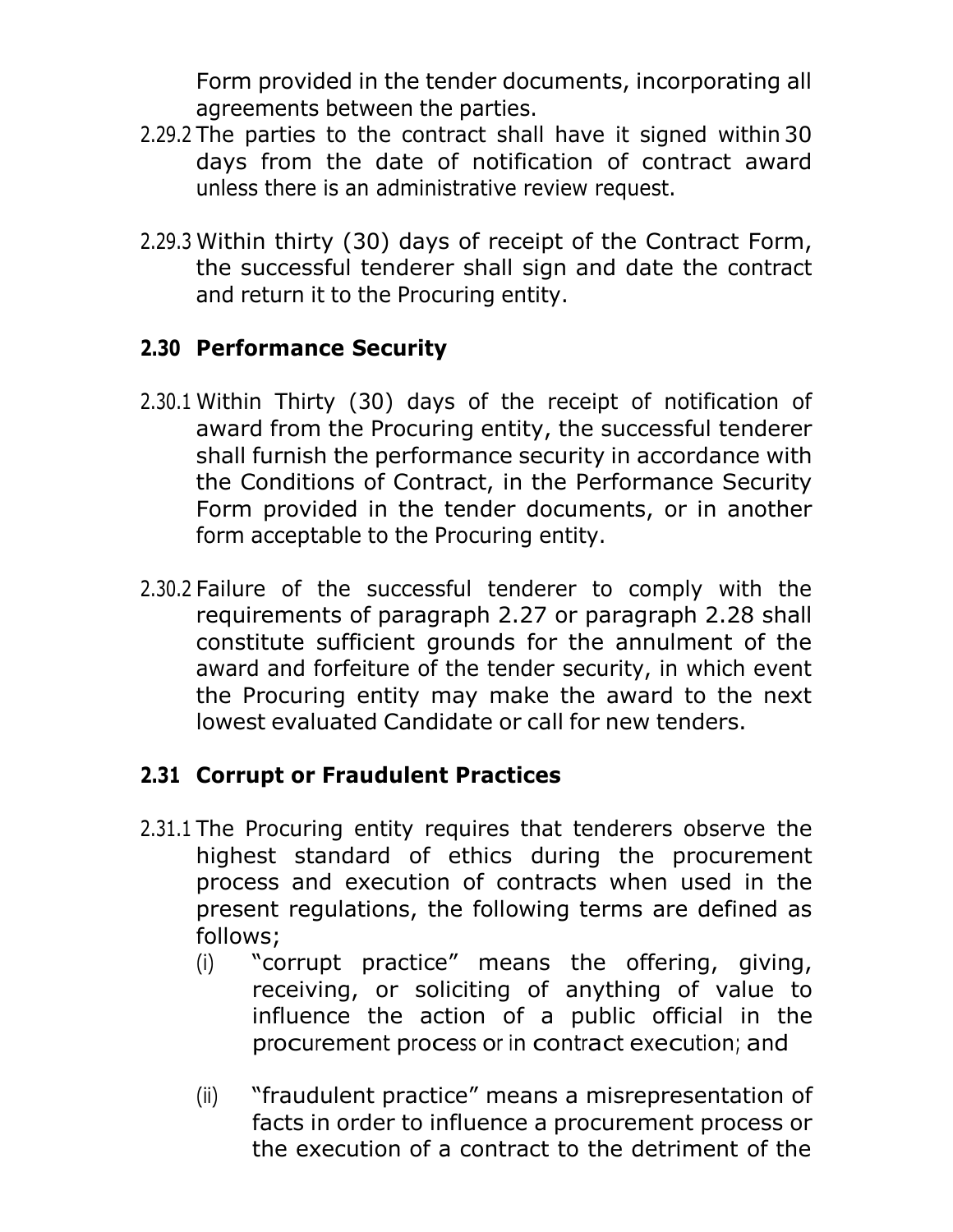Procuring entity, and includes collusive practice among tenderer (prior to or after tender submission) designed to establish tender prices at artificial noncompetitive levels and to deprive the Procuring entity of the benefits of free and open competition;

- 2.31.2 The procuring entity will reject a proposal for award if it determines that the tenderer recommended for award has engaged in corrupt or fraudulent practices in competing for the contract in question.
- 2.31.3 Further a tenderer who is found to have indulged in corrupt or fraudulent practices risks being debarred from participating in public procurement in Kenya.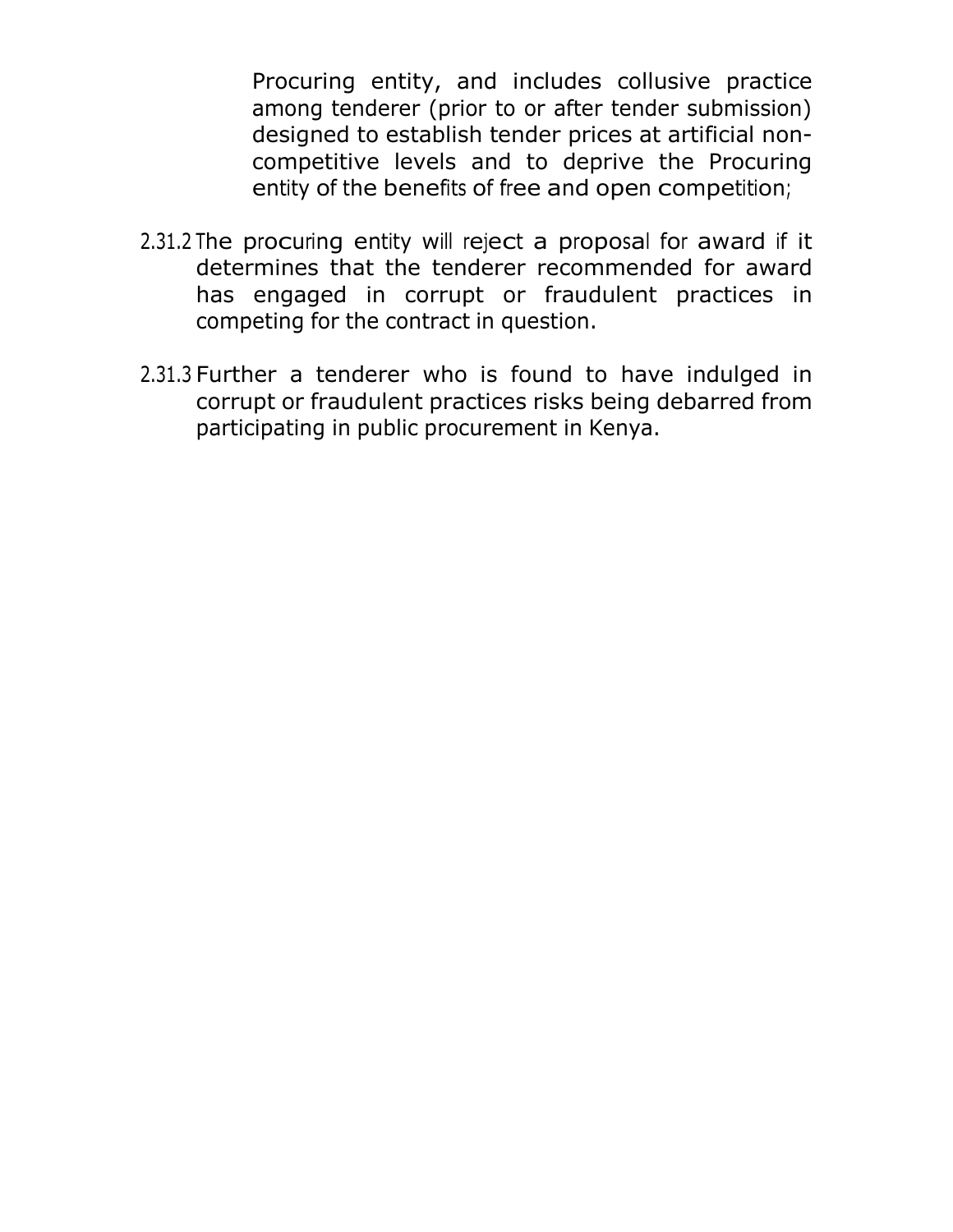# **Appendix to Instructions to Tenderers**

## **Notes on the Appendix to the Instruction to Tenderers**

1. The Appendix to instructions to tenderers is intended to assist the procuring entity in providing specific information in relation to the corresponding clause in the instructions to Tenderers included in Section II and has to be prepared for each specific procurement.

2. The procuring entity should specify in the appendix information and requirements specific to the circumstances of the procuring entity, the goods to be procured and the tender evaluation criteria that will apply to the tenders.

3. In preparing the Appendix the following aspects should be taken into consideration;

- a. The information that specifies and complements provisions of Section II to be incorporated
- b. (b) Amendments and/or supplements if any, to provisions of Section II as necessitated by the circumstances of the goods to be procured to be also incorporated

4. Section II should remain un-changed and can only be amended through the Appendix.

5. Clauses to be included in this part must be consistent with the public procurement law and the regulations.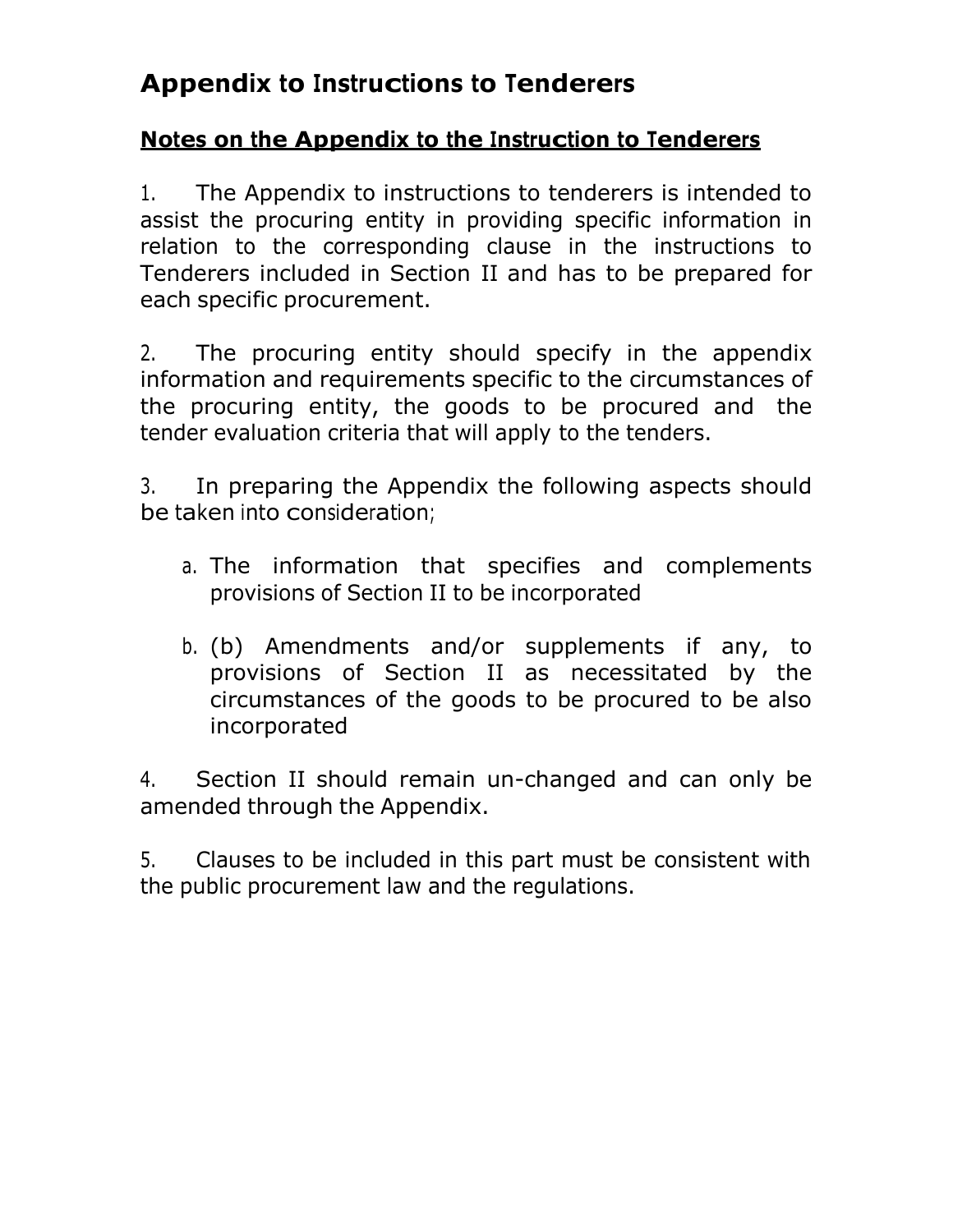## **Appendix to Instructions to Tenderers**

The following information regarding the particulars of the tender shall complement supplement or amend the provisions of the instructions to tenderers. Wherever there is a conflict between the provision of the instructions to tenderers and the provisions of the appendix, the provisions of the appendix herein shall prevail over those of the instructions to tenderers

| <b>INSTRUCTIONS</b><br>T               | <b>PARTICULARS OF APPENDIX TO INSTRUCTIONS TO</b><br><b>TENDERS</b>                                                                                                                          |
|----------------------------------------|----------------------------------------------------------------------------------------------------------------------------------------------------------------------------------------------|
| <b>O TENDERERS</b><br><b>REFERENCE</b> |                                                                                                                                                                                              |
| 2.1.1                                  | Particulars of eligible tenderers: Open to all eligible local<br>citizen suppliers                                                                                                           |
| 2.3.2                                  | Price to be charged for tender documents:<br>1500/= and Download from Website. 1                                                                                                             |
| 2.5.1                                  | Any clarification with regard to this tender should be<br>addressed to:                                                                                                                      |
|                                        | <b>Procurement</b><br><b>Department Umma</b><br><b>University</b>                                                                                                                            |
|                                        | Or through the email<br>procurement@umma.ac.ke<br>At least seven (7) days before the tender closing date                                                                                     |
| 2.14.1                                 | A bid security of 2.5% of the tender value<br>in form of a Bank Guarantee as per the attached format<br>valid for 150 days from a Reputable Bank or Insurance<br>Company approved<br>by PPRA |
| 2.17.2                                 | Tenders must be addressed and delivered to:<br>THE VICE CHANCELLOR<br><b>UMMA UNIVERSITY</b><br>P.O.BOX 713 01100<br><b>KAJIADO.</b>                                                         |
| 2.18.1                                 | The tender submission deadline is on Friday, 18th<br>March, 2022 at 10.00 am.                                                                                                                |
| 2.22.4 & 2.24                          | <b>EVALUATION CRITERIA (please refer to the</b><br>technical specifications<br>and<br>qualification<br>requirements<br>under<br>Section V of this Tender document.                           |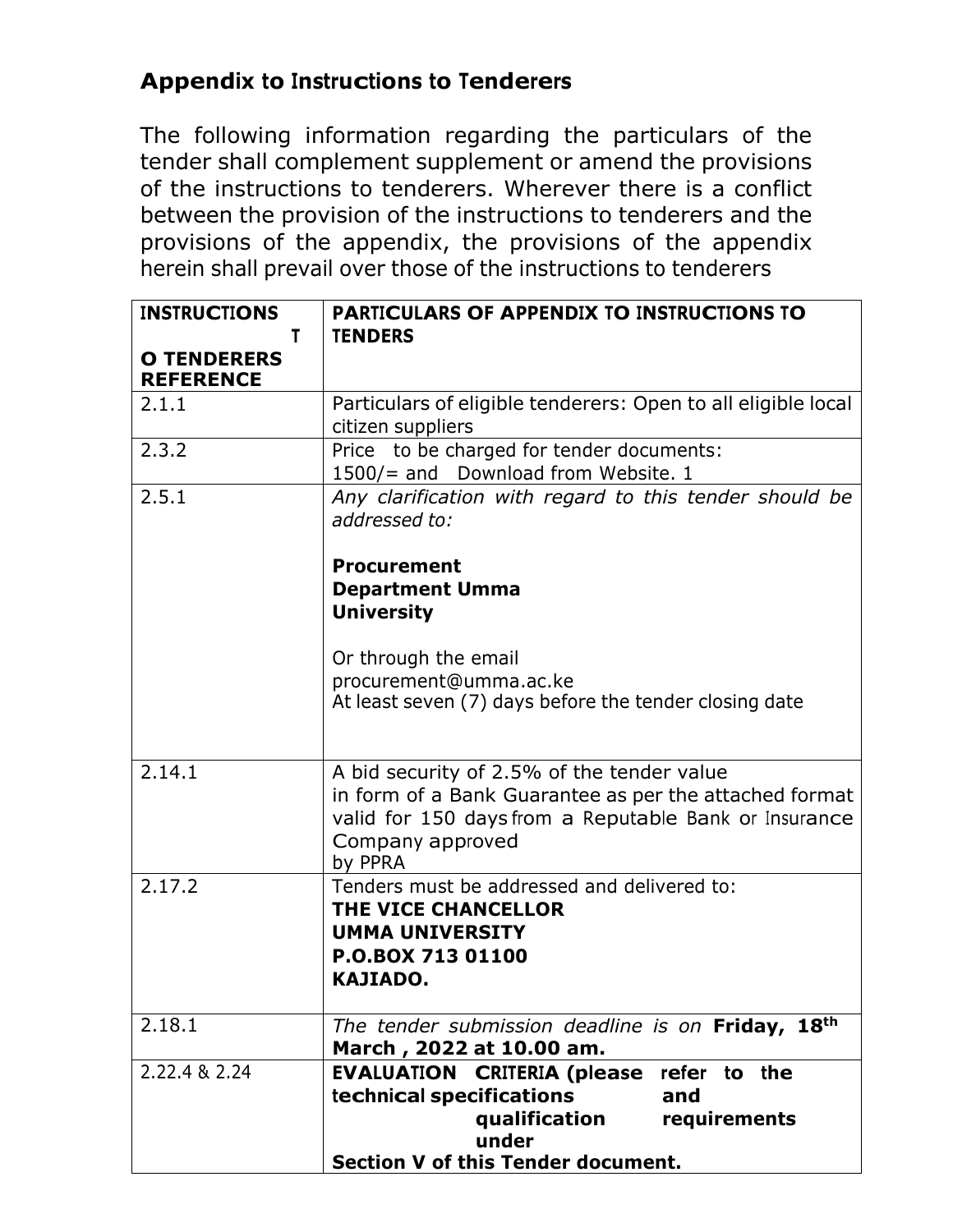| 2.30.1 | No performance security is required. Failure to deliver |
|--------|---------------------------------------------------------|
|        | within the required timelines will attract debarment    |
|        | proceedings.                                            |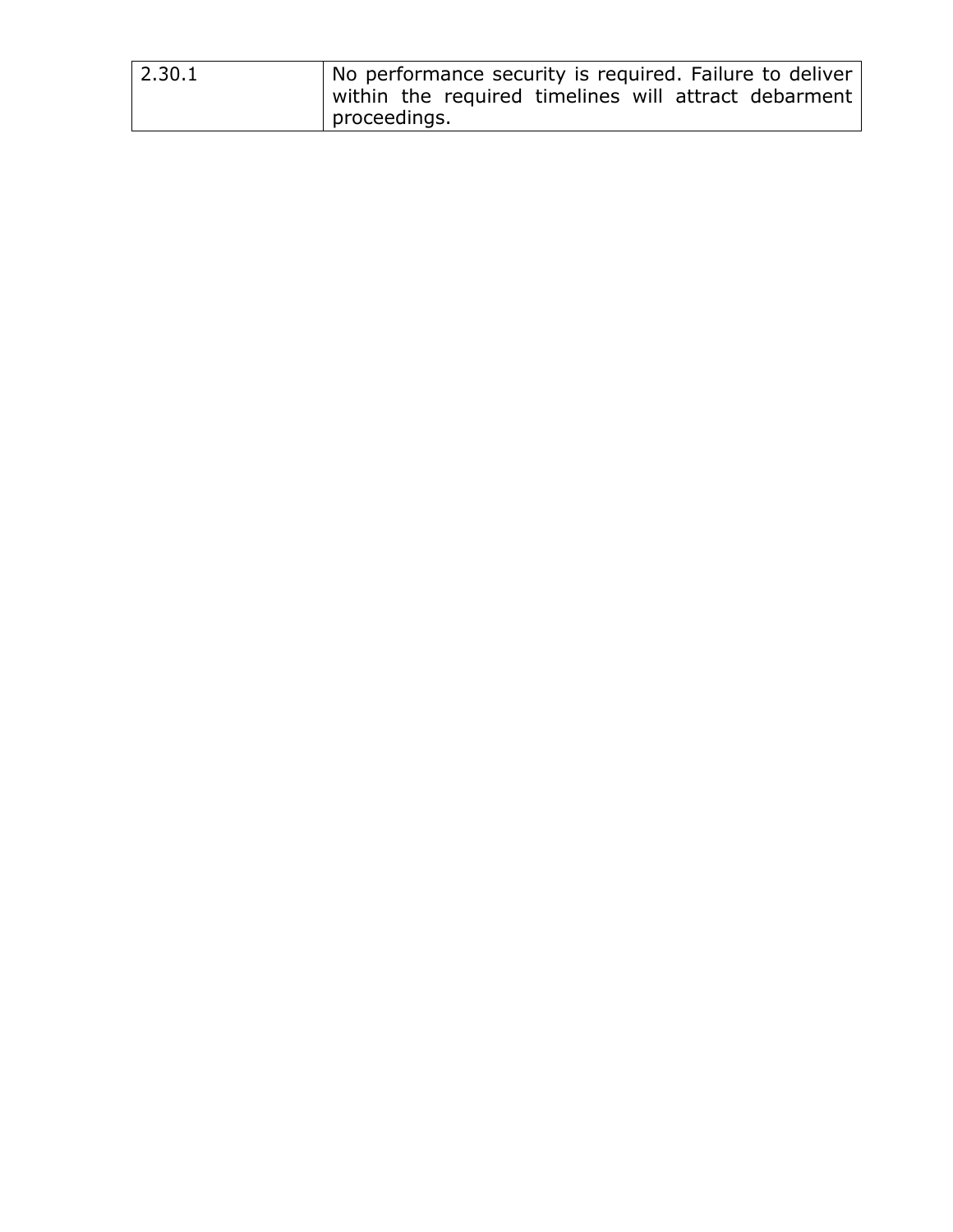## **SECTION III: GENERAL CONDITIONS OF CONTRACT**

## **Table of Clauses**

| Page |                                               |  |
|------|-----------------------------------------------|--|
| 3.1  |                                               |  |
| 3.2  |                                               |  |
| 3.3  |                                               |  |
| 3.4  |                                               |  |
| 3.5  | Use of Contract documents and information  25 |  |
| 3.6  |                                               |  |
| 3.7  |                                               |  |
| 3.8  |                                               |  |
| 3.9  |                                               |  |
| 3.10 |                                               |  |
| 3.11 |                                               |  |
|      |                                               |  |
|      |                                               |  |
| 3.14 |                                               |  |
|      |                                               |  |
|      |                                               |  |
| 3.17 |                                               |  |
| 3.18 |                                               |  |
|      |                                               |  |
|      |                                               |  |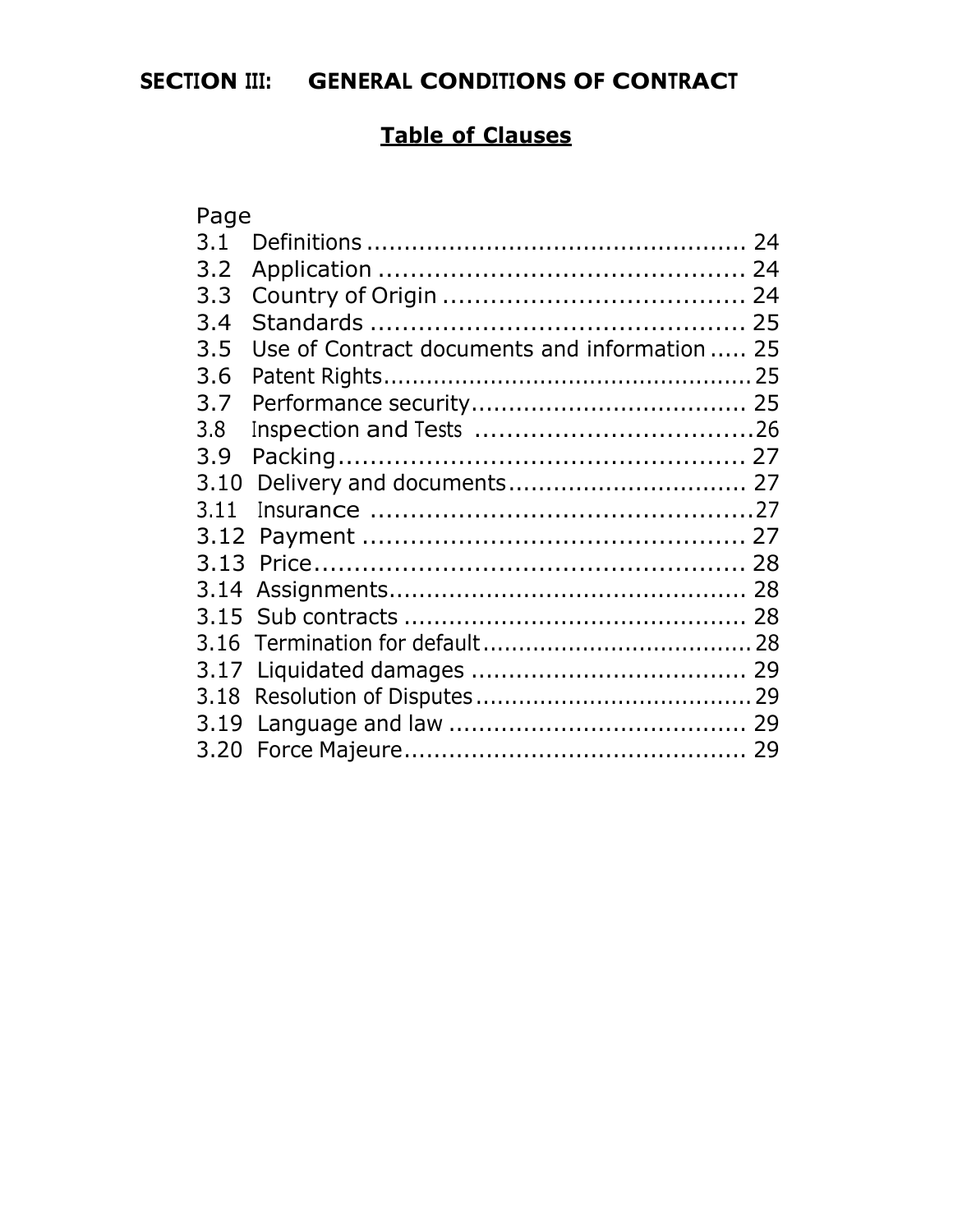## **SECTION III - GENERAL CONDITIONS OF CONTRACT**

## **3.1 Definitions**

- 3.1.1 In this Contract, the following terms shall be interpreted as indicated: -
	- (a) "The Contract" means the agreement entered into between the Procuring entity and the tenderer, as recorded in the Contract Form signed by the parties, including all attachments and appendices thereto and all documents incorporated by reference therein.
	- (b) "The Contract Price" means the price payable to the tenderer under the Contract for the full and proper performance of its contractual obligations
	- (c) "The Goods" means all of the equipment, machinery, and/or other materials, which the tenderer is required to supply to the Procuring entity under the Contract.
	- (d) "The Procuring entity" means the organization purchasing the Goods under this Contract.
	- (e) "The Tenderer' means the individual or firm supplying the Goods under this Contract.

## **3.2 Application**

3.2.1 These General Conditions shall apply in all Contracts made by the Procuring entity for the procurement installation and commissioning of equipment

## **3.3 Country of Origin**

- 3.3.1 For purposes of this clause, "Origin" means the place where the Goods were mined, grown or produced.
- 3.3.2 The origin of Goods and Services is distinct from the nationality of the tenderer.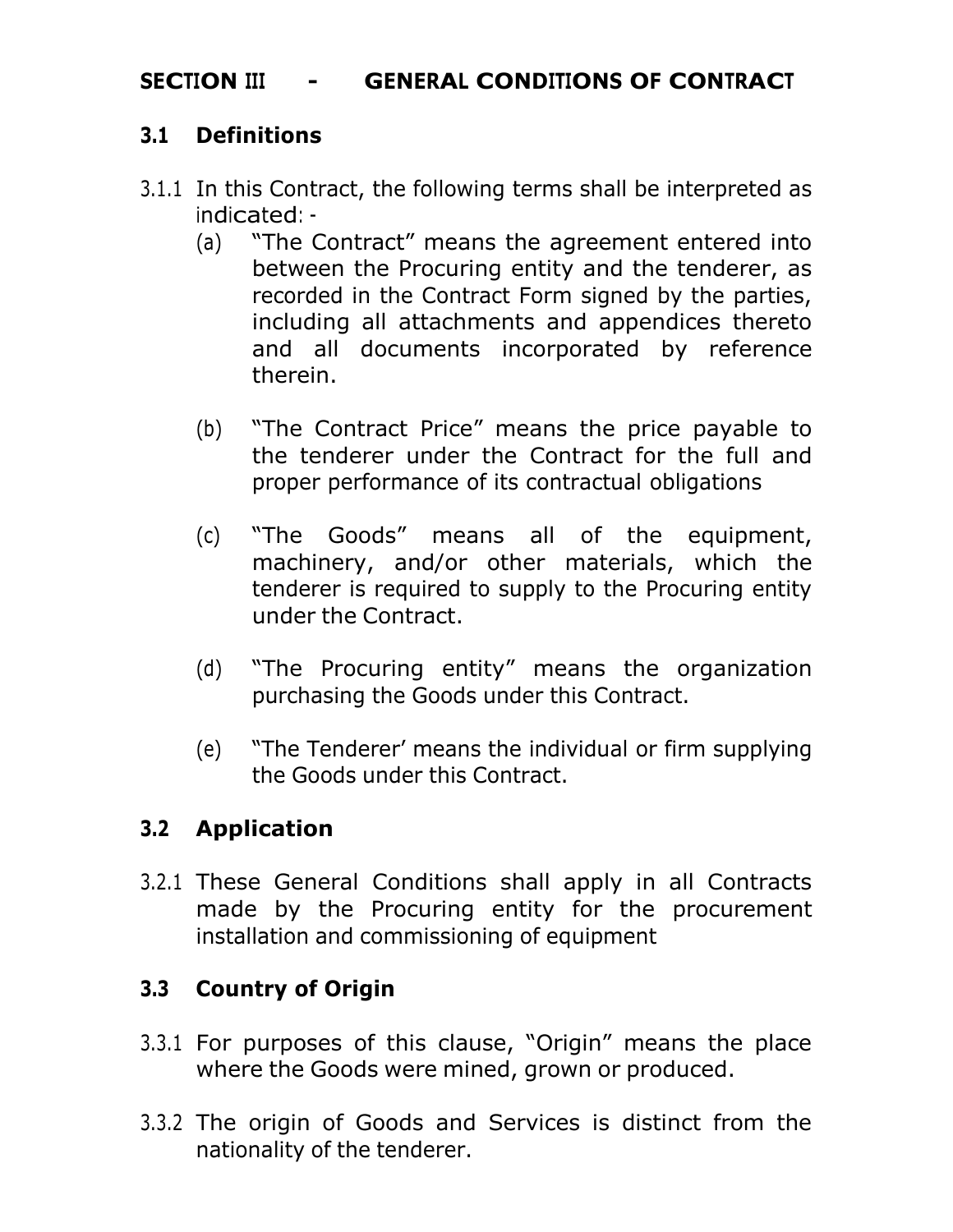## **3.4 Standards**

3.4.1 The Goods supplied under this Contract shall conform to the standards mentioned in the Technical Specifications.

## **3.5 Use of Contract Documents and Information**

- 3.5.1 The tenderer shall not, without the Procuring entity's prior written consent, disclose the Contract, or any provision therefore, or any specification, plan, drawing, pattern, sample, or information furnished by or on behalf of the Procuring entity in connection therewith, to any person other than a person employed by the tenderer in the performance of the Contract.
- 3.5.2 The tenderer shall not, without the Procuring entity's prior written consent, make use of any document or information enumerated in paragraph 3.5.1 above
- 3.5.3 Any document, other than the Contract itself, enumerated in paragraph 3.5.1 shall remain the property of the Procuring entity and shall be returned (all copies) to the Procuring entity on completion of the Tenderer's performance under the Contract if so required by the Procuring entity

## **3.6 Patent Rights**

3.6.1 The tenderer shall indemnify the Procuring entity against all third-party claims of infringement of patent, trademark, or industrial design rights arising from use of the Goods or any part thereof in the Procuring entity's country

## **3.7 Performance Security**

3.7.1 Within thirty (30) days of receipt of the notification of Contract award, the successful tenderer shall furnish to the Procuring entity the performance security in the amount specified in Special Conditions of Contract.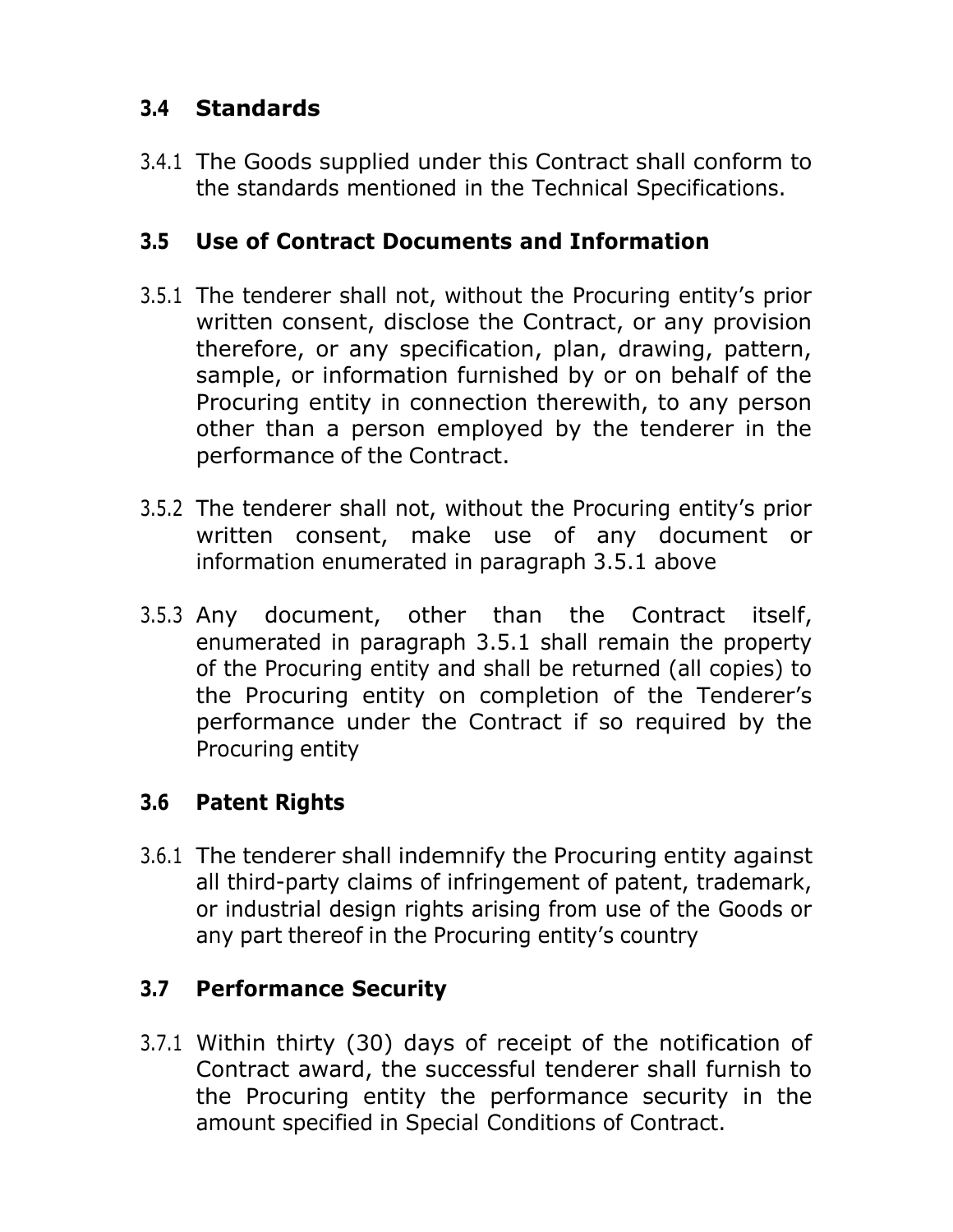- 3.7.2 The proceeds of the performance security shall be payable to the Procuring entity as compensation for any loss resulting from the Tenderer's failure to complete its obligations under the Contract.
- 3.7.3 The performance security shall be denominated in the currency of the Contract, or in a freely convertible currency acceptable to the Procuring entity and shall be in the form of a bank guarantee or an irrevocable letter of credit issued by a reputable bank located in Kenya or abroad, acceptable to the Procuring entity, in the form provided in the tender documents.
- 3.7.4 The performance security will be discharged by the Procuring entity and returned to the Candidate not later than thirty (30) days following the date of completion of the Tenderer's performance obligations under the Contract, including any warranty obligations, under the Contract

## **3.8 Inspection and Tests**

- 3.8.1 The Procuring entity or its representative shall have the right to inspect and/or to test the goods to confirm their conformity to the Contract specifications. The Procuring entity shall notify the tenderer in writing in a timely manner, of the identity of any representatives retained for these purposes.
- 3.8.2 The inspections and tests may be conducted in the premises of the tenderer or its subcontractor(s), at point of delivery, and/or at the Goods' final destination If conducted on the premises of the tenderer or its subcontractor(s), all reasonable facilities and assistance, including access to drawings and production data, shall be furnished to the inspectors at no charge to the Procuring entity.
- 3.8.3 Should any inspected or tested goods fail to conform to the Specifications, the Procuring entity may reject the equipment, and the tenderer shall either replace the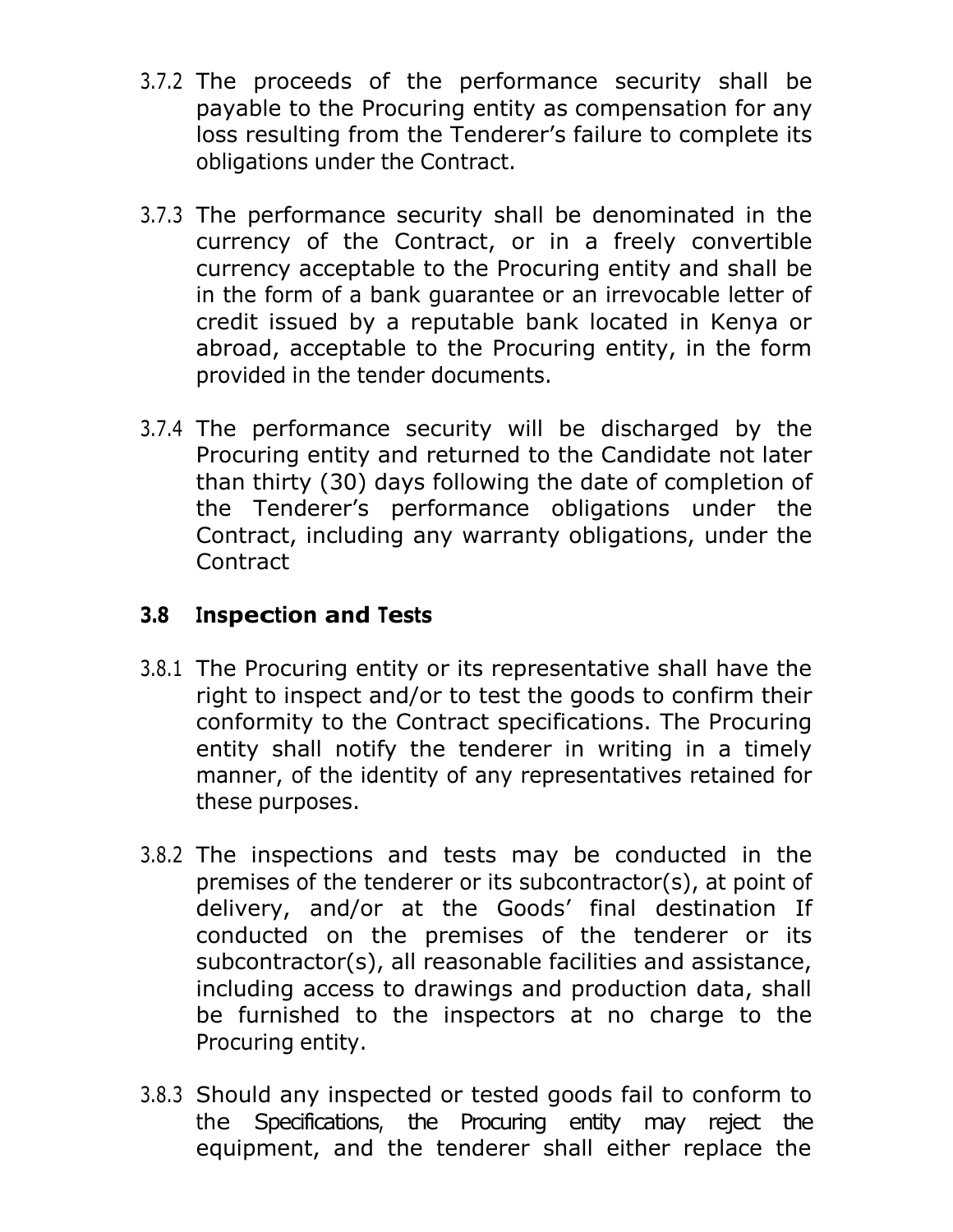rejected equipment or make alterations necessary to make specification requirements free of costs to the Procuring entity.

- 3.8.4 The Procuring entity's right to inspect, test and where necessary, reject the goods after the Goods' arrival shall in no way be limited or waived by reason of the equipment having previously been inspected, tested and passed by the Procuring entity or its representative prior to the equipment delivery.
- 3.8.5 Nothing in paragraph 3.8 shall in any way release the tenderer from any warranty or other obligations under this Contract.

## **3.9 Packing**

- 3.9.1 The tenderer shall provide such packing of the Goods as is required to prevent their damage or deterioration during transit to their final destination, as indicated in the Contract.
- 3.9.2 The packing, marking, and documentation within and outside the packages shall comply strictly with such special requirements as shall be expressly provided for in the Contract

## **3.10 Delivery and Documents**

3.10.1 Delivery of the Goods shall be made by the tenderer in accordance with the terms specified by Procuring entity in its Schedule of Requirements and the Special Conditions of Contract

## **3.11 Insurance**

3.11.1 The Goods supplied under the Contract shall be fully insured against loss or damage incidental to manufacturer or acquisition, transportation, storage, and delivery in the manner specified in the Special conditions of contract.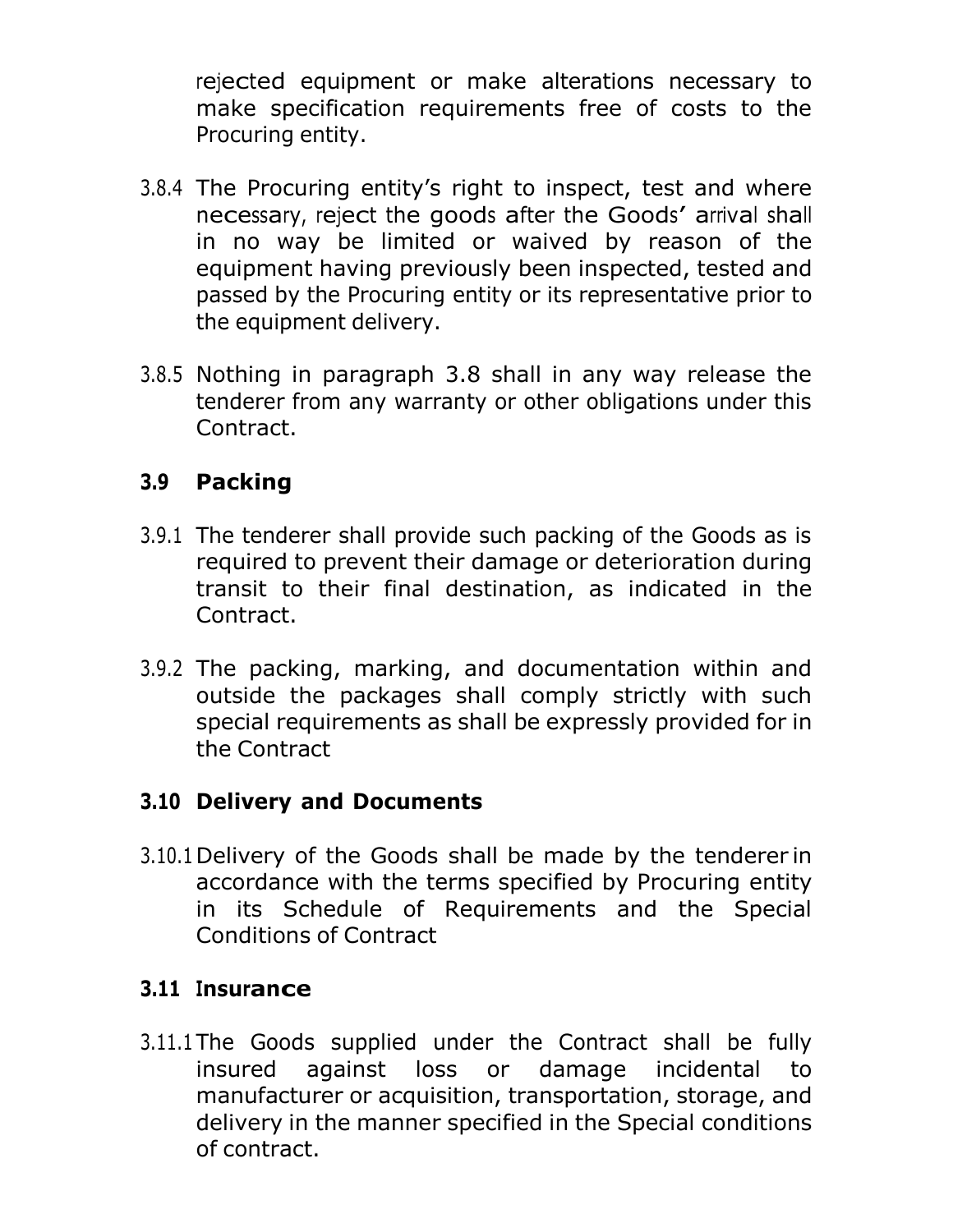## **3.12 Payment**

- 3.12.1 The method and conditions of payment to be made to the tenderer under this Contract shall be specified in Special Conditions of Contract
- 3.12.2 Payments shall be made promptly by the Procuring entity as specified in the contract

## **3.13 Prices**

- 3.13.1 Prices charged by the tenderer for goods delivered and services performed under the Contract shall not, with the exception of any price adjustments authorized in Special Conditions of Contract, vary from the prices by the tenderer in its tender.
- 3.13.2 Contract price variations shall not be allowed for contracts not exceeding one year (12 months)
- 3.13.3 Where contract price variation is allowed, the variation shall not exceed 10% of the original contract price.
- 3.13.4 Price variation request shall be processed by the procuring entity within 30 days of receiving the request.

## **3.14. Assignment**

3.14.1 The tenderer shall not assign, in whole or in part, its obligations to perform under this Contract, except with the Procuring entity's prior written consent

## **3.15 Subcontracts**

3.15.1 The tenderer shall notify the Procuring entity in writing of all subcontracts awarded under this Contract if not already specified in the tender. Such notification, in the original tender or later, shall not relieve the tenderer from any liability or obligation under the Contract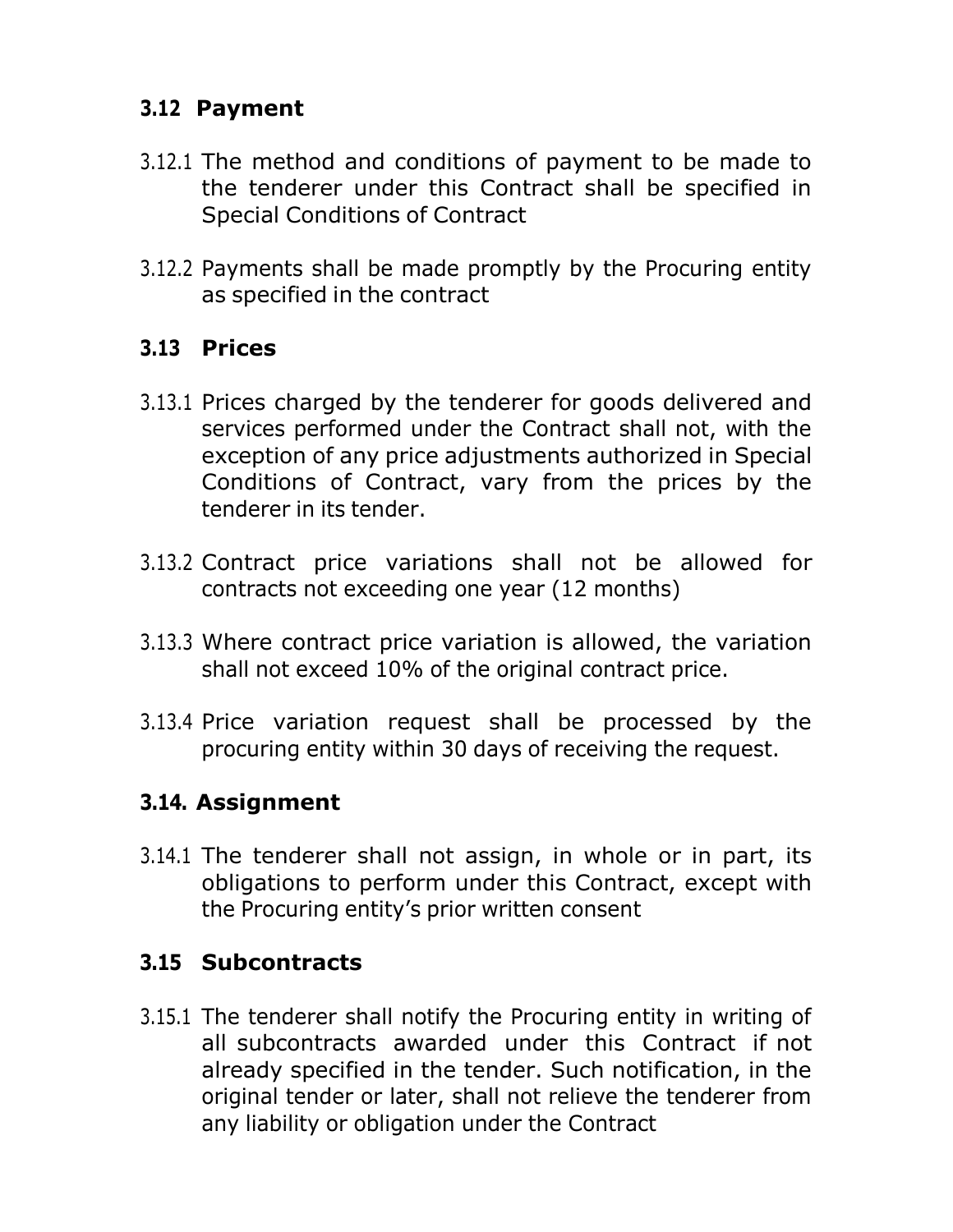## **3.16 Termination for default**

- 3.16.1 The Procuring entity may, without prejudice to any other remedy for breach of Contract, by written notice of default sent to the tenderer, terminate this Contract in whole or in part
	- (a) if the tenderer fails to deliver any or all of the goods within the period(s) specified in the Contract, or within any extension thereof granted by the Procuring entity
	- (b) if the tenderer fails to perform any other obligation(s) under the Contract
	- (c) if the tenderer, in the judgment of the Procuring entity has engaged in corrupt or fraudulent practices in competing for or in executing the **Contract**
- 3.16.2 In the event the Procuring entity terminates the Contract in whole or in part, it may procure, upon such terms and in such manner as it deems appropriate, equipment similar to those undelivered, and the tenderer shall be liable to the Procuring entity for any excess costs for such similar goods.

## **3.17 Liquidated Damages**

3.17.1. If the tenderer fails to deliver any or all of the goods within the period(s) specified in the contract, the procuring entity shall, without prejudice to its other remedies under the contract, deduct from the contract prices liquidated damages sum equivalent to 0.5% of the delivered price of the delayed items up to a maximum deduction of 10% of the delayed goods. After this the tenderer may consider termination of the contract.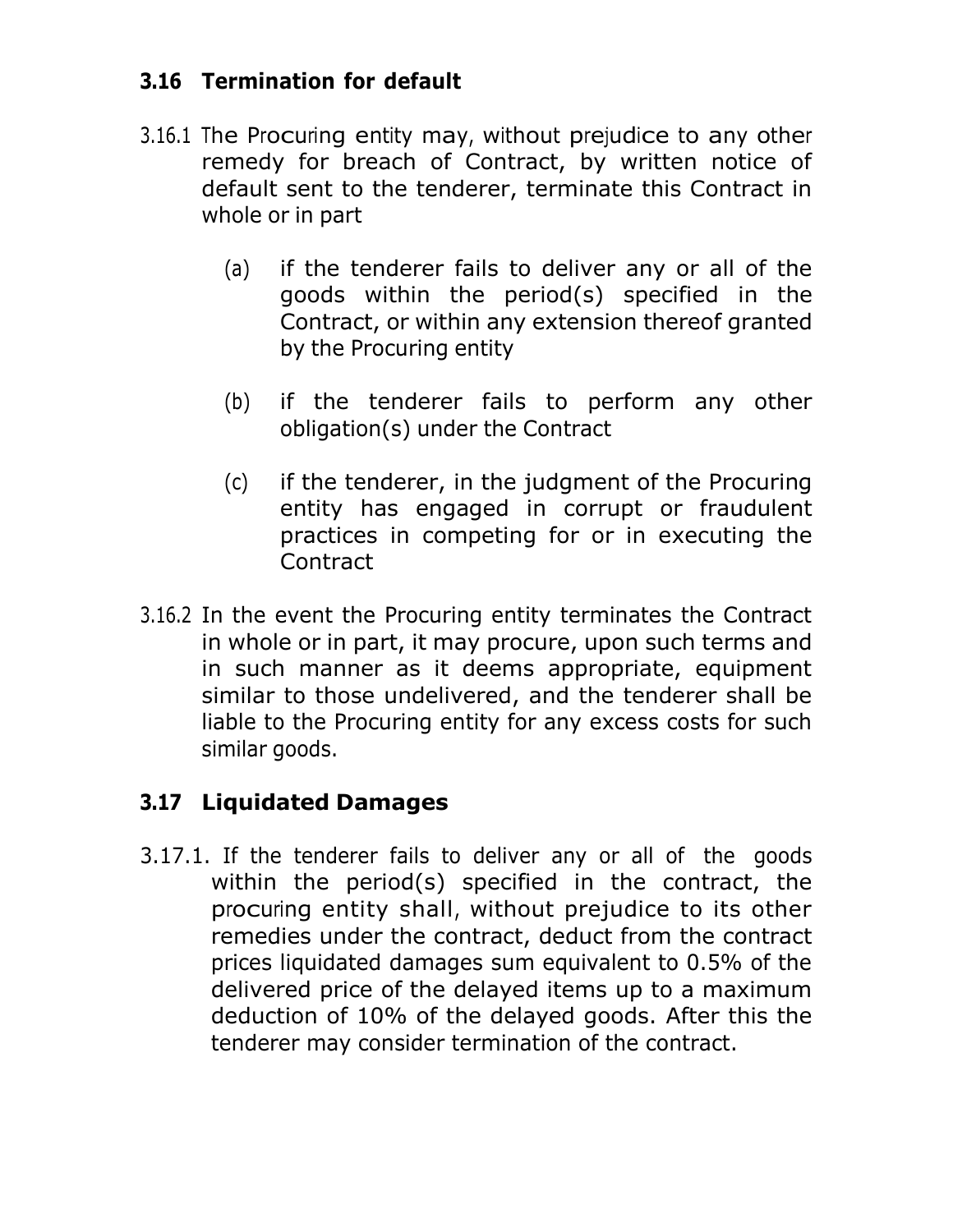## **3.18 Resolution of Disputes**

- 3.18.1 The procuring entity and the tenderer shall make every effort to resolve amicably by direct informal negotiation and disagreement or dispute arising between them under or in connection with the contract
- 3.18.2 If, after thirty (30) days from the commencement of such informal negotiations both parties have been unable to resolve amicably a contract dispute, either party may require adjudication in an agreed national or international forum, and/or international arbitration.

#### **3.19 Language and Law**

3.19.1 The language of the contract and the law governing the contract shall be English language and the Laws of Kenya respectively unless otherwise stated.

## **3.20 Force Majeure**

3.20.1 The tenderer shall not be liable for forfeiture of its performance security or termination for default if and to the extent that it's delay in performance or other failure to perform its obligations under the Contract is the result of an event of Force Majeure.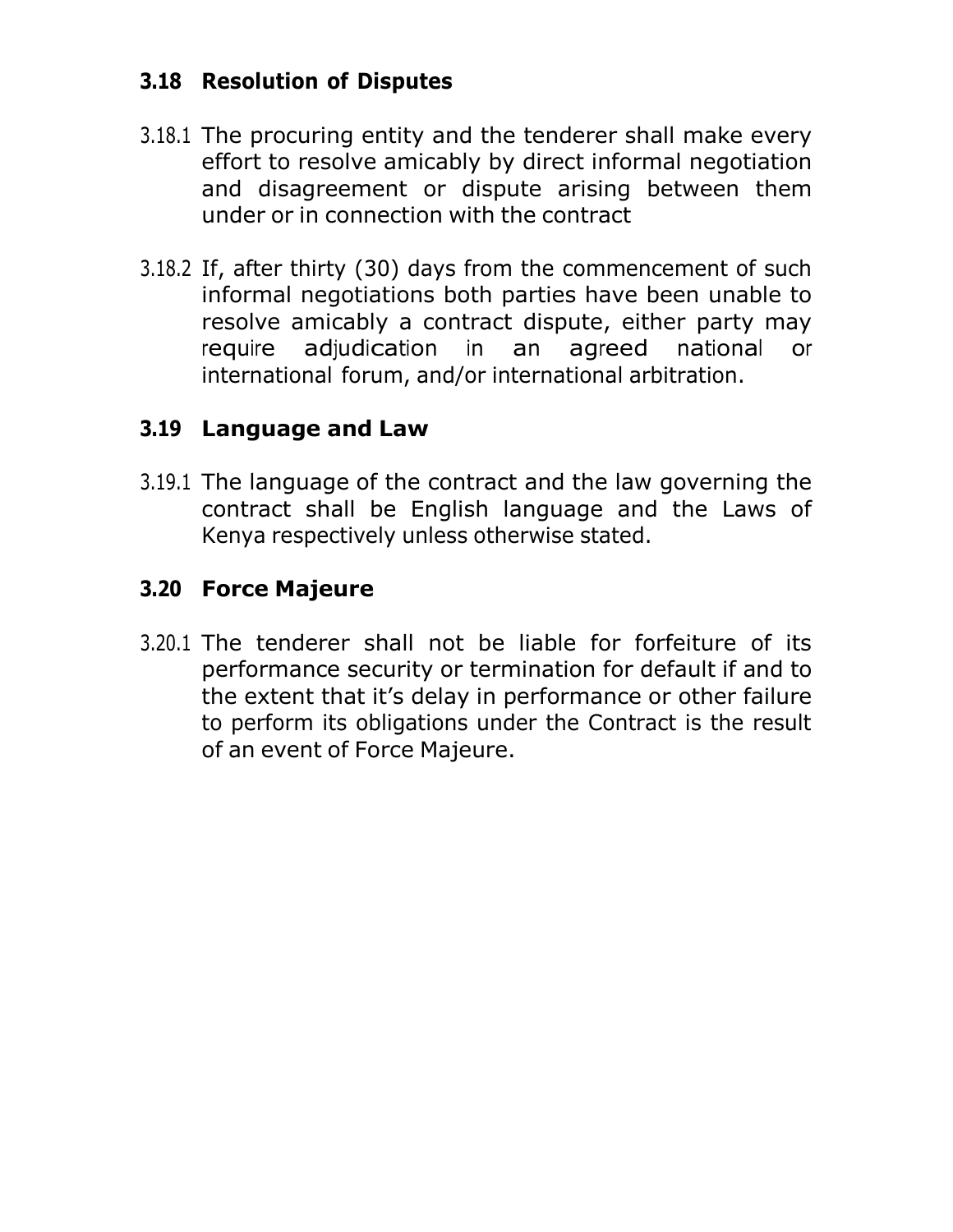#### **SECTION IV - SPECIAL CONDITIONS OF CONTRACT**

#### **Notes on Special Conditions of Contract**

The clauses in this section are intended to assist the procuring entity in providing contract-specific information in relation to corresponding clauses in the General Conditions of Contract.

The provisions of Section IV complement the General Conditions of Contract included in Section III, specifying contractual requirements linked to the special circumstances of the procuring entity and the goods being procured. In preparing Section IV, the following aspects should be taken into consideration.

- (a) Information that complement provisions of Section III must be incorporated and
- (b) Amendments and/or supplements to provisions of Section III, as necessitated by the circumstances of the goods being procured must also be incorporated.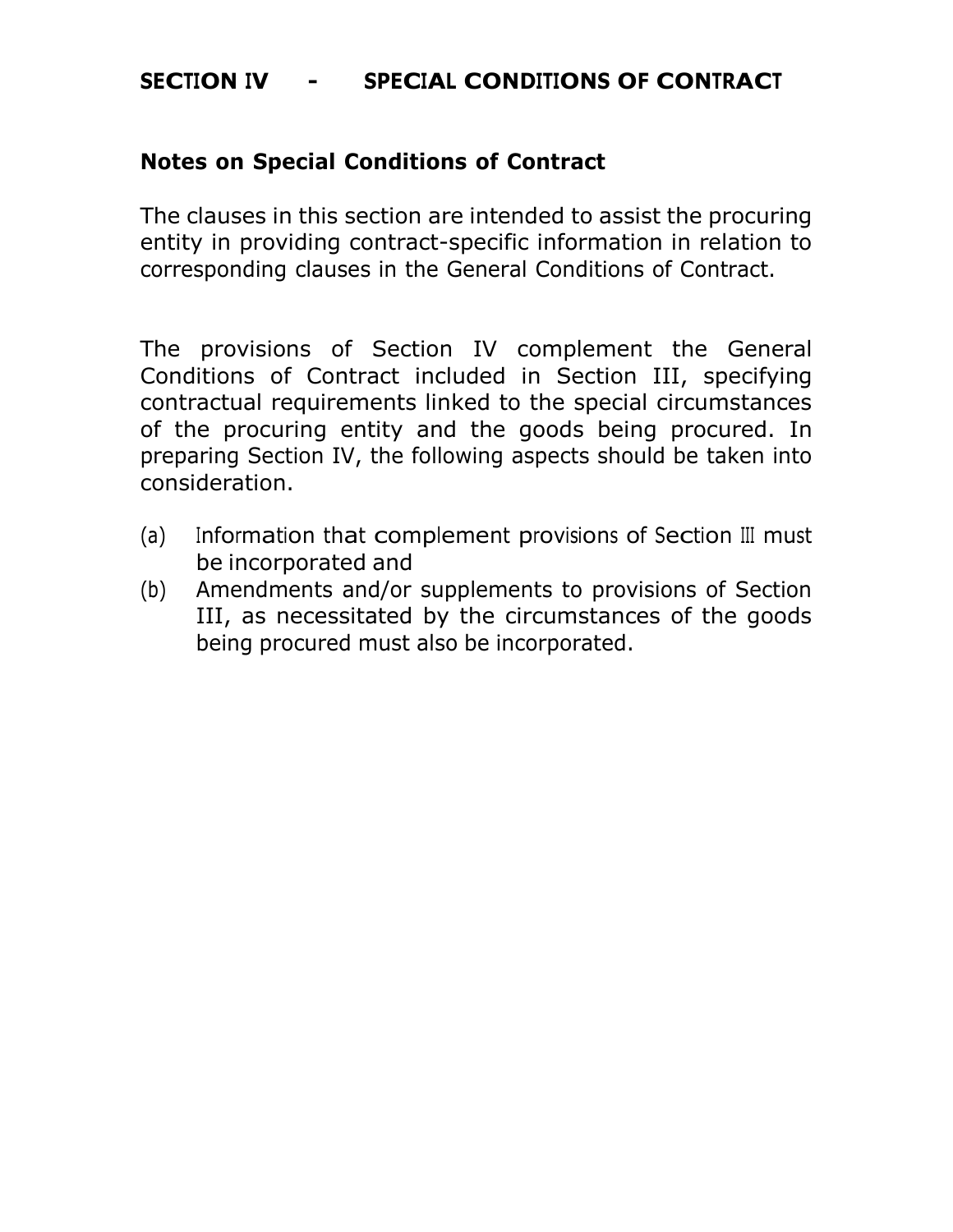## **SECTION IV - SPECIAL CONDITIONS OF CONTRACT**

- 4.1. Special Conditions of Contract shall supplement the General Conditions of Contract. Whenever there is a conflict, between the GCC and the SCC, the provisions of the SCC herein shall prevail over these in the GCC.
- 42. Special conditions of contract as relates to the GCC

| <b>REFERENCE OF</b><br><b>GCC</b> | <b>SPECIAL CONDITIONS OF CONTRACT</b>                                                                                                                                                                                                                                                                                                                                                                                                                                                                                                                       |
|-----------------------------------|-------------------------------------------------------------------------------------------------------------------------------------------------------------------------------------------------------------------------------------------------------------------------------------------------------------------------------------------------------------------------------------------------------------------------------------------------------------------------------------------------------------------------------------------------------------|
| 3.7.1                             | Specify performance security if applicable:<br>No performance security is required.<br><b>Failure to deliver</b><br>within the required timelines will attract<br>debarmentproceedings.                                                                                                                                                                                                                                                                                                                                                                     |
| 3.12.1                            | Specify method Payments.<br>Payments shall be made within sixty (60)<br>days of receipt of invoice and certification of<br>performance of contractual obligations by the<br>tenderer.<br>There shall be no payment in advance.<br>There shall be no payment in foreign currency.<br>There shall be no payment of interest on<br>delayed payments.                                                                                                                                                                                                           |
| 3.18.1                            | Specify resolution of disputes. Any dispute arising<br>out of the Contract that cannot be amicably<br>resolved between the parties shall be referred<br>by either party to the arbitration and a final<br>decision by a panel of a person to be agreed<br>between the parties. Failing agreement on the<br>appointment of an Arbitrator, the Arbitrator<br>shall be appointed by the Chairperson of the<br><b>Chartered Institute of Arbitrators-Kenya branch</b><br>on the request of the applying party. The<br>seat of<br>arbitration shall be in Kenya. |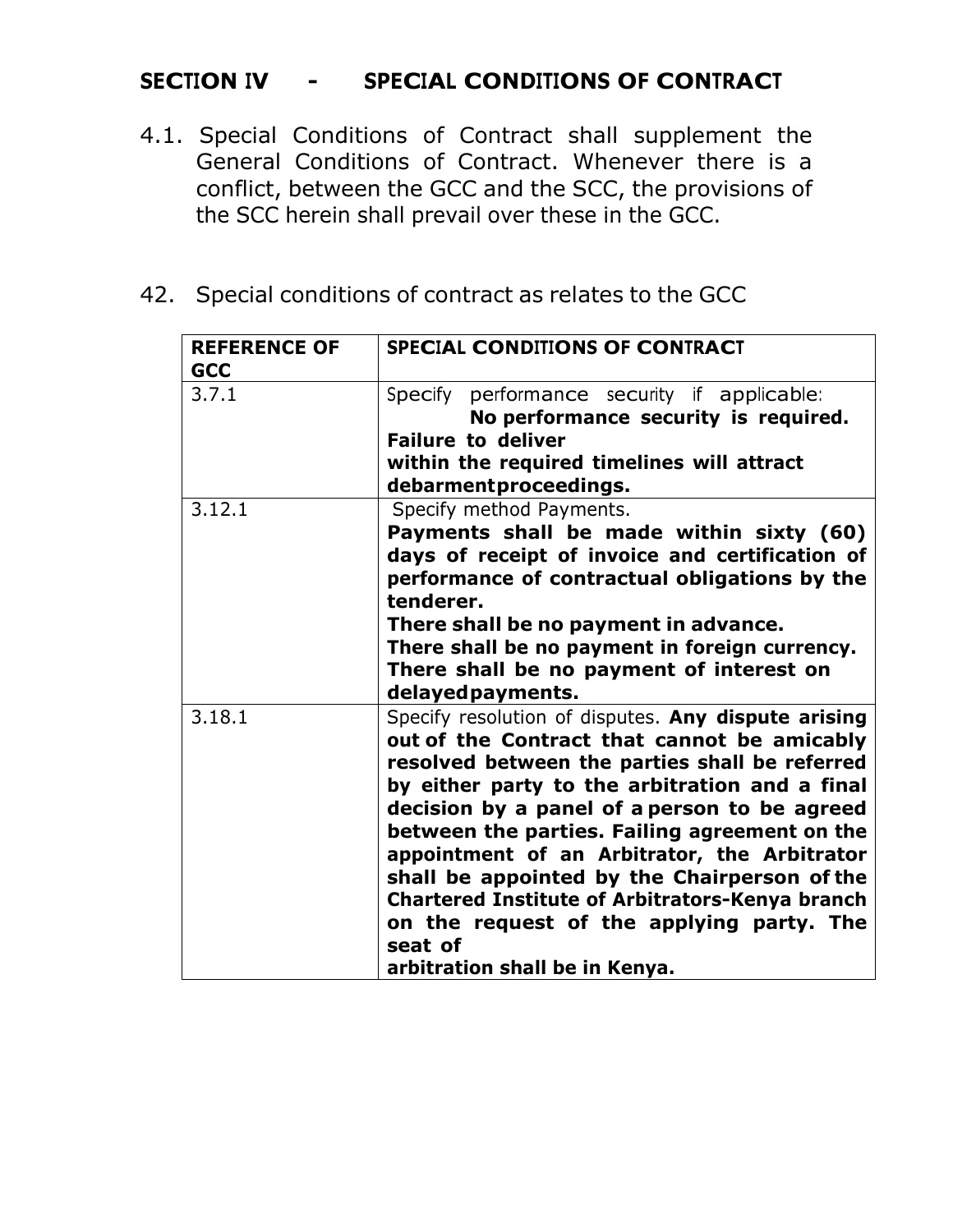#### **SECTION V - TECHNICAL SPECIFICATIONSAND QUALIFICATION REQUIREMENTS**

#### **5.1 General**

- 5.1.1 These specifications describe the requirements for goods. Tenderers are requested to submit with their offers the detailed specifications, drawings, catalogues, etc for the products they intend to supply
- 5.1.2 Tenderers must indicate on the specifications sheets whether the equipment offered comply with each specified requirement.
- 5.1.3 All the dimensions and capacities of the equipment to be supplied shall not be less than those required in these specifications. Deviations from the basic requirements, if any shall be explained in detail in writing with the offer, with supporting data such as calculation sheets, etc. The procuring entity reserves the right to reject the products, if such deviations shall be found critical to the use and operation of the products.
- 5.1.4 The tenderers are requested to present information along with their offers as follows:
	- (i) Shortest possible delivery period of each product
	- (ii) Information on proper representative and/or workshop for back-up service/repair and maintenance including their names and addresses.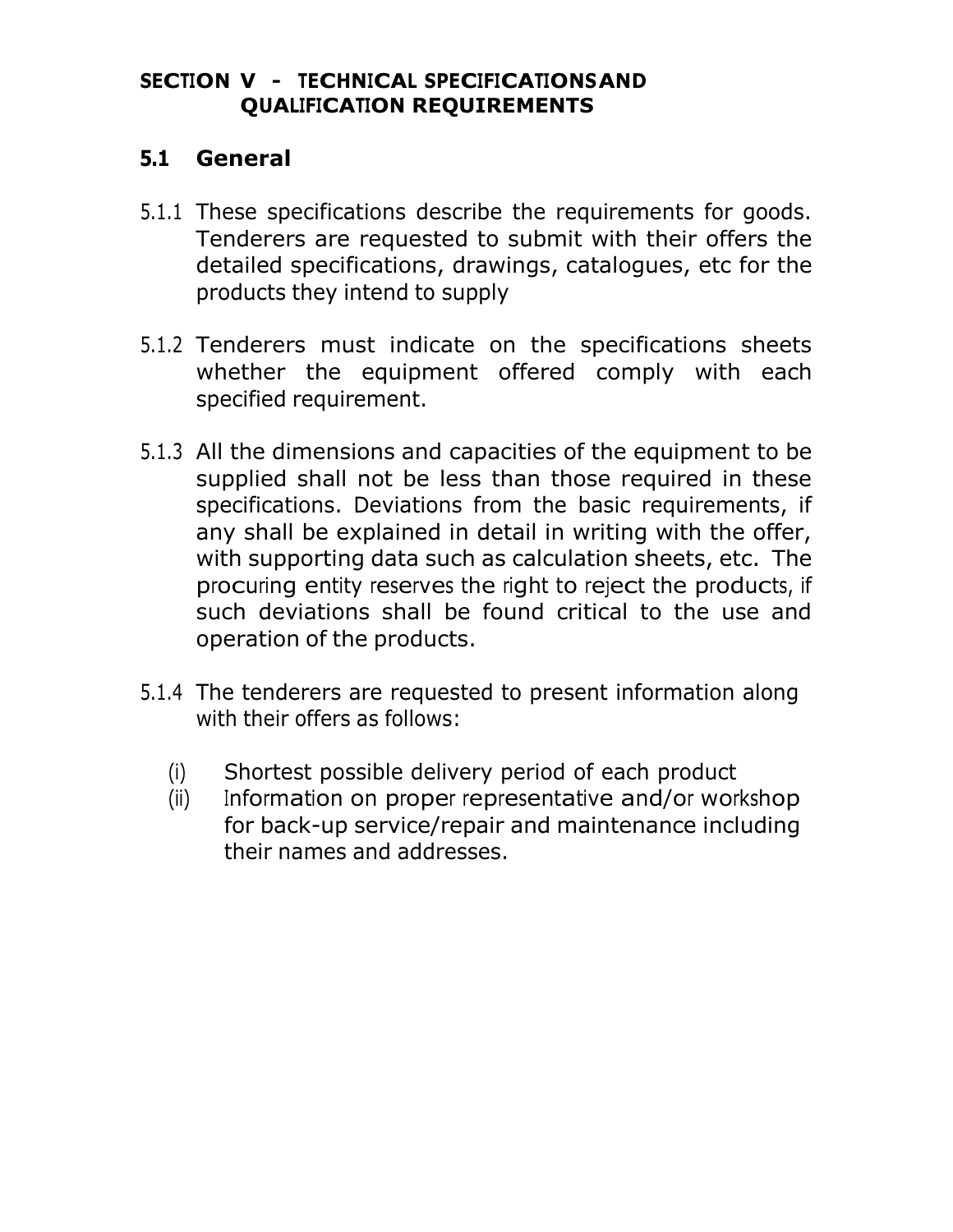## **5.2 PARTICULARS**

The ICT Equipment is to be delivered within short timelines after the award. Therefore, only firms that demonstrate they have adequate technical and financial capacity and fulfill the Umma University requirements shall be considered for award.

Umma University intends to procure the specified ICT Equipment as per the following minimum qualification requirements and technical specifications: -

## **1) QUALIFICATION REQUIREMENTS TO SUPPORT THE FIRM'S BID**

The tenderers must submit the following: -

#### **Preliminary/Basic mandatory requirements** (to be evaluated on a 'Yes' or 'No' Basis)

- a) Attach a certificate of incorporation or registration
- b) Attach a valid Tax Compliance Certificate.
- c) Certificate of Confirmation of Directors and Shareholding (C.R.12) for registered companies and if not a registered company a business name for those trading as a sole proprietor or a partnership registered under the Kenyan law or equivalent certification for foreign tenderers
- d) Type Test Certificates and their Reports and or Test Certificates and their Report
- e) Names with full contact as well as physical addresses of previous customers of similar goods at least for four (4) previous customers.
- f) Financial Statements. The audited financial statements required must be those that are reported within eighteen (18) calendar months of the date of the tender document. (For companies or firms that are registered or incorporated within the last one calendar year of the Date of the Tender Document, they should submit certified copies of bank statements covering a period of at least six months prior to the date of the tender document. The copies should be certified by the Bank issuing the statements. The certification should be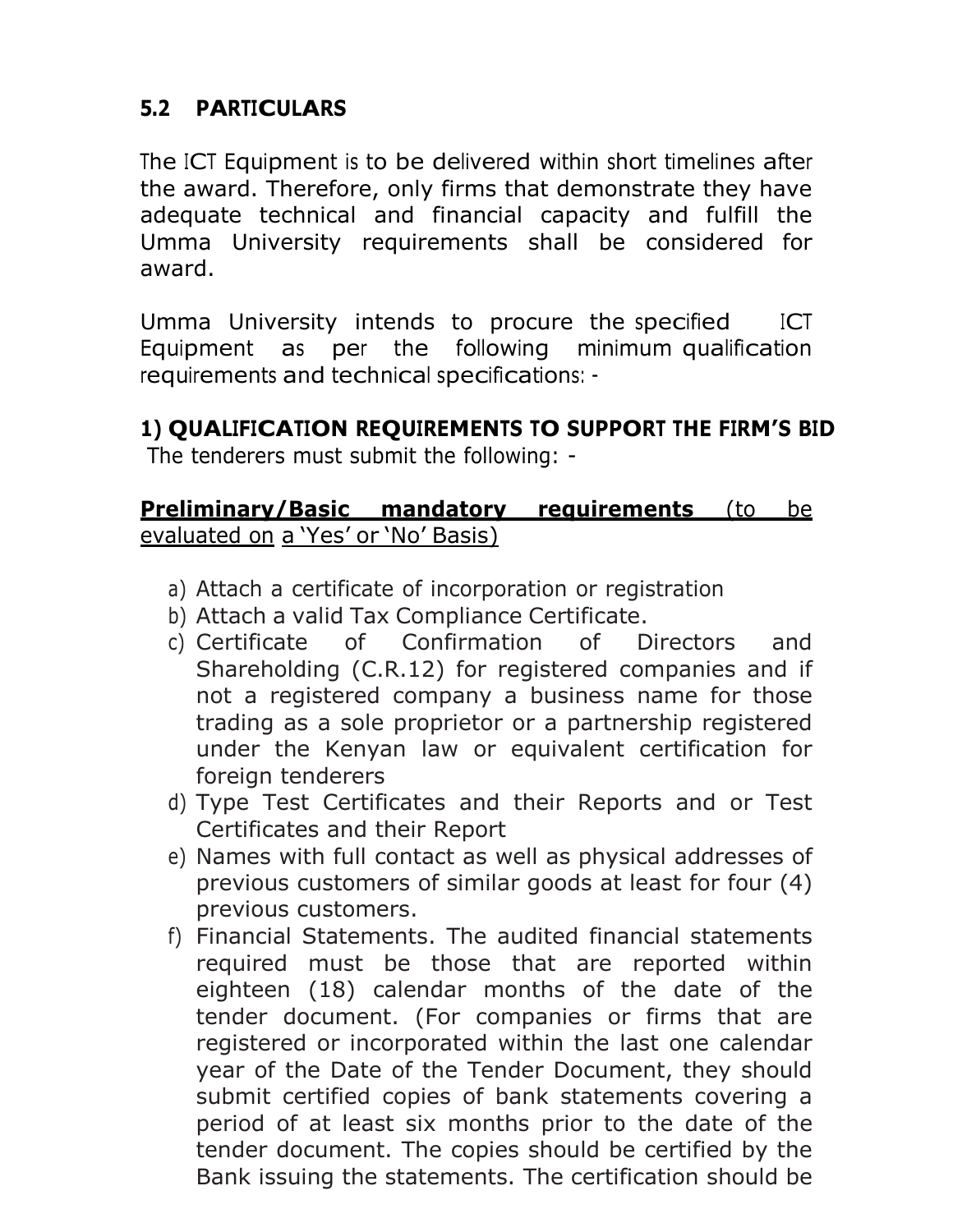original)

- g) Submit clearly marked **original** and **copy** of the biddocument.
- h) A fully filled, signed and stamped Price Schedule
- i) Attach a valid trade license or single business permit.
- j) Tender Security of Kshs. 50,000.00 valid for 150 days from the date of tender opening in form of Bank Guarantee from a reputable bank recognized by the Central Bank of Kenya or a guarantee from an Insurance company approved by the Public Procurement Regulatory Authority (PPRA) payable to Umma University.
- k) Fully fill the attached mandatory Confidential Business Questionnaire.
- l) Must attach a copy of manufacturer's authorization letter to sell the specific brand from the manufacturer (must be on Manufacturer's letterhead and addressed Umma **University**
- m) Must attach manufacturer brochures of the equipment on offer to support the specifications and where the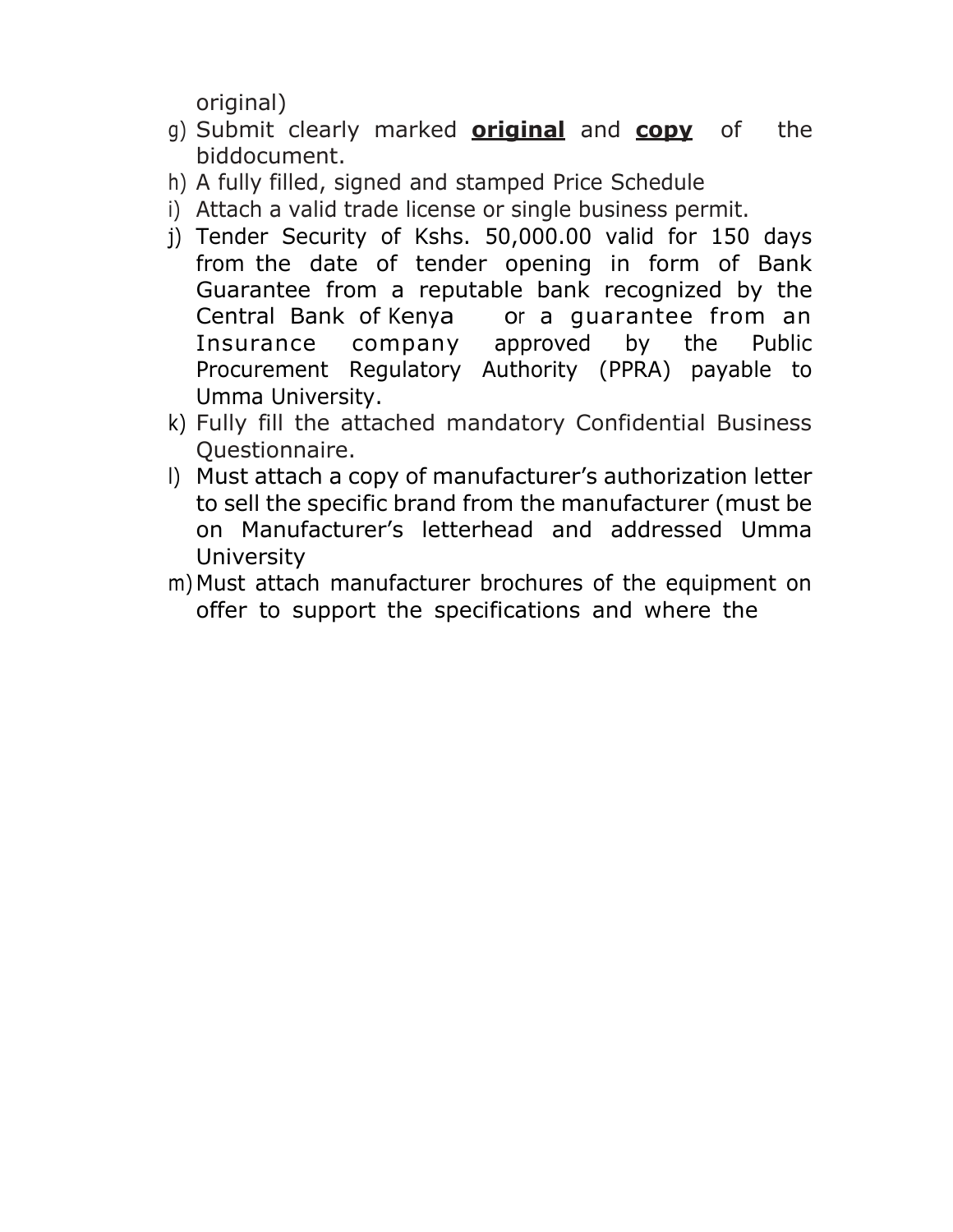brochures include more than one type of equipment, the one on offer must be clearly marked.

- n) Evidence in form of a recommendation letters of having successfully supplied similar Equipment of contract values above Kshs. 5,000,000.00 combined in at least three (3) institutions (attach a duly signed recommendation letter in client's letterhead and each recommendation to be supported by a duly executed LPO/contract from the same institution).
- o) The bid document must be properly bound, serialized and paginated including all the attachments and supporting documents.

NB: A bid that does not meet any of the mandatory requirements shall be disqualified at this stage regardless of their technical and financial offer.

**2)** TECHNICAL SPECIFICATIONS (must fulfill all the requirements)

The supplier is required to supply the ICT equipment's that exactly match the given specifications.

#### **Specification for, Computers, Laptops, Servers, Storage, Networking and Integrated Telephone System**

| S/No. | <b>ITEM SPECIFICATION WITH MINIMUM</b><br><b>REQUIREMENTS</b>                                                                                                                                                                                                                                                                                                                                                                                                                         | QT) |
|-------|---------------------------------------------------------------------------------------------------------------------------------------------------------------------------------------------------------------------------------------------------------------------------------------------------------------------------------------------------------------------------------------------------------------------------------------------------------------------------------------|-----|
| 1.    | <b>All-in-One Desktops</b><br>• 11th Generation Intel® Core <sup>™</sup> i5 (8 MB cache, 4 cores, 8<br>threads, up to 4.20 GHz)<br>• RAM: 8 GB DDR4 Memory or Higher<br>$\bullet$ 512GB SSD<br>• Win 10 pro Factory Installed or DOS<br>• Minimum 1 year warranty<br>Display: 23.8", FHD 1920x1080<br>$\bullet$<br>Vendor must be Manufacturer Authorized Reseller<br>$\bullet$<br>Preferably Dell Inspiron 24 500 Silver or Lenovo<br><b>IdeaCentre AIO 3i 24 or HP Pavillion 24</b> | 144 |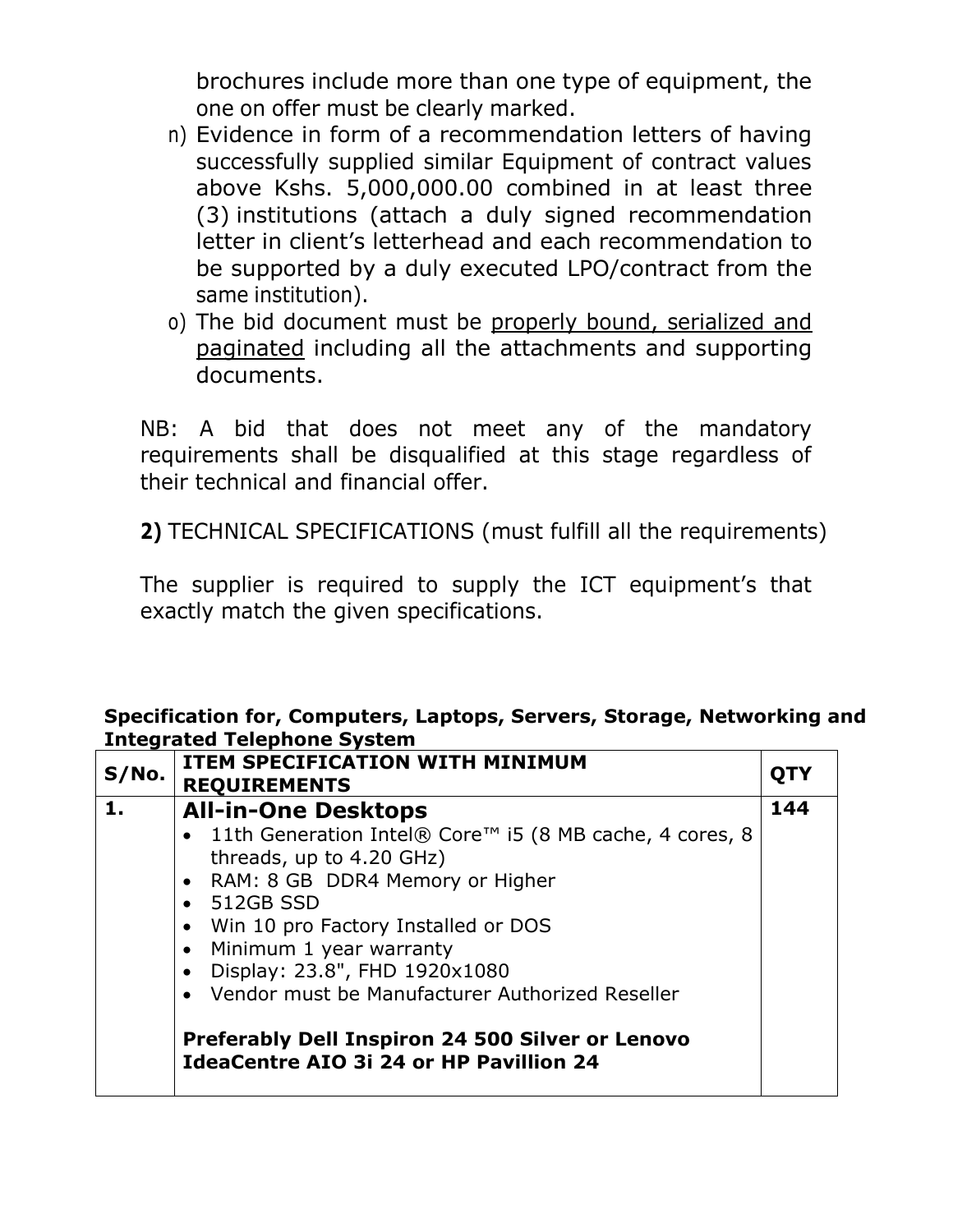| S/No. | <b>ITEM SPECIFICATION WITH MINIMUM</b><br><b>REQUIREMENTS</b>                                                                                                                                                                                                                                                                                                                                                                                                                                                                                                                                                                                                                                                                                       | <b>QTY</b> |
|-------|-----------------------------------------------------------------------------------------------------------------------------------------------------------------------------------------------------------------------------------------------------------------------------------------------------------------------------------------------------------------------------------------------------------------------------------------------------------------------------------------------------------------------------------------------------------------------------------------------------------------------------------------------------------------------------------------------------------------------------------------------------|------------|
| 2.    | Laptops                                                                                                                                                                                                                                                                                                                                                                                                                                                                                                                                                                                                                                                                                                                                             | 50         |
|       | 11th Generation Intel® Core™ i5<br>Windows 11 Home<br>$\bullet$<br>Intel® Iris® Xe Graphics<br>$\bullet$<br>8 GB, 2 x 4 GB or 1 x 8, DDR4<br>$\bullet$<br>512 GB, M.2, PCIe NVMe, SSD<br>$\bullet$<br>True Vision 720p HD camera with integrated dual array<br>$\bullet$<br>digital microphones<br>Intel® Wi-Fi 6 AX 201 (2x2) and Bluetooth® 5 combo<br>$\bullet$<br>1 Thunderbolt™ 4 with USB4™ Type-C® 40Gbps<br>$\bullet$<br>signaling rate (USB Power Delivery, DisplayPort <sup>™</sup> 1.4,<br>HP Sleep and Charge); 1 SuperSpeed USB Type-A 5Gbps<br>signaling rate (HP Sleep and Charge); 1 SuperSpeed USB<br>Type-A 5Gbps signaling rate; 1 AC smart pin; 1<br>headphone/microphone combo<br>14.0-in. touch display<br>$\bullet$          |            |
|       | Preferably Dell Inspiron 14 2-in-1 Laptops or HP<br><b>ENVY x360 14 Convertible Laptop</b>                                                                                                                                                                                                                                                                                                                                                                                                                                                                                                                                                                                                                                                          |            |
|       | 11th Gen Intel® Core™ i7 processor + Intel® Iris® Xe<br>$\bullet$<br>Graphics + 8 GB memory (Onboard)<br>13.3" diagonal FHD, IPS, BrightView, micro-edge, WLED-<br>$\bullet$<br>backlit, multitouch-enabled (1920 x 1080)<br>512 GB PCIe® NVMe™ M.2 SSD<br>$\bullet$<br>Fingerprint reader<br>$\bullet$<br>3-cell, 51 Wh Li-ion polymer<br>$\bullet$<br>Full-size, backlit, natural keyboard<br>True Vision 720p HD camera with integrated dual array<br>$\bullet$<br>digital microphones<br>Intel® Wi-Fi 6 AX 201 (2x2) and Bluetooth® 5 combo<br>$\bullet$<br>1 Thunderbolt™ 4 with USB4™ Type-C® 40Gbps<br>$\bullet$<br>signaling rate (USB Power Delivery, DisplayPort <sup>™</sup> 1.4,<br>HP Sleep and Charge); 1 SuperSpeed USB Type-A 5Gbps | 5          |
|       | signaling rate (HP Sleep and Charge); 1 SuperSpeed USB<br>Type-A 5Gbps signaling rate; 1 AC smart pin; 1<br>headphone/microphone combo<br>Preferably Dell Inspiron 13 2-in-1 Laptop or HP ENVY<br>x360 Convertible Laptop - 13                                                                                                                                                                                                                                                                                                                                                                                                                                                                                                                      |            |
| 3.    | <b>Servers</b><br>Gen 10 Intel Xeon 2P<br>128GB 32R x 4 PC4<br>$\bullet$<br>24TB 12G SAS 15K 2.5in SC<br>$\bullet$<br>Ethernet 1GbE 4P 331FLR FIO x 4                                                                                                                                                                                                                                                                                                                                                                                                                                                                                                                                                                                               | 1          |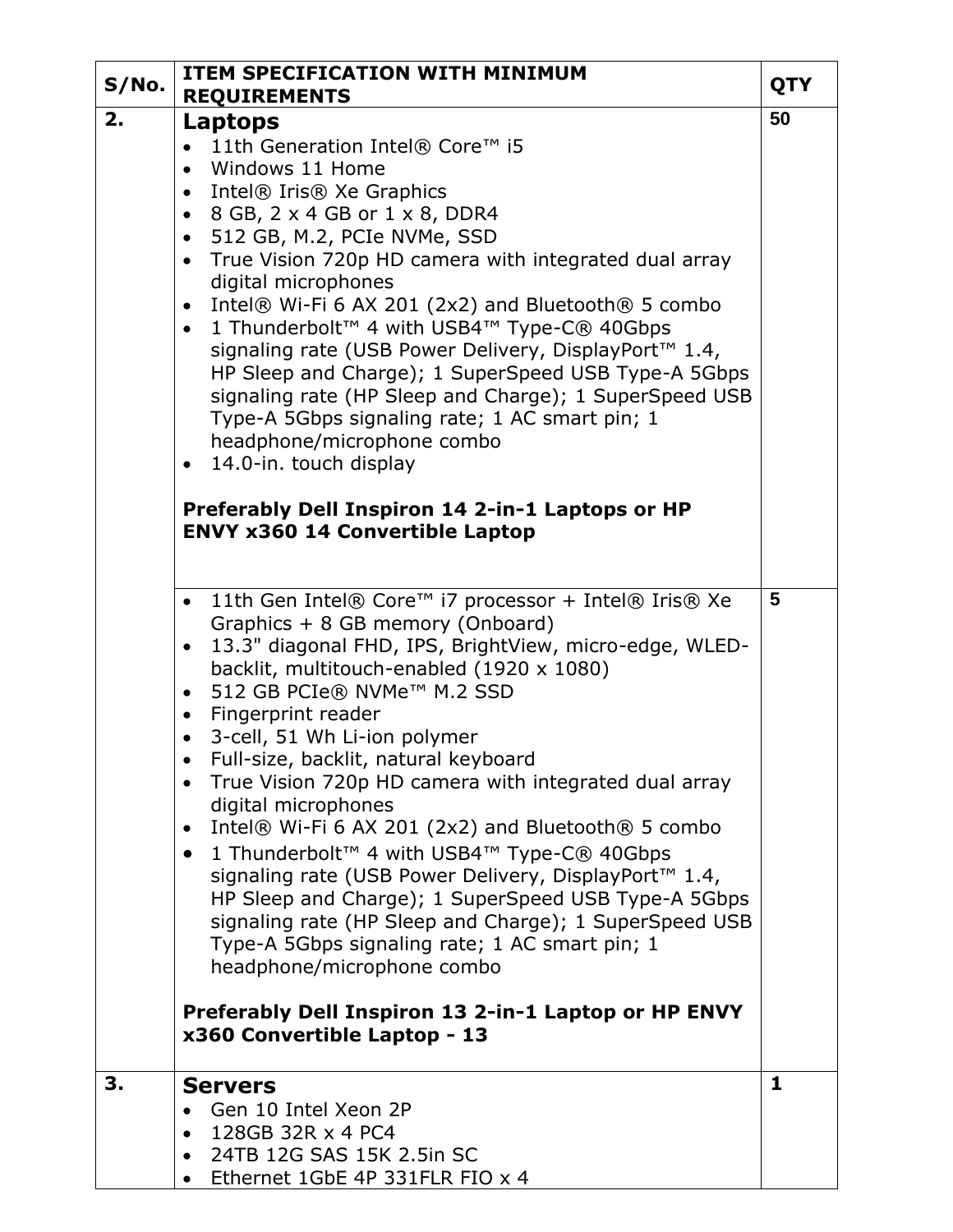| S/No. | <b>ITEM SPECIFICATION WITH MINIMUM</b><br><b>REQUIREMENTS</b>                                                                                                                                                                                                                                                                                                              | QTY          |
|-------|----------------------------------------------------------------------------------------------------------------------------------------------------------------------------------------------------------------------------------------------------------------------------------------------------------------------------------------------------------------------------|--------------|
|       | 2P 1200W CS Plat PL HtPlg Pwr Supply Kit<br>$\bullet$<br>Raid 1 Drive 1 FIO Setting<br>$\bullet$<br>• 3Y Foundation Care NBD Service<br>• Server Rack Rails                                                                                                                                                                                                                |              |
|       | Preferably HP ProLiant DL380 Gen 10 or Dell<br><b>PowerEdge R750xs</b>                                                                                                                                                                                                                                                                                                     |              |
| 4.    | <b>Server Storage</b><br>• Dual Intel® Xeon® Silver 4208 2.1G<br>$\bullet$ 32GB 16R $\times$ 4 PC4<br>• Microsoft Windows Storage Server 2016<br>• 100TB 12G SAS 15K 2.5in SC<br>• Ethernet 1GbE 4P 331FLR FIO x 4<br>• 2P Power Supply<br>• 3Y Warranty Hardware<br>Server Rack Rails<br>Preferably HPE StoreEasy 1660 Expanded Gen 10 or<br><b>Dell PowerVault NX440</b> | $\mathbf{1}$ |

#### **Networking for Auditorium, Multipurpose Hall, Graduation Square, Sports Stadium, Clinic, Main Tower Floors (Right and Left Wings) 1, 2 & 3, Computer Labs and Staff Quarters (Block B, C & D)**

#### **Site Visit is Mandatory**

| S/No. | <b>ITEM SPECIFICATION WITH MINIMUM</b><br><b>REQUIREMENTS</b> | QTY          |
|-------|---------------------------------------------------------------|--------------|
| 1.    | 9U Cabinet (Seimon/DLink/Giganet)                             | 5            |
| 2.    | 22U Cabinet (Seimon/DLink/Giganet)                            | 4            |
| 3.    | 24 Port Patch Panel (Seimon/DLink/Giganet)                    | 8            |
| 4.    | 48 Port Patch Panel (Seimon/DLink/Giganet)                    | 7            |
| 5.    | Fibre Patch Panels (Seimon/DLink/Giganet)                     | 9            |
| 6.    | Cat 6e Cable (Roll/Box) (Seimon/DLink/Giganet)                | 100          |
| 7.    | Single Mode Fiber Cable 4 Core (Metres)                       | <b>2200M</b> |
| 8.    | Single Mode Fiber Cable 8 Core (Metres)                       | <b>700M</b>  |
| 9.    | Unifi UAP - Pro LR                                            | 90           |
| 10.   | Single Face Module and Faceplates                             | 300          |
|       | (Seimon/DLink/Giganet)                                        |              |
| 11.   | Double Face Module and Faceplates                             | 150          |
|       | (Seimon/DLink/Giganet)                                        |              |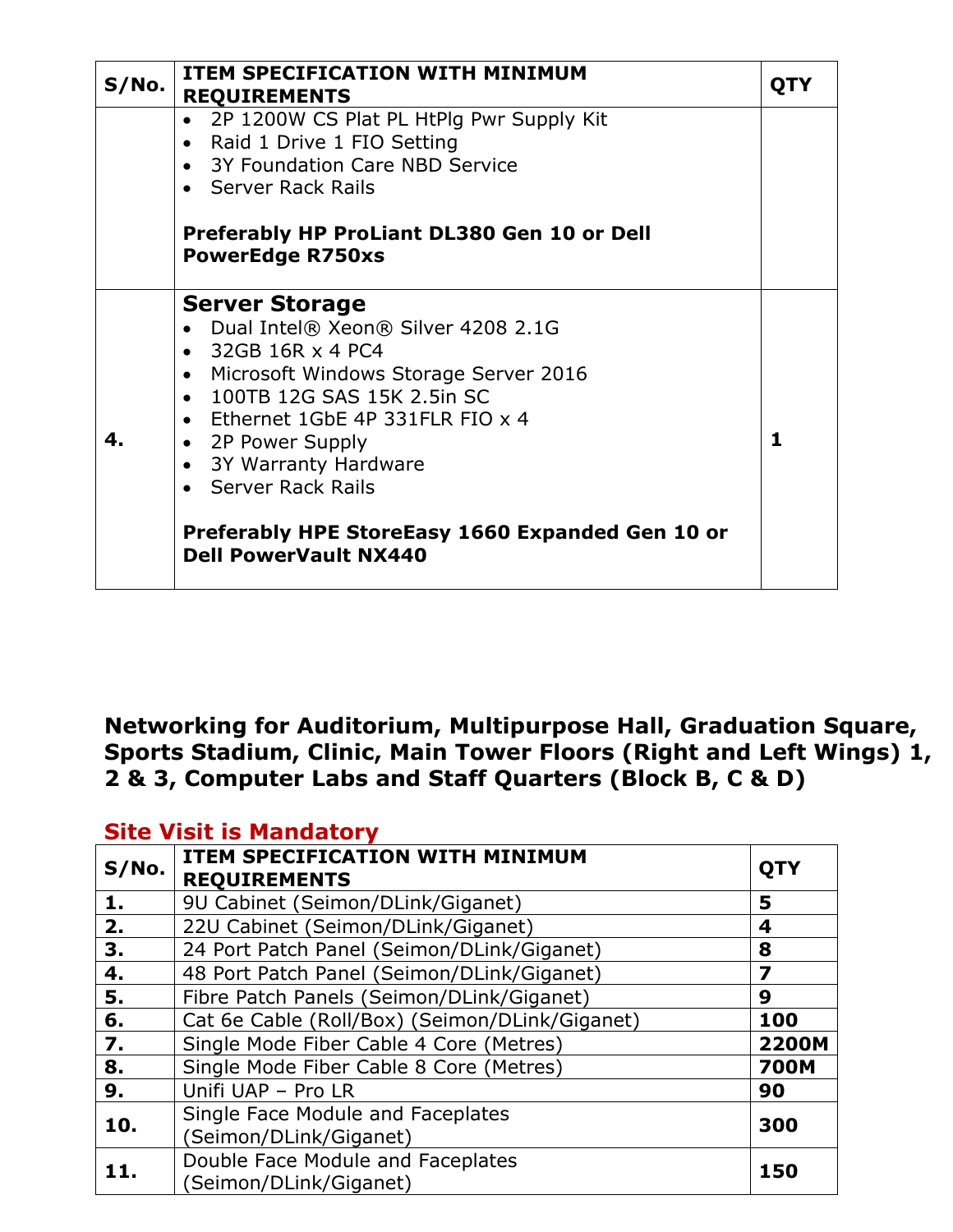| S/No. | <b>ITEM SPECIFICATION WITH MINIMUM</b><br><b>REQUIREMENTS</b>                    | <b>QTY</b>              |
|-------|----------------------------------------------------------------------------------|-------------------------|
| 12.   | <b>Single Patreses</b>                                                           | 30                      |
| 13.   | Double Patrese                                                                   | 5                       |
| 14.   | 1M Patch Cords (Seimon/DLink/Giganet)                                            | 640                     |
| 15.   | HP Aruba 2930F 48G 4SFP+ (JL254A) 52 Port Switch                                 | 8                       |
| 16.   | HP Aruba 2930M 24G PoE+ 1-slot Switch                                            | 20                      |
| 17.   | HP Aruba 2930M 48G SSP 48 Port Switch                                            | 1                       |
| 18.   | SFP Compatible with HP, Cisco and DLink Switches                                 | 40                      |
| 19.   | Mecer 2KVa LI UPS                                                                | 8                       |
| 20.   | Mecer 20KVA with Battery Packs                                                   | $\overline{\mathbf{2}}$ |
| 21.   | <b>PVC Mini Trunking</b>                                                         | 209                     |
| 22.   | <b>Floor Trunking Double</b>                                                     | 80                      |
| 23.   | Pedestals                                                                        | 30                      |
| 24.   | Twin Socket power socket                                                         | 160                     |
| 25.   | Electrical Cables and related items (Circuit Breakers, fuses<br>and other items) | Lot                     |
| 26.   | Labour, Installation, Configuration and Trenching                                | Lot                     |

#### **Access Control Supply, Installation and Configuration. Site Visit is Mandatory**

| S/No. | ITEM SPECIFICATION WITH MINIMUM<br><b>REQUIREMENTS</b> | <b>QTY</b> |
|-------|--------------------------------------------------------|------------|
| 1.    | ZKTECO FR1200                                          | 88         |
| 2.    | Override key switch                                    | 88         |
| 3.    | Break glass                                            | 88         |
| 4.    | Exit switch                                            | 88         |
| 5.    | Maglock                                                | 88         |
| 6.    | LC bracket (door closer)                               | 88         |
| 7.    | Door controller                                        | 26         |
| 8.    | Power supply plus battery                              | 26         |
| 9.    | 8 core alarm cable                                     | 25         |
| 10.   | Labour, Installation, Configuration                    | Lot        |

## **Server Room Civil Works**

## **Site Visit is Mandatory**

| S/No. | ITEM SPECIFICATION WITH MINIMUM<br><b>REQUIREMENTS</b>    | <b>QTY</b>              |
|-------|-----------------------------------------------------------|-------------------------|
| 1.    | Raised Flooring                                           | Lot                     |
| 2.    | Air Conditioning                                          | Lot                     |
| 3.    | Fire Proof Door                                           |                         |
| 4.    | Fire Extinguisher (Carbon Dioxide) Automatic              | 5                       |
| 5.    | Civil Works (Covering Wall, Masonry, Finishing, Painting) | Lot                     |
| 6.    | Temperature Sensor Alarm                                  | $\overline{\mathbf{2}}$ |
| 7.    | Labour, Installation, Configuration                       | Lot                     |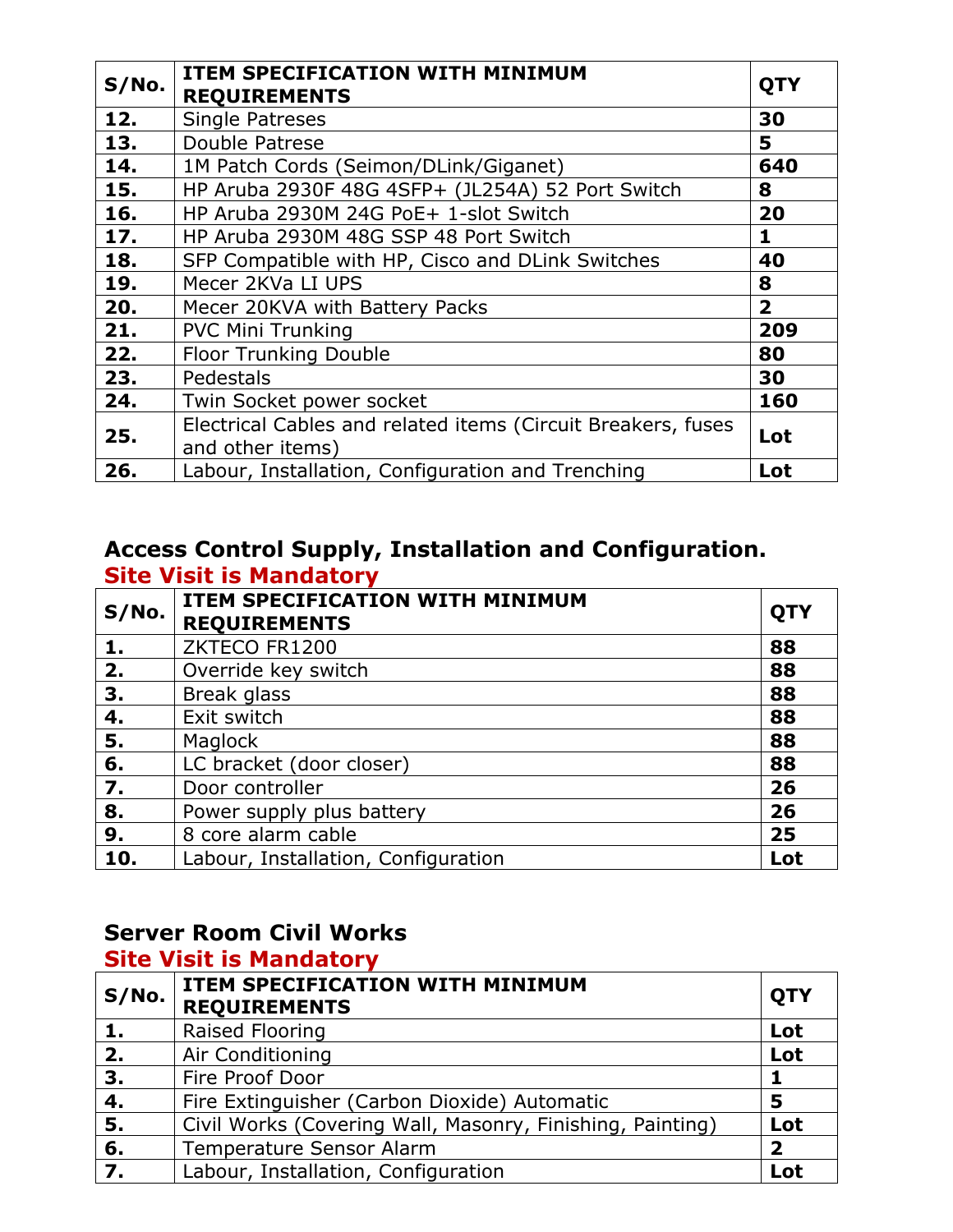#### **Integrated Telephone Systems Supply, Installation and Configuration.**

| S/No. | ITEM SPECIFICATION WITH MINIMUM<br><b>REQUIREMENTS</b> | <b>QTY</b>              |
|-------|--------------------------------------------------------|-------------------------|
|       | Yeastar S20 PBX                                        | $\overline{\mathbf{2}}$ |
| 2.    | Yealink Staff - Yealink T23G                           | 90                      |
| 3.    | Yealink Executive - Yealink T29G                       | 10                      |
| 4.    | E1 SIP Card                                            |                         |
| 5.    | <b>GSM Module 4 Line</b>                               |                         |
| 6.    | Yealink T46S Receptionist module phone                 | 2                       |
| 7.    | Labour, Installation, Configuration                    | Lot                     |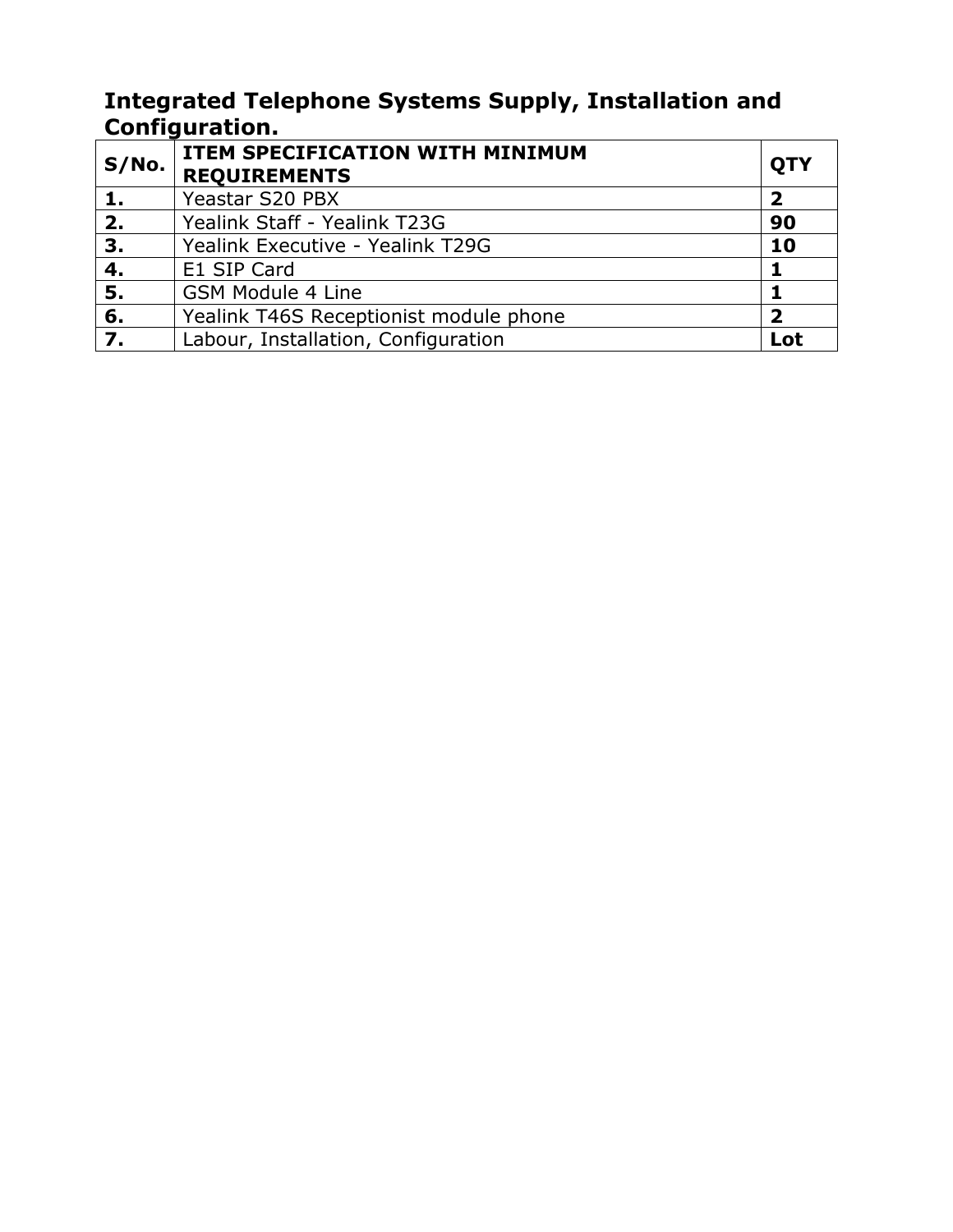## **3) BID SUBMISSION, EVALUATION AND AWARD REQUIREMENTS**

- **A.** The supplier should submit an original and copy of the bid document properly sealed and clearly marked.
- **B.** The bids will be evaluated in three (3) stages:
	- $\checkmark$  Preliminary evaluation
	- $\checkmark$  Technical evaluation
	- $\checkmark$  Financial evaluation
- **C.** The bids will be evaluated on their responsiveness to all the qualification and technical specifications requirements mentioned above. Any bid that does not meet any of the requirements stated will be disqualified from further financial evaluation.
- **D.** Only the firms that meet the above-mentioned technical specifications will be considered for further financial evaluation of.
	- Duly filled Form of Tender and Price Schedule
	- Confirmation of the Total Tender Sum
- **E.** The technically responsive and lowest in cost supplier for each item will be considered for award.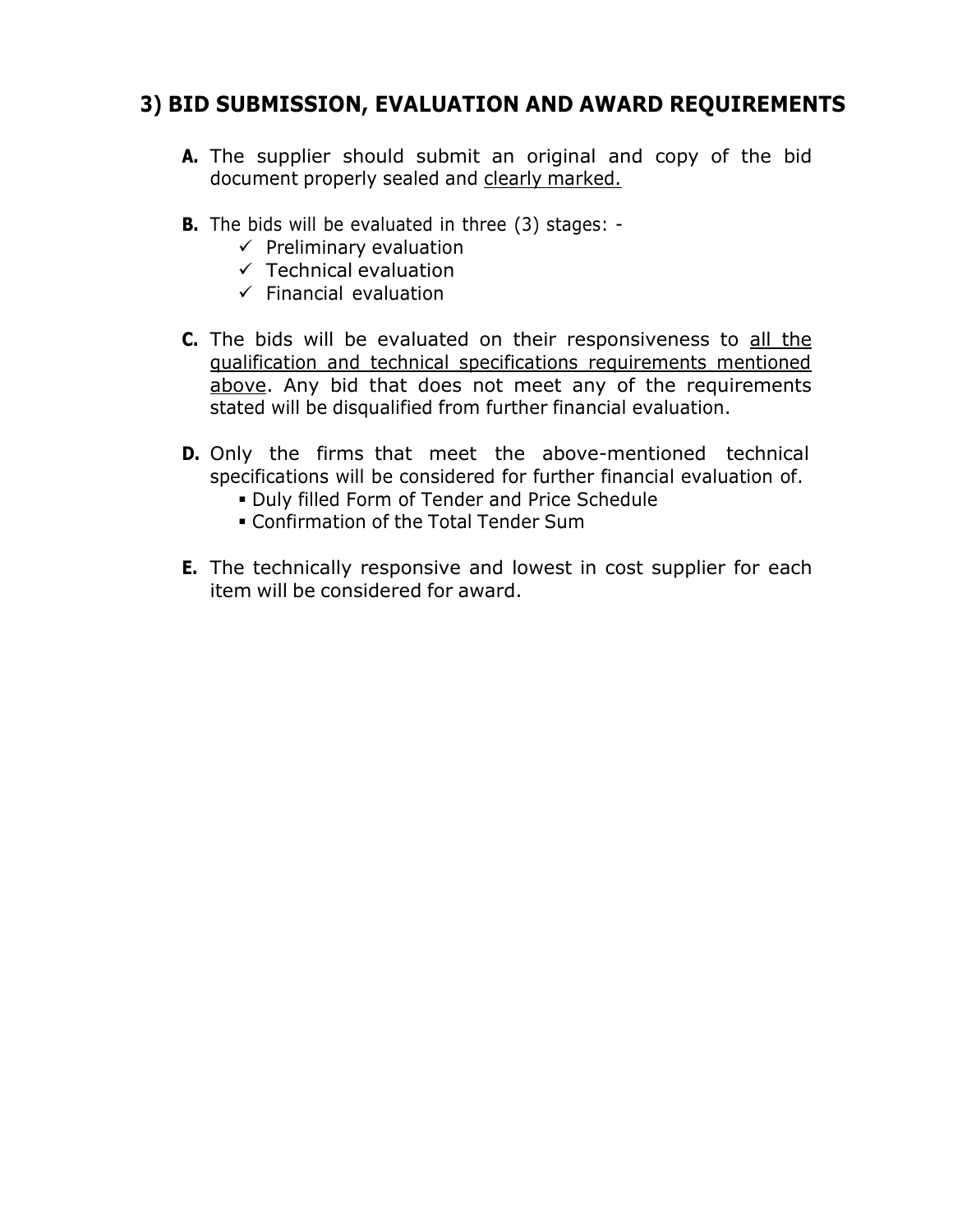#### **SECTION VI - SCHEDULE OF REQUIREMENTS**

|    | <b>Equipment description</b> | Quantity | Delivery schedule |
|----|------------------------------|----------|-------------------|
|    | Computers                    | 144 No.  | Within 21 days    |
|    | Laptops                      | 55 No.   | Within 21 days    |
|    | Servers                      | 1 No.    | Within 21 days    |
| 3) | Storage                      | 1 No.    | Within 21 days    |
| 4) | Telephones                   | 100 No.  | Within 21 days    |
| 5) | Networking                   | Various  | Within 21 days    |

- \* The equipment should be delivered at Umma University central stores within **Twenty-One (21) working days** from the date of the Local Purchase order. Delay will attract debarment proceedings.
- $\cdot$  The successful bidder might be required to avail personnel to assist the Umma University staff in configuring the items to ensure they are in good working condition and meet/exceed the set requirements.
- $\cdot$  The equipment once delivered will be inspected and certified by the Inspection & Acceptance Committee to ensure they conform to Umma University minimum requirements and only those that conform shall be accepted.
- $\cdot$  Payment for the goods shall be within Sixty (60) days after having been certified as satisfactory and on submission of acceptable invoices, delivery notes and any other supporting document.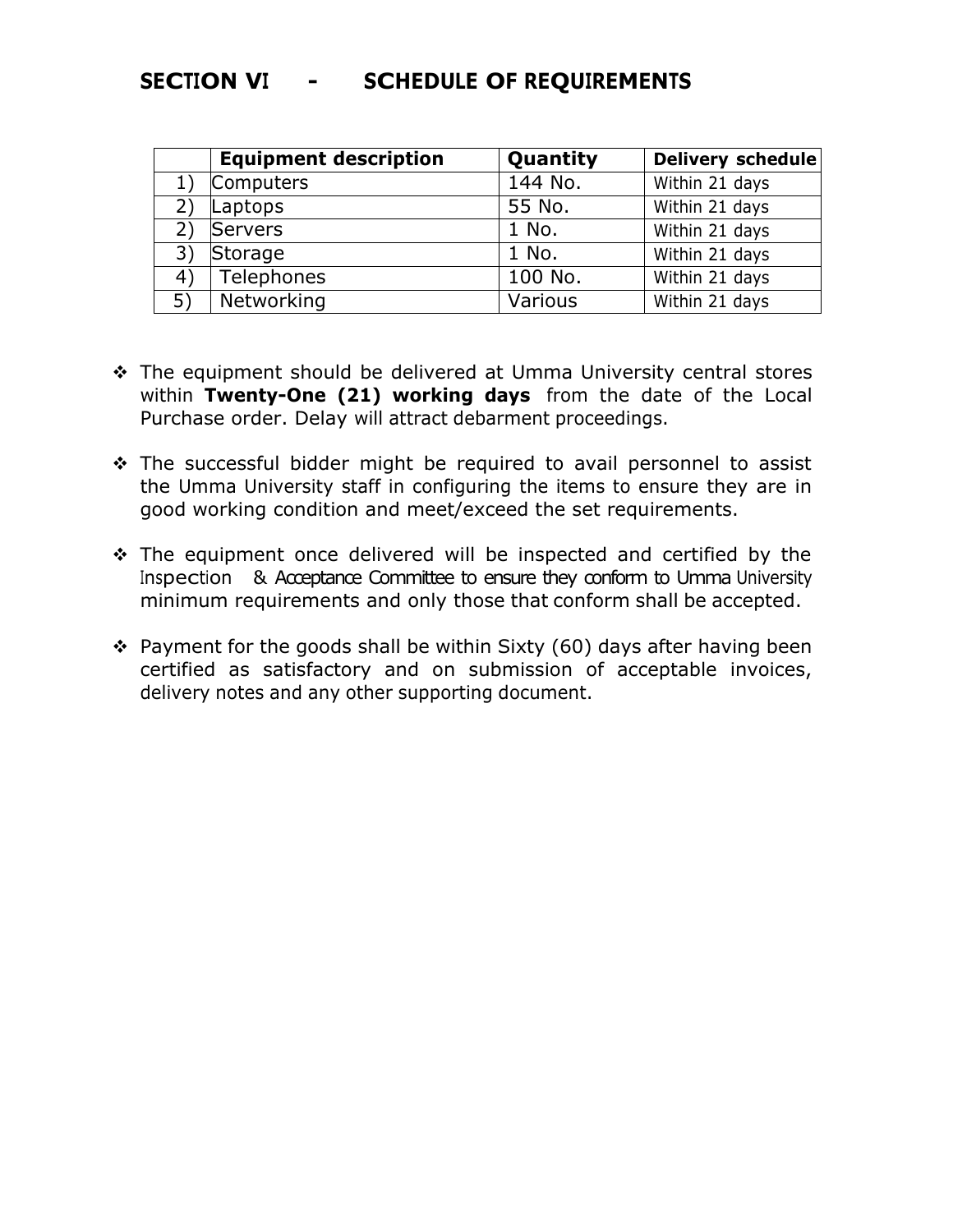#### **SECTION VII - PRICE SCHEDULE FOR GOODS**

Name of tenderer Tender Number Page of

| 1             | $\overline{\mathbf{2}}$                                                                                 | 3       | 4                                                            | 5                                                    |
|---------------|---------------------------------------------------------------------------------------------------------|---------|--------------------------------------------------------------|------------------------------------------------------|
| Item          | <b>Description</b>                                                                                      |         | <b>Quantity Unit Cost</b><br>(Kshs.) Vat<br><b>Inclusive</b> | <b>Total Cost</b><br>(Kshs.)<br><b>Vat Inclusive</b> |
| a)            | of<br>Supply and delivery<br>computers as<br>per the specifications                                     | 199 No. |                                                              |                                                      |
| b)            | Supply, delivery and<br>configuration of server<br>the<br>as<br>per<br>specifications                   | 1 No.   |                                                              |                                                      |
| $\mathsf{c})$ | Supply, delivery and<br>configuration of storage<br>As per the specifications                           | 1No.    |                                                              |                                                      |
| $\mathsf{d}$  | Supply, delivery<br>and<br>configuration of<br>integrated<br>telephones<br>as per the<br>specifications | 100 No. |                                                              |                                                      |
| e)            | Supply delivery<br>and<br>Configuration of university<br>Networking system.                             |         |                                                              |                                                      |

#### Signature of tenderer

#### *Note:*

- a) In case of discrepancy between unit price and total, the unit price shall prevail.
- b) The total cost should be inclusive of all applicable taxes and duties.
- c) The items will be considered on individual basis and awarded as separate items.
- d) The technically responsive firm that fulfills Umma University technical and qualification requirements and offers the lowest in cost for each item will be considered for award for that specific item.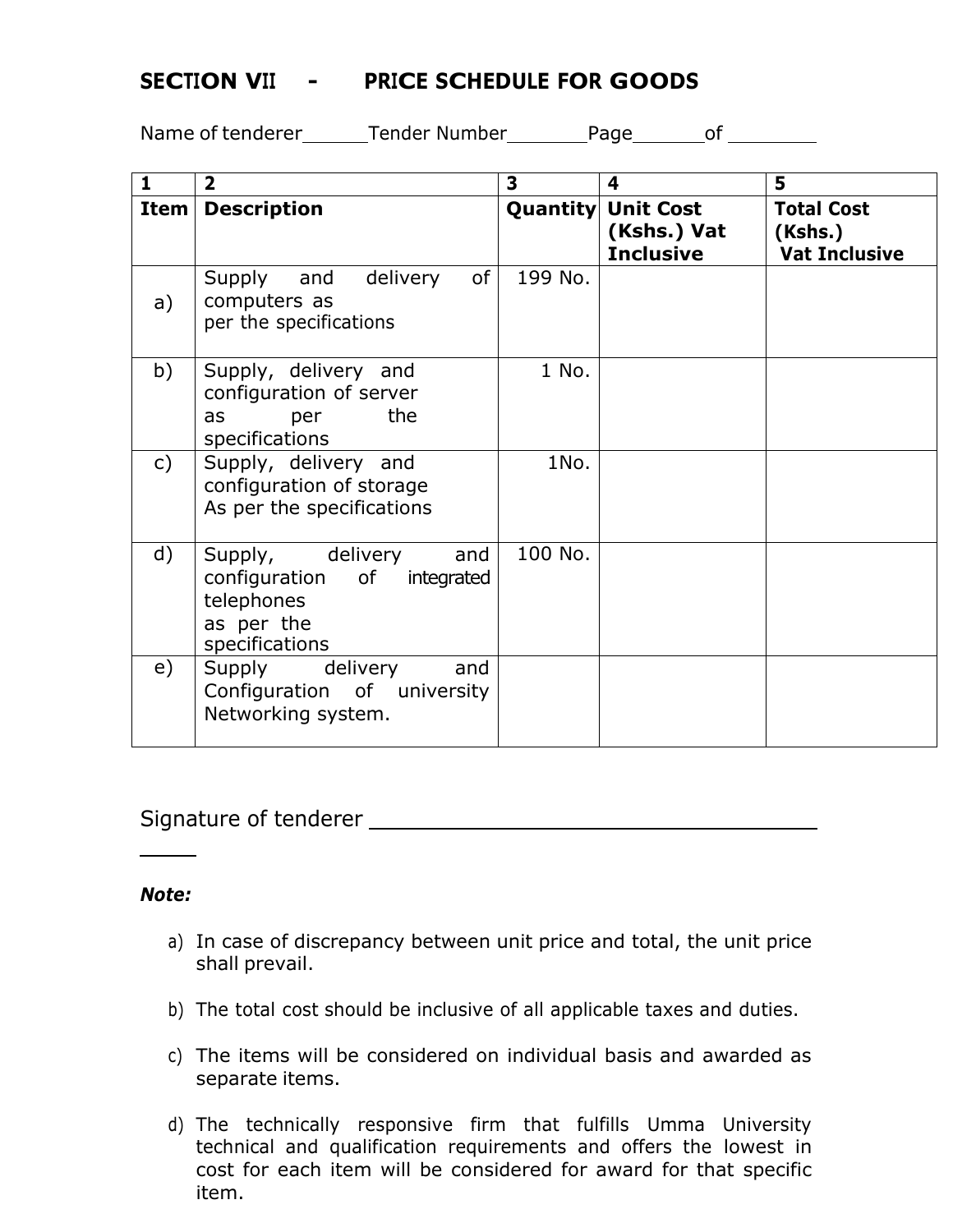#### **SECTION VIII - STANDARD FORMS**

#### **Notes on the sample Forms**

**1. Form of Tender** - The form of tender must be completed by the tenderer and submitted with the tender documents. It must also be duly signed by duly authorized representatives of the tenderer.

**2. Confidential Business Questionnaire Form** - This form must be completed by the tenderer and submitted with the tenderdocuments.

**3. Tender Security Form -** When required by the tender documents the tender shall provide the tender security either in the form included herein or in another format acceptable to the procuring entity.

**4. Contract Form** - The Contract Form shall not be completed by the tenderer at the time of submitting the tender. The Contract Form shall be completed after contract award and should incorporate the accepted contract price.

**5. Performance Security Form** - The performance security form should not be completed by the tenderers at the time of tender preparation. Only the successful tenderer will be required to provide performance security in the form provided herein or in another form acceptable to the procuring entity.

**6. Manufacturers Authorization Form** - When required by the Tender documents this form must be completed and submitted with the tender documents. This form will be completed by the manufacturer of the goods where the tenderer is an agent.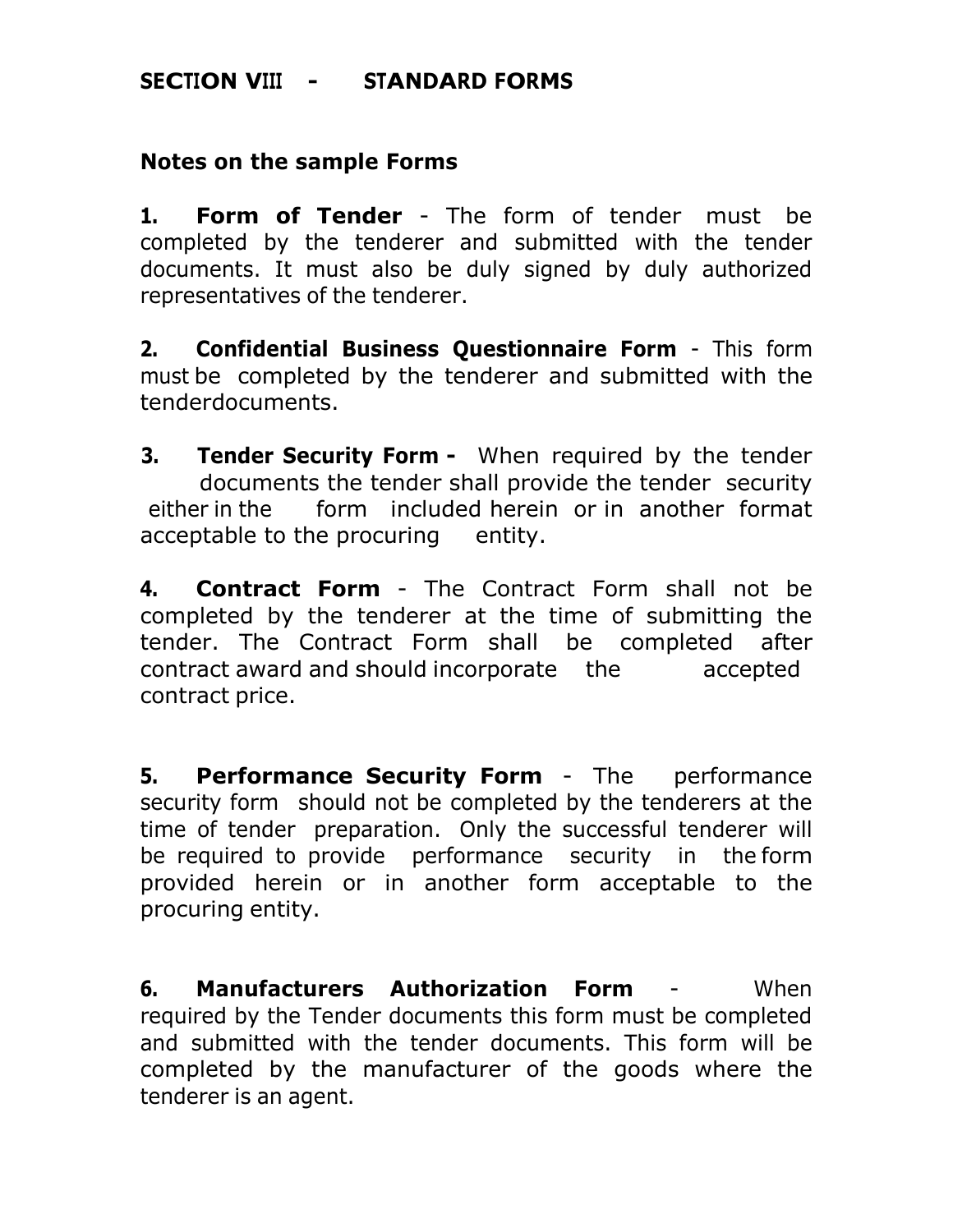## **8.1 FORM OF TENDER**

| Date       |  |
|------------|--|
| Tender No. |  |

To:

*[name and address of Umma University]*

Gentlemen and/or Ladies:

1) Having examined the tender documents including Addenda Nos. ………………………………. *[insert numbers].* the receipt of which is hereby duly acknowledged, we, the undersigned, offer to supply, deliver and configure the Equipment as per the specifications in conformity with the said tender documents for the sum of Kenya shillings

**…………………………………………………………………………………………. (***Total tender amount in words and figures for Computers***)**

**…………………………………………………………………………………………. (***Total tender amount in words and figures for Server***)**

**…………………………………………………………………………………………. (***Total tender amount in words and figures for Storage***)**

**…………………………………………………………………………………………**

**(***Total tender amount in words and figures for Telephones***)**

**………………………………………………………………………………………… (***Total tender amount in words and figures for Networking)*

- or such other sums as may be ascertained in accordance with the Schedule of Prices attached herewith and made part of this Tender.
- 2) We undertake, if our Tender is accepted, to deliver and configure the IT Equipment in accordance with the delivery schedule specified in the Schedule of Requirements.
- 3) If our Tender is accepted, we will obtain the guarantee of a bank in a sum of equivalent to  $N/A$  percent of the Contract Price for the due performance of the Contract, in the form prescribed by ………………. ………………. (Umma University*).*
- 4) We agree to abide by this Tender for a period of …… [*number]* days from the date fixed for tender opening of the Instructions to tenderers, and it shall remain binding upon us and may be accepted at any time before the expiration of that period.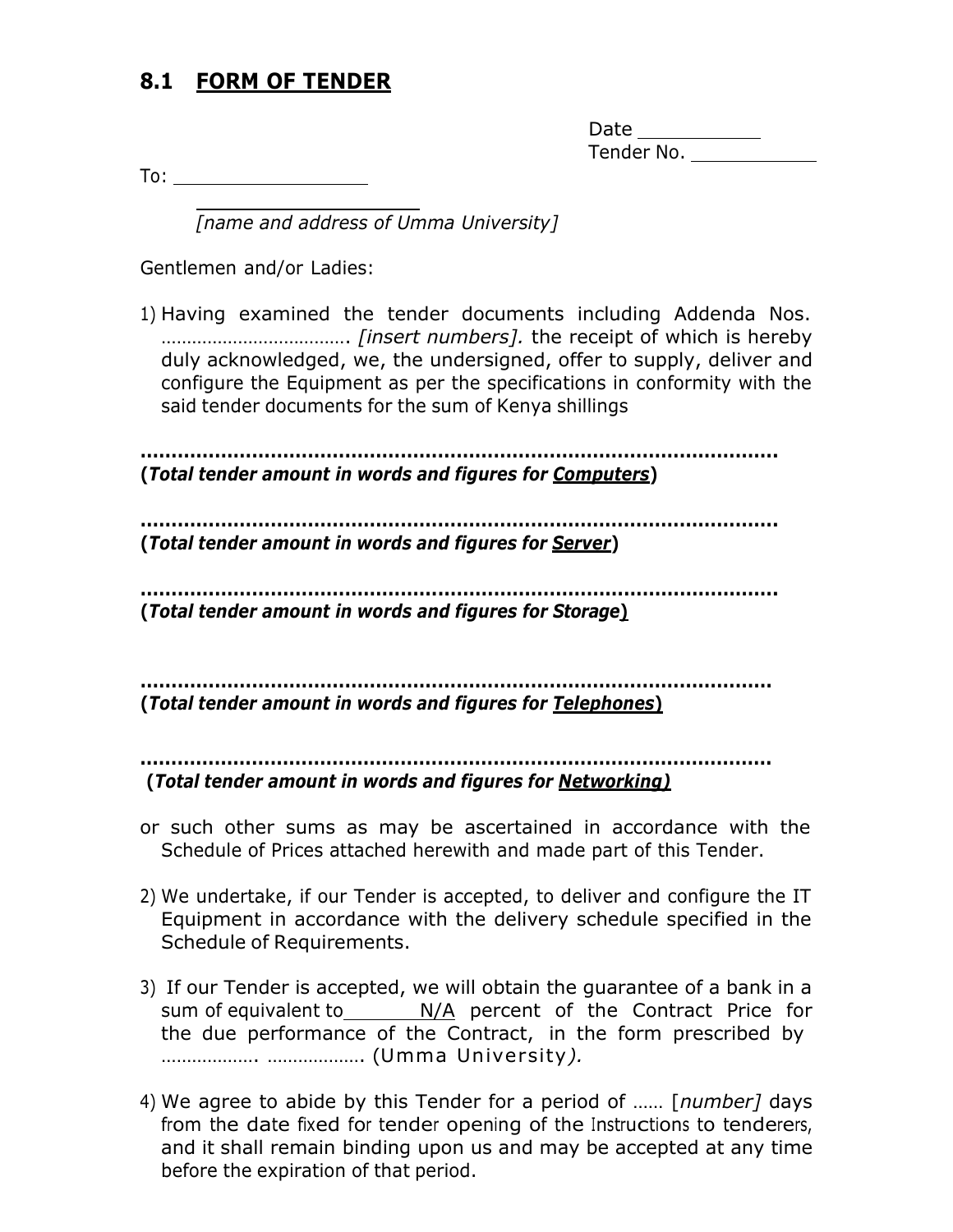- 5) This Tender, together with your written acceptance thereof and your notification of award, shall constitute a Contract, between us subject to signing of the Contract by the parties.
- 6) We understand that you are not bound to accept the lowest or any tender you may receive.

Dated this day of 20

[signature] The capacity of The Capacity of The Capacity of The Capacity of The Capacity of The Capacity of The Capacity of The Capacity of The Capacity of The Capacity of The Capacity of The Capacity of The Capacity of Th

Duly authorized to sign tender for an on behalf of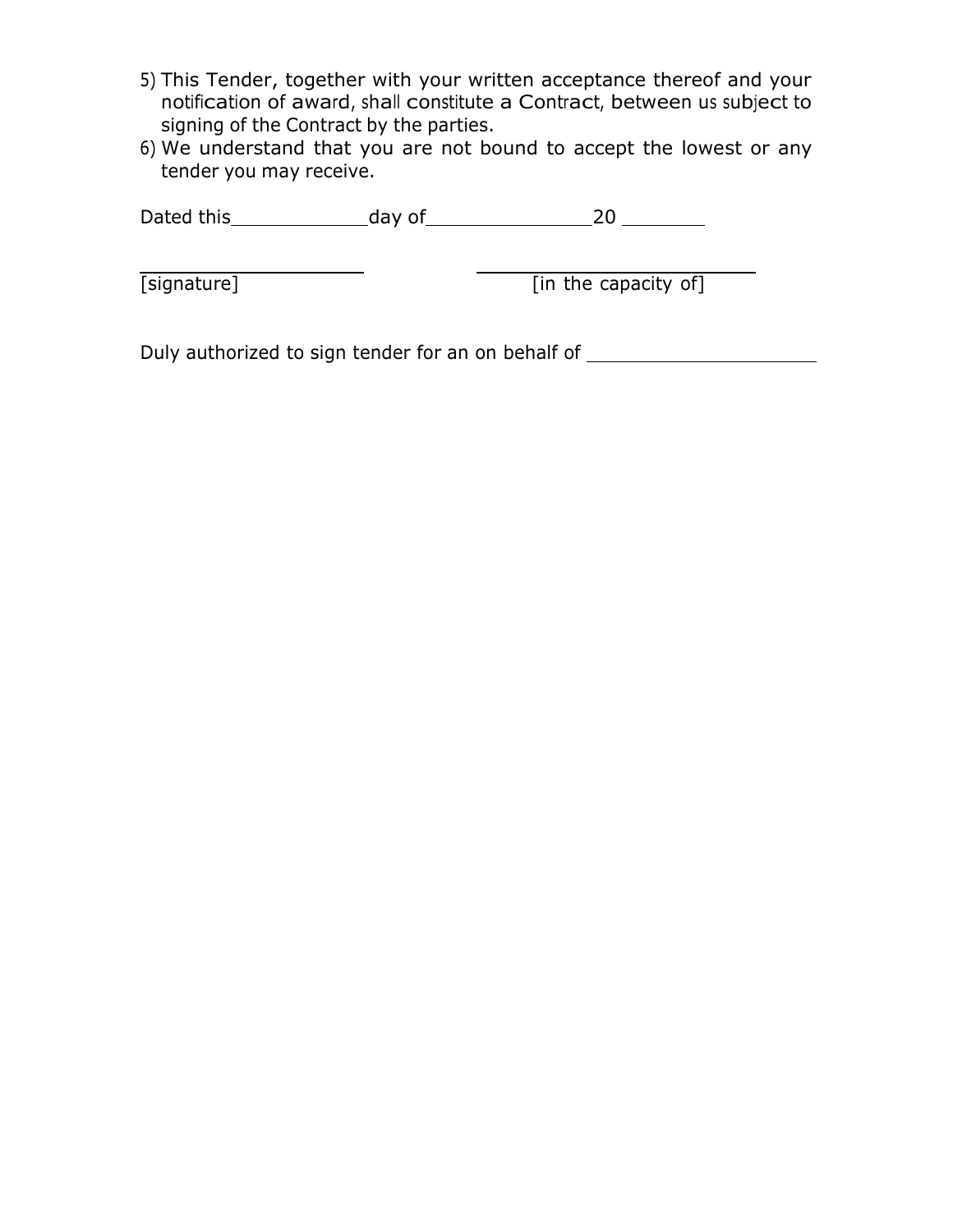## **8.2 CONFIDENTIAL BUSINESS QUESTIONNAIRE FORM**

*(Must be filled by all applicants or Tenderers' who choose to participate in this tender)*

*Name of Applicant(S)*

You are requested to give the particulars in Part 1 and either Part 2 (a), 2 (b) or 2 **(c)** , whichever applies to your type of business. **Part 2 (d) to part 2(i) must befilled.** ……………………………………………………………………………………………………………

**You are advised that giving wrong or false information on this Form will lead to automatic disqualification/termination of your business proposal at your cost.**

| Part 1 - General                                                               |
|--------------------------------------------------------------------------------|
| <b>Business</b><br><b>of</b>                                                   |
|                                                                                |
| business premises:                                                             |
|                                                                                |
|                                                                                |
|                                                                                |
|                                                                                |
|                                                                                |
|                                                                                |
| Website                                                                        |
|                                                                                |
|                                                                                |
|                                                                                |
| If Yes, attach written document.                                               |
| Nature of Business (Indicate whether manufacturer, distributor, etc.)          |
|                                                                                |
| (Applicable to Local Suppliers Only)                                           |
| Local Authority Trading License No.  Expiry Date                               |
|                                                                                |
|                                                                                |
|                                                                                |
| Value of the largest single assignment you have undertaken to date (US\$/kshs) |
|                                                                                |
|                                                                                |
| attach reference)                                                              |
|                                                                                |
|                                                                                |
|                                                                                |
|                                                                                |
| Part 2 (a) - Sole Proprietor                                                   |
|                                                                                |
|                                                                                |
|                                                                                |
|                                                                                |
| Part $2(b)$ - Partnerships                                                     |

Give details of partners as follows: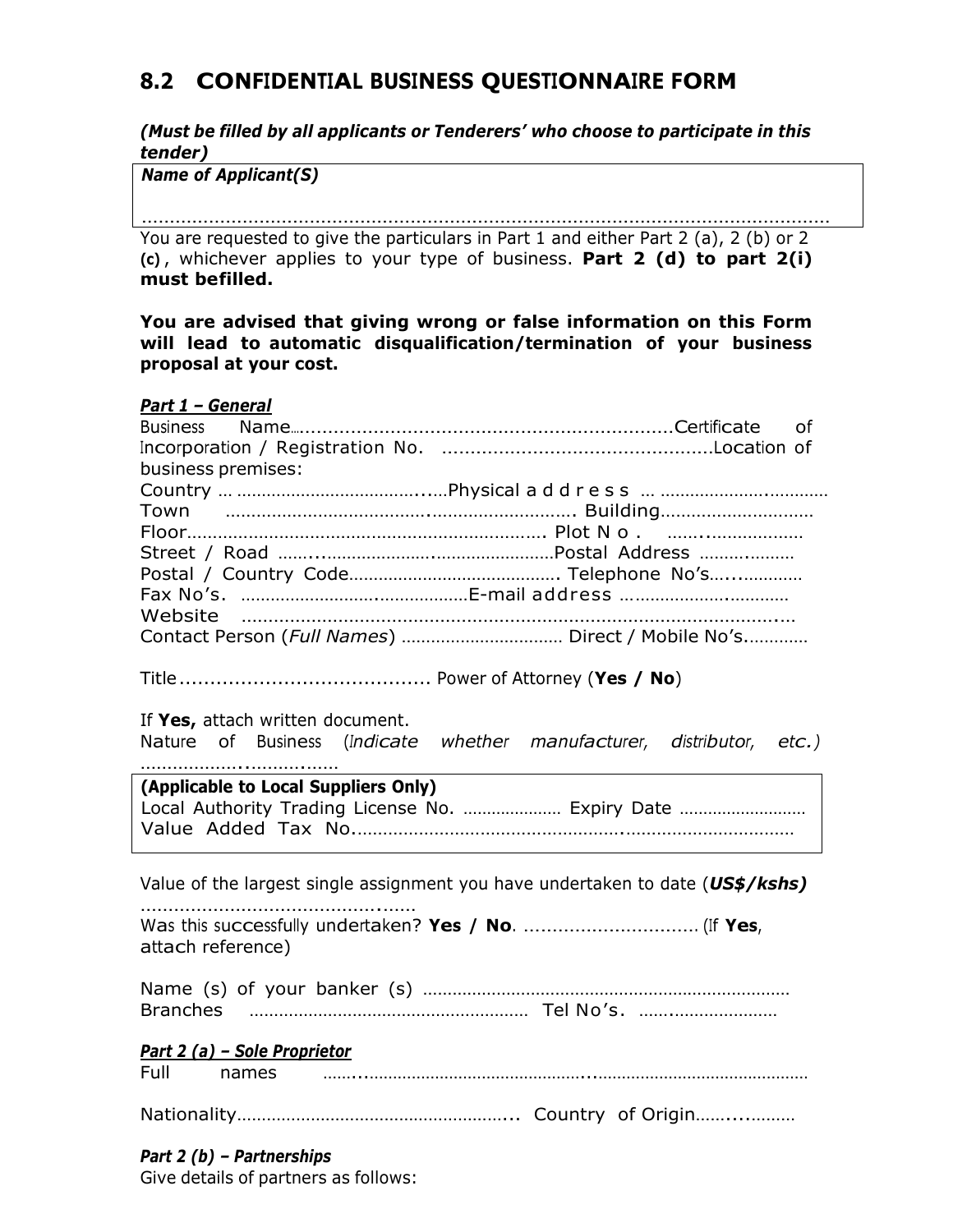| <b>Full Names</b> | <b>Nationality</b> | <b>Citizenship Details</b> | <b>Shares</b> |
|-------------------|--------------------|----------------------------|---------------|
|                   |                    |                            |               |
| 2.                |                    |                            |               |
|                   |                    |                            |               |
| 4.                |                    |                            |               |

#### *Part 2 (c) – Registered Company*

|  | Company Profile  (Attach                            |
|--|-----------------------------------------------------|
|  | State the nominal and issued capital of the Company |
|  |                                                     |
|  |                                                     |

List of top ten (10) shareholders and distribution of shareholding in the company.

Give details of all directors as follows: -

| <b>Full Names</b> | <b>Nationality</b> |   |   |
|-------------------|--------------------|---|---|
|                   | .                  |   | . |
|                   |                    |   | . |
| 2                 |                    | . | . |
|                   |                    |   | . |

#### *Part 2 (d) – Debarment*

I/We declare that I/We have not been debarred from any procurement process and shall not engage in any fraudulent or corrupt acts with regard to this or any other tender by Umma University and any other public or private institutions.

| Full Names |  |                                                                     |  |
|------------|--|---------------------------------------------------------------------|--|
|            |  |                                                                     |  |
|            |  |                                                                     |  |
|            |  |                                                                     |  |
|            |  | Duly authorized to sign Tender for and on behalf of manumumumumumum |  |

#### *Part 2 (e) – Criminal Offence*

I/We, (Name (s) of Director (s)): -

| a` |  |
|----|--|
| b) |  |
| C) |  |

have not been convicted of any criminal offence relating to professional conduct or the making of false statements or misrepresentations as to its qualifications to enter into a procurement contract within a period of three (3) years preceding the commencement of procurement proceedings.

Signed ……………………………………………………………………………………………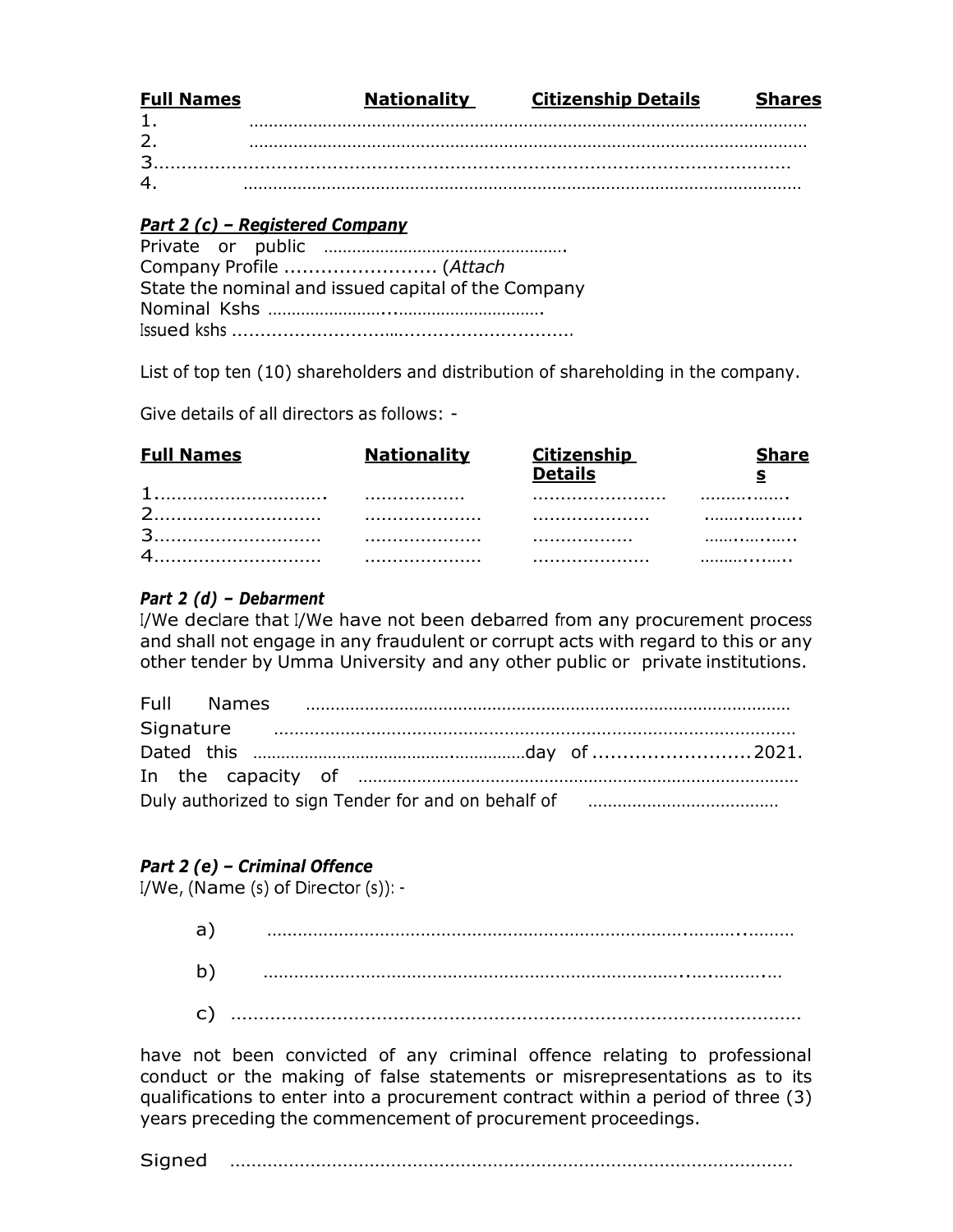For and on behalf of M/s ………………………………………...…………………………… In the capacity of ……………………………………….……………………………………… Dated this ……………………………………………day of ..................................2021.

Suppliers' / Company's Official Rubber Stamp …………………………………………

#### *Part 2 (f) – Conflict of Interest*

I/We, the undersigned state that I / We have no conflict of interest in relation to this assignment: -

| (Title)                                        | <i>(Signature)</i> | (Date)                                                                       |
|------------------------------------------------|--------------------|------------------------------------------------------------------------------|
| Part 2 $(q)$ - Interest in the Firm:<br>Yes/No |                    | Is there any person/persons in Umma University who has interest in the Firm? |
|                                                |                    |                                                                              |
|                                                |                    |                                                                              |
|                                                |                    |                                                                              |
|                                                |                    |                                                                              |
|                                                |                    |                                                                              |
|                                                |                    |                                                                              |
|                                                |                    |                                                                              |

#### *Part 2(h) – Experience*

Please list here below similar projects accomplished or companies / clients you have provided with similar services in the last two (2) years.

| <b>Company Name</b> | <b>Country Contract/ Order No. Value</b> |  |
|---------------------|------------------------------------------|--|
|                     |                                          |  |
|                     |                                          |  |
|                     |                                          |  |
|                     |                                          |  |
|                     |                                          |  |
|                     |                                          |  |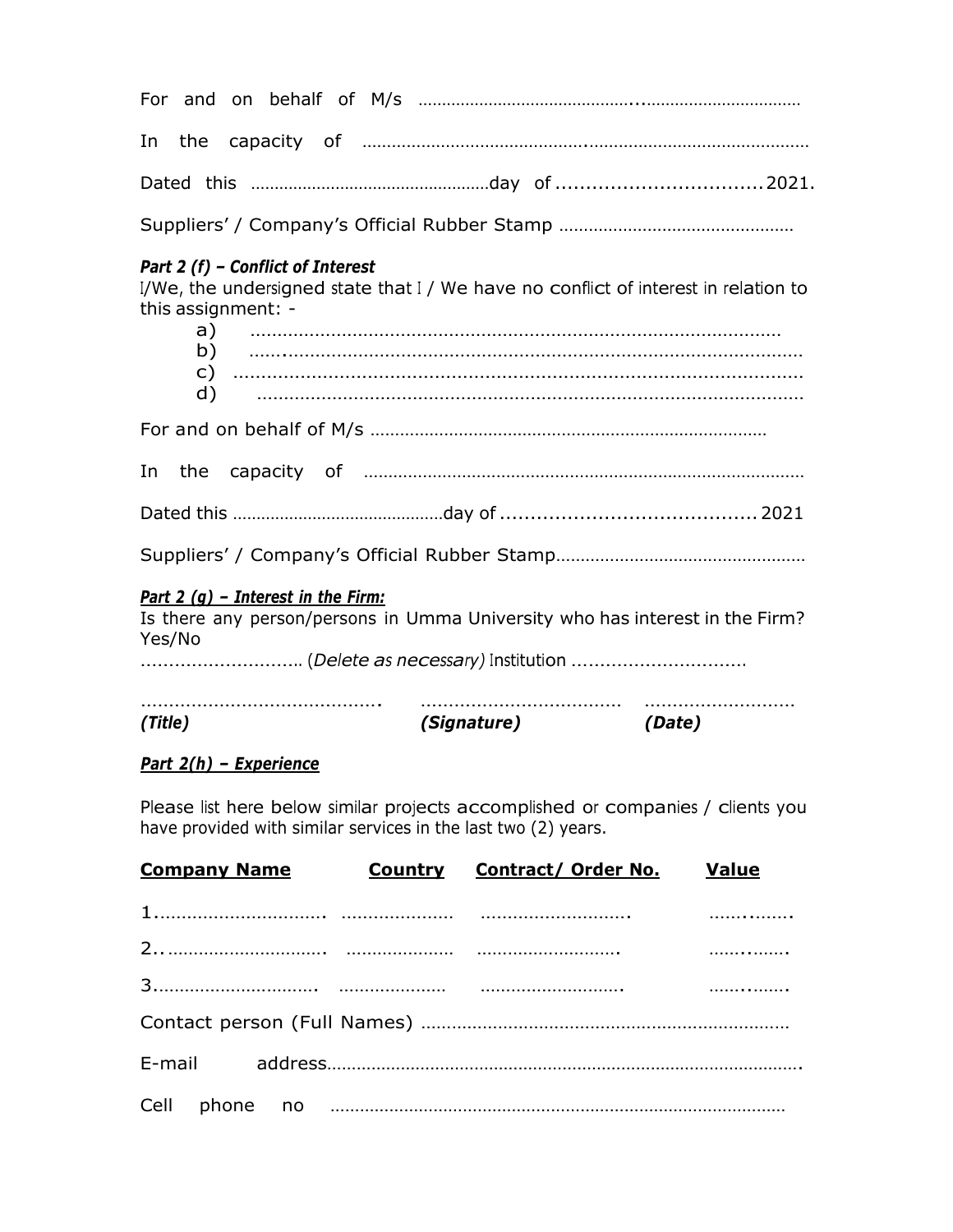#### *Part 2(i) – Declaration*

I / We, the undersigned state and declare that the above information is correct and that I / We give Umma University authority to seek any other references concerning my / our company from whatever sources deemed relevant, e.g. Office of the Registrar of Companies, Bankers, etc.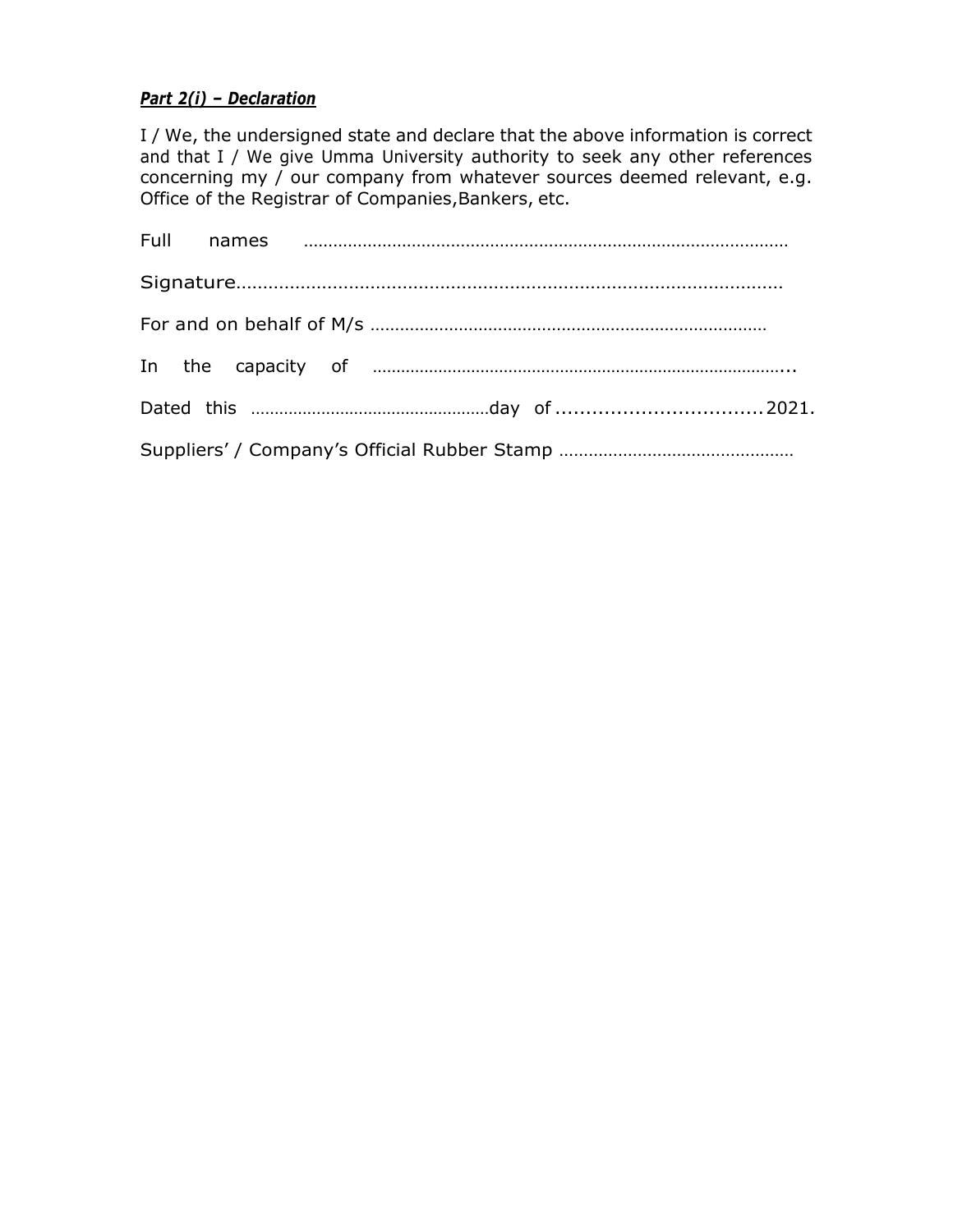## **8.3 TENDER SECURITY FORM**

Whereas ………………………………………. [*name of the tenderer]* (hereinafter called "the tenderer") has submitted its tender dated …………. [*date of submission of tender]* for the supply, installation and commissioning of …………………… *[name and/or description of the equipment]* (hereinafter called "the Tender") ……………………………………….. KNOW ALL PEOPLE by these presents that WE ……………………… of ………………………. having our registered office at ………………… (hereinafter called "the Bank"), are bound unto ……………... [*name of Procuring entity}* (hereinafter called "the Procuring entity") in the sum of ……………………... for which payment well and truly to be made to the said Procuring entity, the Bank binds itself, its successors, and assigns by these presents. Sealed with the Common Seal of the said Bank this day of 20 . THE CONDITIONS of this obligation are: - 1. If the tenderer withdraws its Tender during the period of tender validity specified by the tenderer on the Tender Form; or 2. If the tenderer, having been notified of the acceptance of its

- Tender by the Procuring entity during the period of tender validity:
- (a) fails or refuses to execute the Contract Form, if required; or
- (b) fails or refuses to furnish the performance security in accordance with the Instructions to tenderers;

We undertake to pay to the Procuring entity up to the above amount upon receipt of its first written demand, without the Procuring entity having to substantiate its demand, provided that in its demand the

Procuring entity will note that the amount claimed by it is due to it, owing to the occurrence of one or both of the two conditions, specifying the occurred condition or conditions.

This tender guarantee will remain in force up to and including thirty (30) days after the period of tender validity, and any demand in respect thereof should reach the Bank not later than the above

date.

*[signature of the bank] (Amend accordingly if provided by Insurance Company)*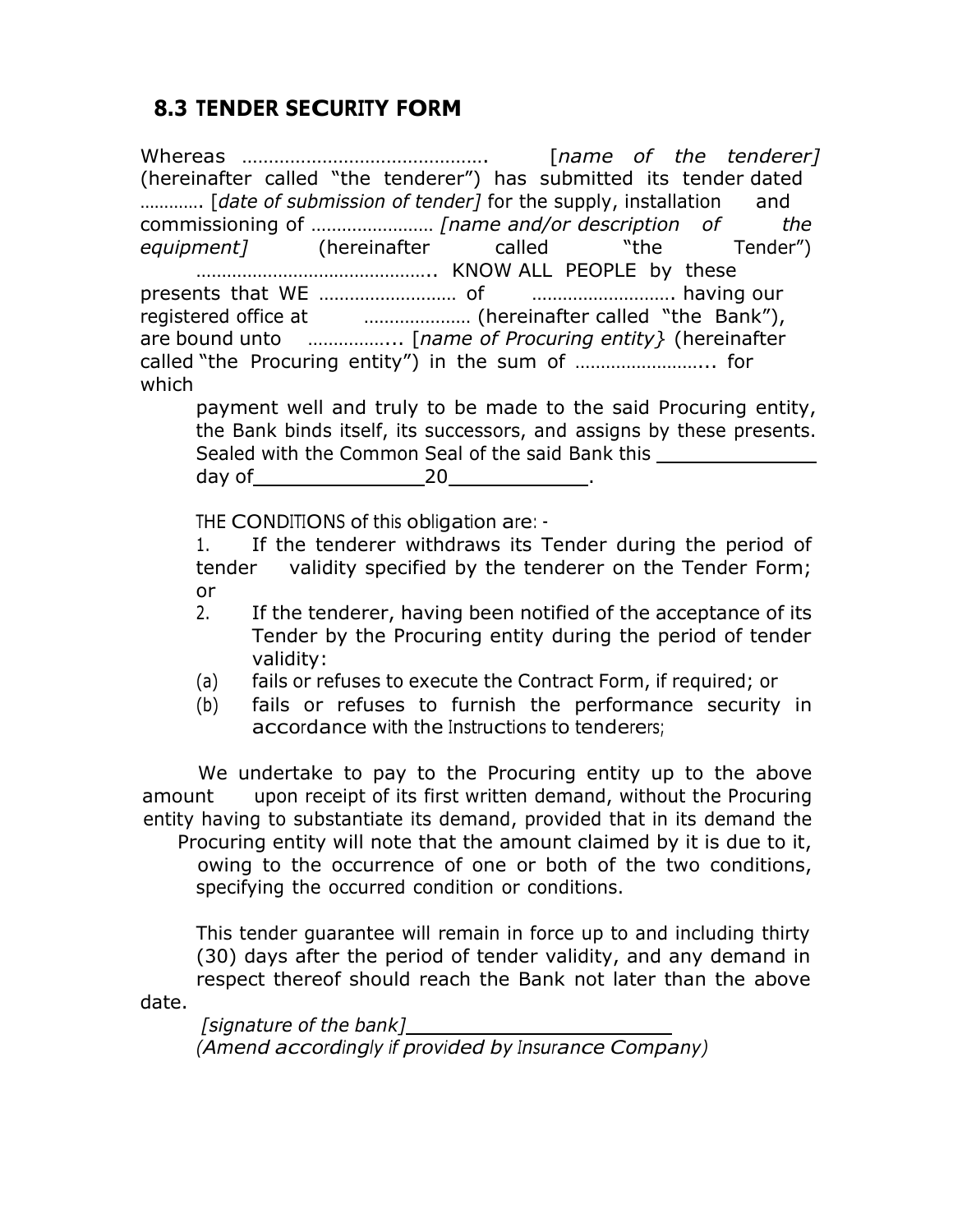## **8.4 CONTRACT FORM**

THIS AGREEMENT made the day of 20 between..................[*name of Procurement entity)* of............[*country of Procurement entity]* (hereinafter called "the Procuring entity) of the one part and ……………………. [*name of tenderer]* of …………... [*city and country of tenderer]* (hereinafter called "the tenderer") of the other part;

WHEREAS the Procuring entity invited tenders for certain goods] and has accepted a tender by the tenderer for the supply of those goods in the sum of …………………………… [*contract price in words and figures]* (hereinafter called "the Contract Price).

NOW THIS AGREEMENT WITNESSETH AS FOLLOWS:

1. In this Agreement words and expressions shall have the same meanings as are respectively assigned to them in the Conditions of Contract referred to:

2. The following documents shall be deemed to form and be read and construed as part of this Agreement viz:

- (a) the Tender Form and the Price Schedule submitted by the tenderer
- (b) the Schedule of Requirements
- (c) the Technical Specifications
- (d) the General Conditions of Contract
- (e) the Special Conditions of contract; and
- (f) the Procuring Entity's Notification of Award

3. In consideration of the payments to be made by the Procuring entity to the tenderer as hereinafter mentioned, the tender hereby covenants with the Procuring entity to provide the goods and to remedy defects therein in conformity in all respects with the provisions of the Contract

4. The Procuring entity hereby covenants to pay the tenderer in consideration of the provisions of the goods and the remedying of defects therein, the Contract Price or such other sum as may become payable under the provisions of the Contract at the times and in the manner prescribed by the contract.

IN WITNESS whereof the parties hereto have caused this Agreement to be executed in accordance with their respective laws the day and year first above written.

Signed, sealed, delivered by the the (for the Procuring entity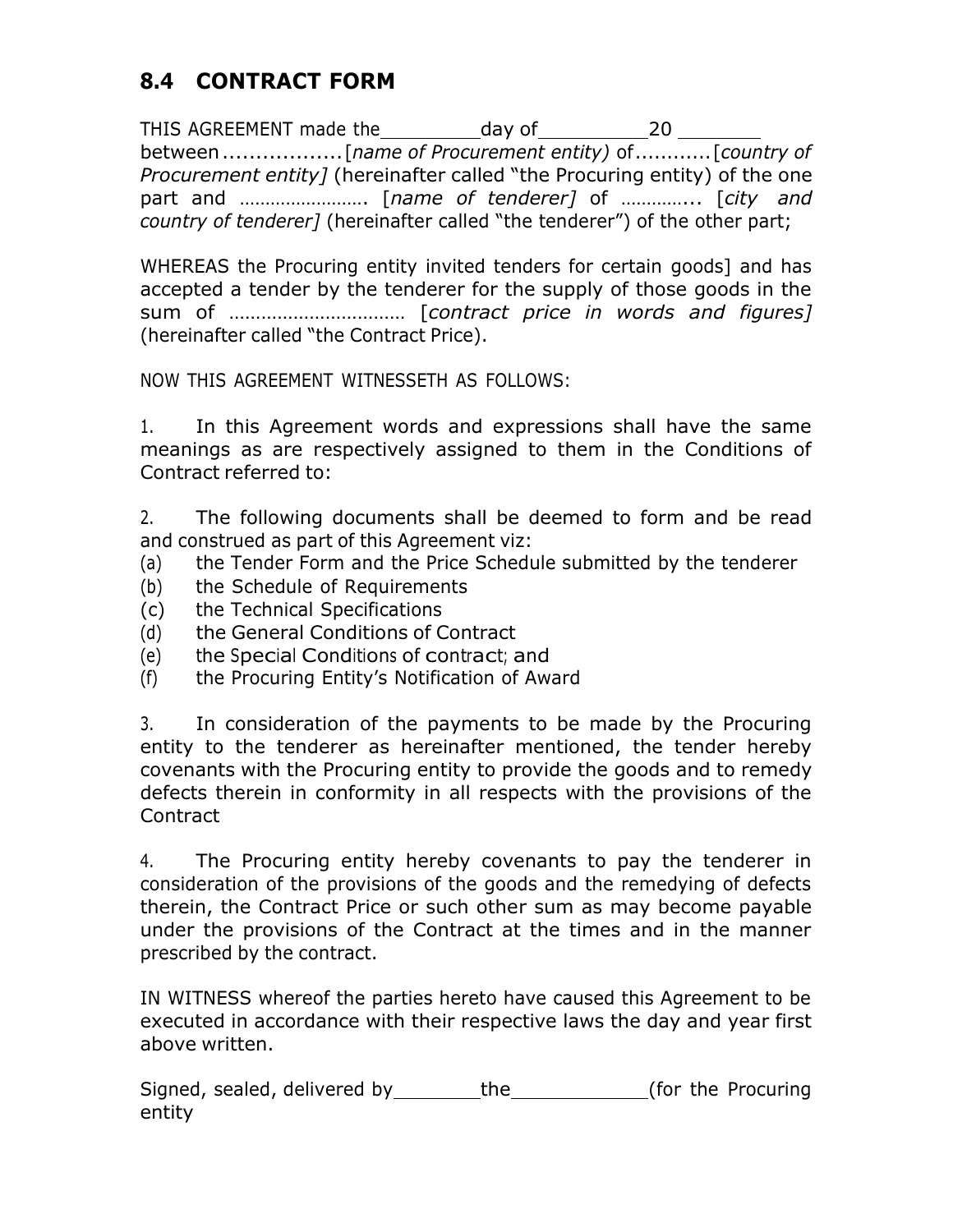| Signed, sealed, delivered by | the | (for the tenderer |
|------------------------------|-----|-------------------|
| in the presence of           |     |                   |

*(Amend accordingly if provided by Insurance Company)*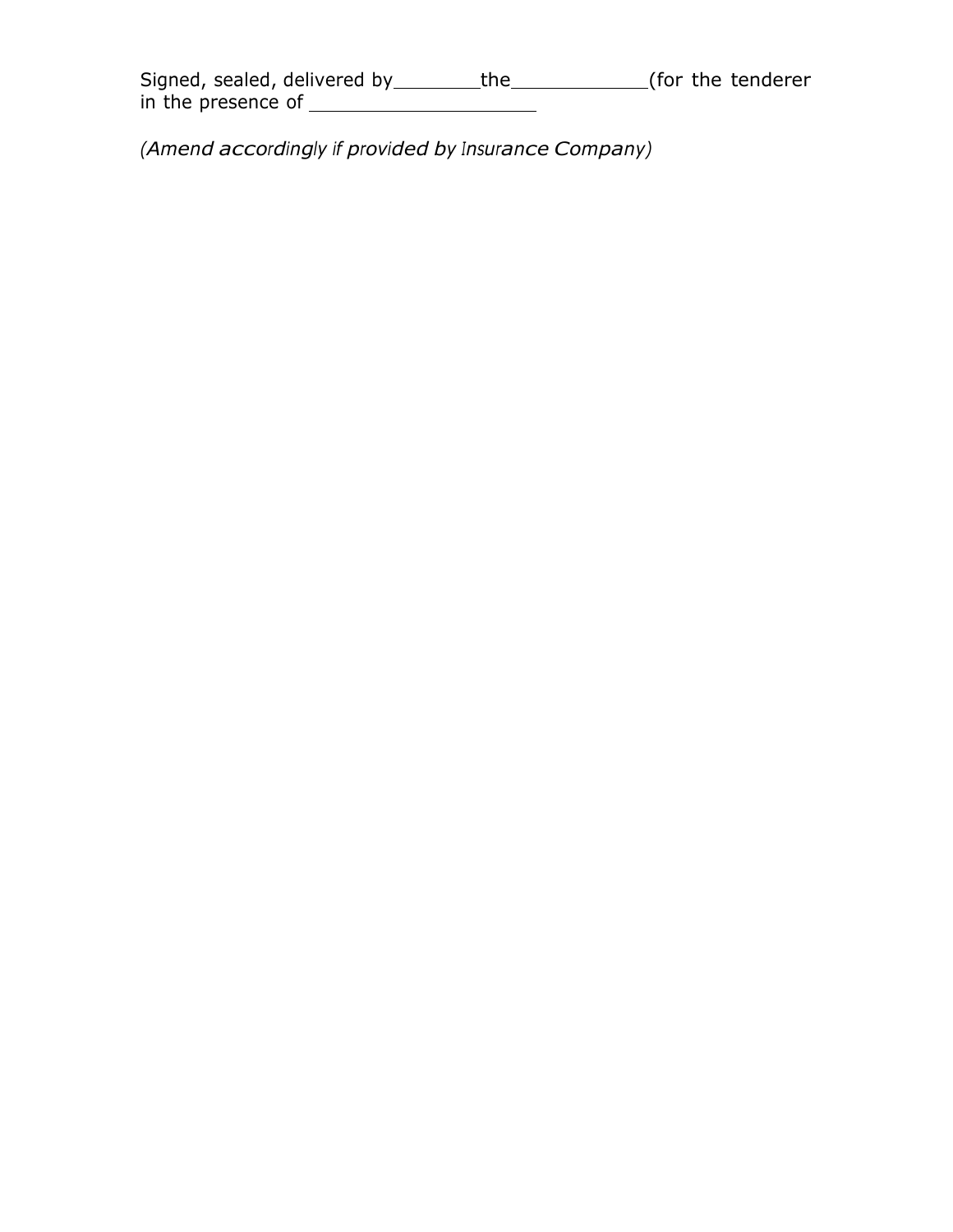## **8.5 PERFORMANCE SECURITY FORM**

To … ………………………………………. [*name of Procuring entity]*

WHEREAS …………………………………… [*name of tenderer*] (hereinafter called "the tenderer") has undertaken , in pursuance of Contract No. [*reference number of the contract]* dated \_\_\_\_\_\_\_\_\_\_\_\_\_\_\_\_\_\_\_\_\_\_\_\_\_\_\_\_to supply ……………………………………………… [*description of goods]* (hereinafter called "the Contract").

AND WHEREAS it has been stipulated by you in the said Contract that the tenderer shall furnish you with a bank guarantee by a reputable bank for the sum specified therein as security for compliance with the Tenderer's performance obligations in accordance with the Contract.

AND WHEREAS we have agreed to give the tenderer a guarantee:

THEREFORE, WE hereby affirm that we are Guarantors and responsible to you, on behalf of the tenderer, up to a total of ………………………. [*amount of the guarantee in words and figure]* and we undertake to pay you, upon your first written demand declaring the tenderer to be in default under the Contract and without cavil or argument, any sum or sums within the limits of ……………………. [*amount of guarantee]* as aforesaid, without you needing to prove or to show grounds or reasons for your demand or the sum specified therein.

This guarantee is valid until the day of 20

Signed and seal of the Guarantors

*[name of bank or financial institution]*

*[address]*

*[date]*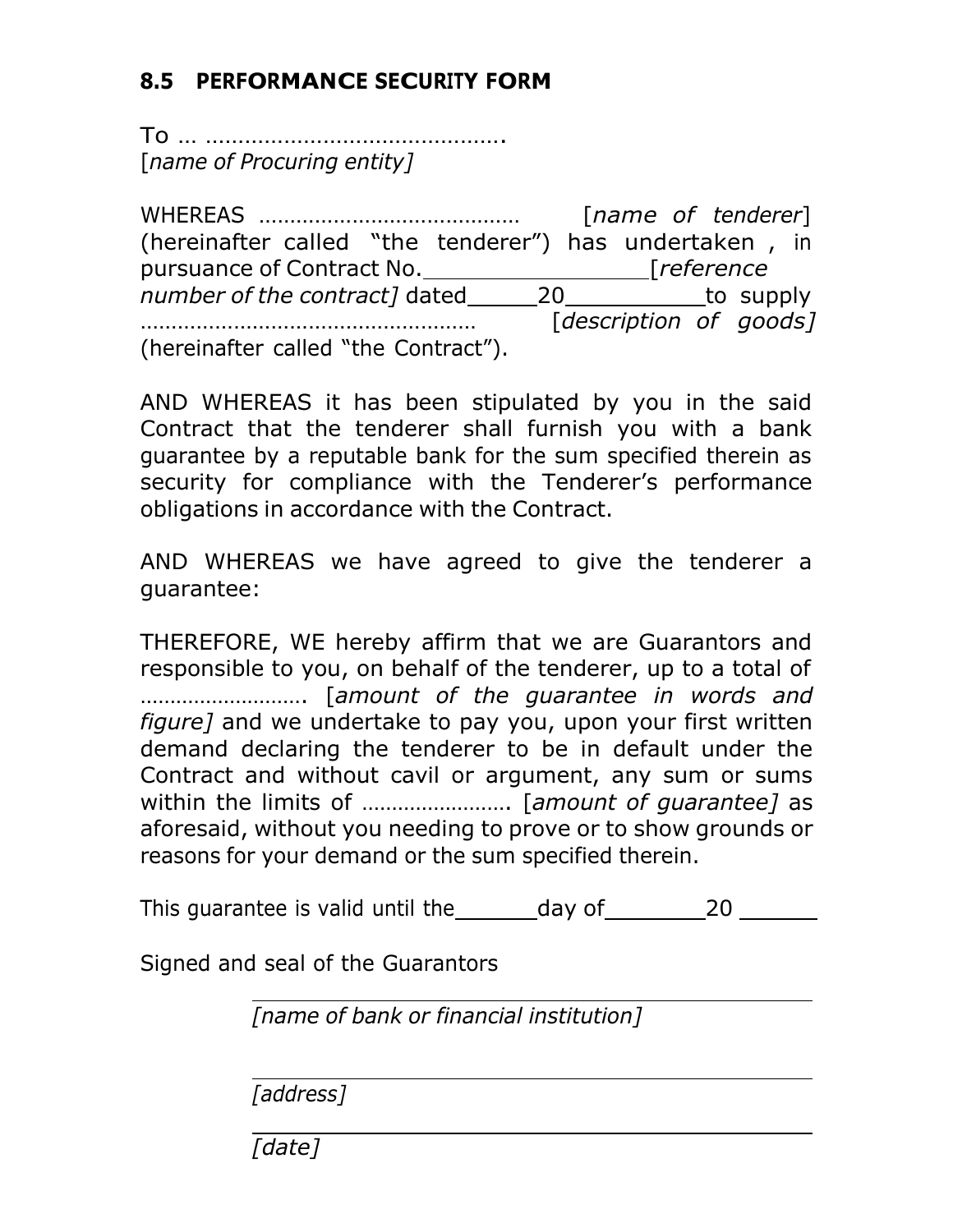## **8.6 MANUFACTURER'S AUTHORIZATION FORM**

To [*name of the Procuring entity] ………………….*

WHEREAS ………………………………………………………… [ *name of the manufacturer]* who are established and reputable manufacturers of …………………... [*name and/or description of the goods] having* factories at ………………………………… [*address of factory]* do hereby authorize ………………………… [*name and address of Agent]* to submit a tender, and subsequently negotiate and sign the Contract with you against tender No. ………………………. [*reference of the Tender]* for the above goods manufactured by us.

We hereby extend our full guarantee and warranty as per the General Conditions of Contract for the goods offered for supply by the above firm against this Invitation for Tenders.

[*signature for and on behalf of*

*manufacturer]*

*Note:* This letter of authority should be on the letterhead of the Manufacturer and should be signed by a person competent.